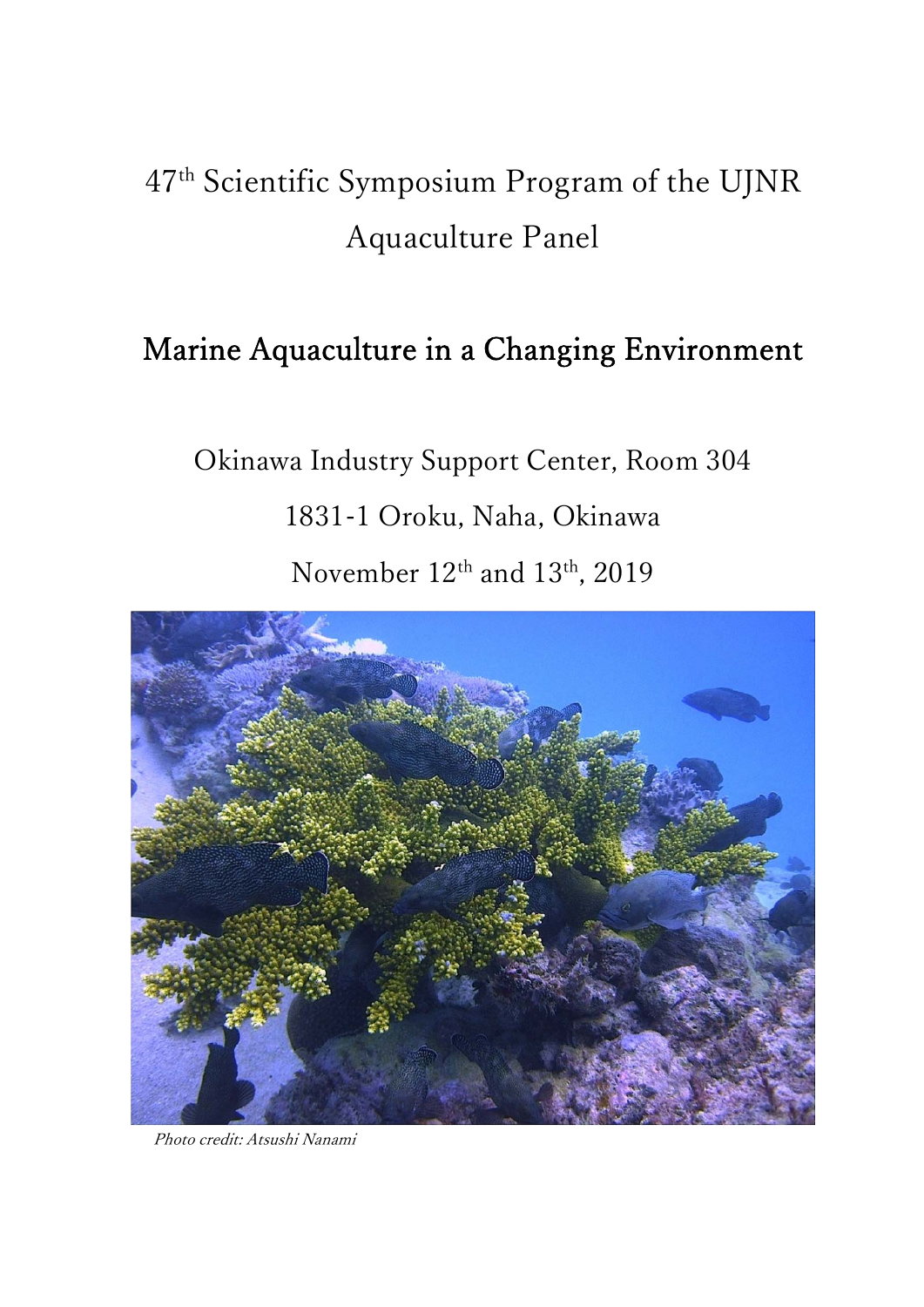### 47th Scientific Symposium of the UJNR Aquaculture Panel Marine Aquaculture in a Changing Environment

November 12th and 13th, 2019

Okinawa Industry Support Center, Room 304 1831-1 Oroku, Naha, Okinawa

### Aim of the Symposium

The UJNR Aquaculture Panel is a cooperative research exchange between the U.S. and Japan jointly addressing environmental and technical issues that affect the aquaculture industries of both nations.

The 47th UJNR Aquaculture Symposium is the final symposium of a 3-year cycle with the theme Marine Aquaculture in a Changing Environment. Environmental changes impact aquaculture in many ways. Nutrient pollution is driving eutrophication and dead zones; ocean acidification is changing water chemistry, and climate change is already influencing our food supply, freshwater availability, weather and way of life. Aquaculture will be impacted by, and can also impact, these environmental changes over various scales. Aquaculture of finfish, shellfish and seaweed have different threats, benefits and opportunities related to environmental change.

Over the last two years, we discussed the potential of aquaculture to mitigate impacts of environmental change (e.g., carbon sequestration, bioextraction of nutrients and  $CO<sub>2</sub>$ , antacidity, and oxygen production), impacts of environmental change on aquaculture production(e.g., effects of ocean acidification on shellfish aquaculture), and science to mitigate these impacts (countermeasures). This is the final year of the three year-plan, and the symposium theme is the Application of Aquaculture Technology to Provide Sustainable Seafood and Reduce Impacts of Environmental Change. This theme includes development of technology to increase marine aquaculture production to offset seafood deficit due to loss of capture fisheries impacted by environmental change, and to augment food deficits due to impacts of environmental change on inland agriculture.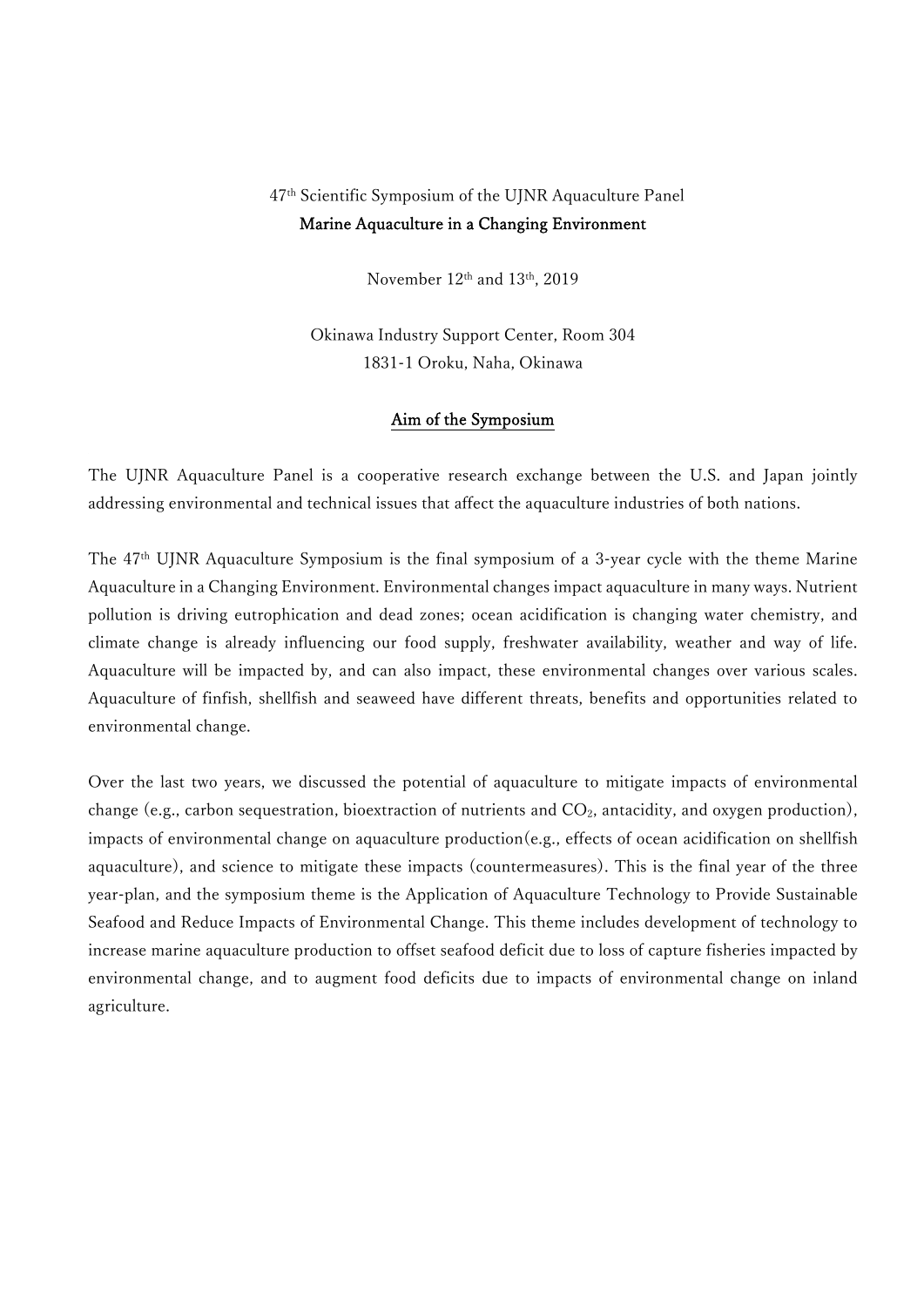### Program

| Tuesday, November 12, 2019                                                                                                                                                   |                 |
|------------------------------------------------------------------------------------------------------------------------------------------------------------------------------|-----------------|
| Registration                                                                                                                                                                 | $9:00-9:15$     |
| Welcome and Aim of the Symposium                                                                                                                                             |                 |
| Hideaki Aono, Japan Panel Chair, Japan Fisheries Research and Education Agency                                                                                               | $9:15 - 9:25$   |
| New techniques to assess and mitigate impacts of environmental changes on aquaculture                                                                                        |                 |
| (Moderators: Simona Augyte and Natsuki Hasegawa)                                                                                                                             |                 |
| Bacterial communities in marine sediments; a biological parameter to evaluate coastal environment                                                                            |                 |
| Tomoko Sakami, Research Center for Aquaculture Systems, National Research Institute of Aquaculture, FRA                                                                      | $9:25 - 9:55$   |
| Applications of environmental DNA data in support of aquaculture                                                                                                             |                 |
| Tom Noji, Northeast Fisheries Science Center, NOAA Fisheries                                                                                                                 | $9:55 - 10:25$  |
| Stable isotopic approach to investigate nitrogen pathway in coastal aquaculture area                                                                                         |                 |
| Satoshi Watanabe, Research Center for Aquaculture Systems, National Research Institute of Aquaculture,<br><b>FRA</b>                                                         | $10:25 - 10:55$ |
| Establishment of immunological assays and baseline profile of hemocytes in the hard clam Mercenaria<br><i>mercenaria</i> as evaluation biomarkers for environmental stresses |                 |
| Huiping Yang, School of Forest Resources and Conservation, Institute of Food and Agricultural Sciences,                                                                      |                 |
| University of Florida                                                                                                                                                        | $10:55 - 11:25$ |
| Purple urchin barrens: an opportunity for aquaculture and fisheries to work together to solve an<br>environmental issue                                                      |                 |
| Luke Gardner, California Sea Grant                                                                                                                                           | $11:25 - 11:55$ |
| (PM: UJNR Aquaculture Panel Business Meeting)                                                                                                                                |                 |

Reception 18:00 - 20:00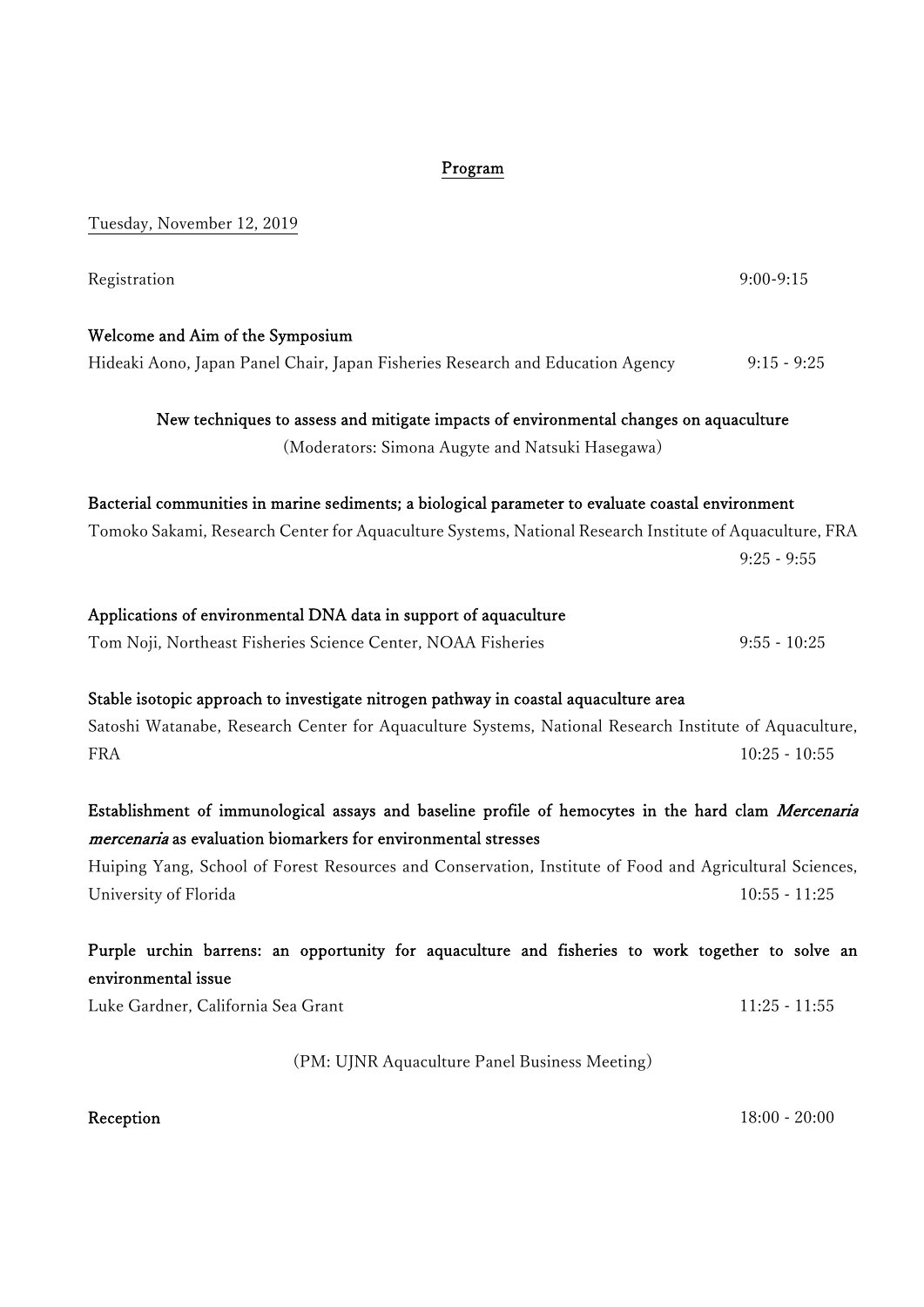### Wednesday, November 13

| Impact assessment of environmental changes and conservation of fisheries environment in coral reef areas                                                      |                 |  |
|---------------------------------------------------------------------------------------------------------------------------------------------------------------|-----------------|--|
| (Moderators: Luke Gardner and Masakazu Hori)                                                                                                                  |                 |  |
| Impacts of ocean acidification on Japan coastal water and marine fisheries                                                                                    |                 |  |
| Haruko Kurihara (Invited speaker), University of the Ryukyus                                                                                                  | $9:15 - 9:45$   |  |
| Sustain seafood resources in the U.S. affiliated Pacific islands-status and strategies                                                                        |                 |  |
| Cheng-Sheng Lee, Center for Tropical and Subtropical Aquaculture, United States Department of                                                                 |                 |  |
| Agriculture                                                                                                                                                   | $9:45 - 10:15$  |  |
| Towards effective coral community restoration for sustainable fishery of a coral reef grouper Epinepherus<br>ongus: implication of ecosystem-based management |                 |  |
| Atsushi Nanami, Research Center for Sub-tropical Fisheries, Seikai National Fisheries Research Institute,                                                     |                 |  |
| <b>FRA</b>                                                                                                                                                    | $10:15 - 10:45$ |  |
| Scaling up coral restoration to meet the demands of a collapsing ecosystem<br>Tali Vardi, ECS for NOAA Fisheries Office of Science & Technology               | $10:45 - 11:15$ |  |
| Sustainable large-scale coral restoration by establishing "artificial spawning hotspot"                                                                       |                 |  |
| Go Suzuki, Research Center for Sub-tropical Fisheries, Seikai National Fisheries Research Institute, FRA                                                      |                 |  |
|                                                                                                                                                               | $11:15 - 11:45$ |  |
| Lunch Break (75 min)                                                                                                                                          |                 |  |

### Production management under environmental changes in bivalve aquaculture

(Moderators: Cheng-Sheng Lee and Atsushi Nanami)

# The Influence of Climate and Environment on the Growth and Survival of Pacific Oyster Seed in US West Coast Estuaries

Brett Dumbauld, Agricultural Research Service, United States Department of Agriculture 13:00 - 13:30

# Comparative Study of the Impact of Environmental Changes on Oyster Culture between USA and Japan, as Collaborative Research under UJNR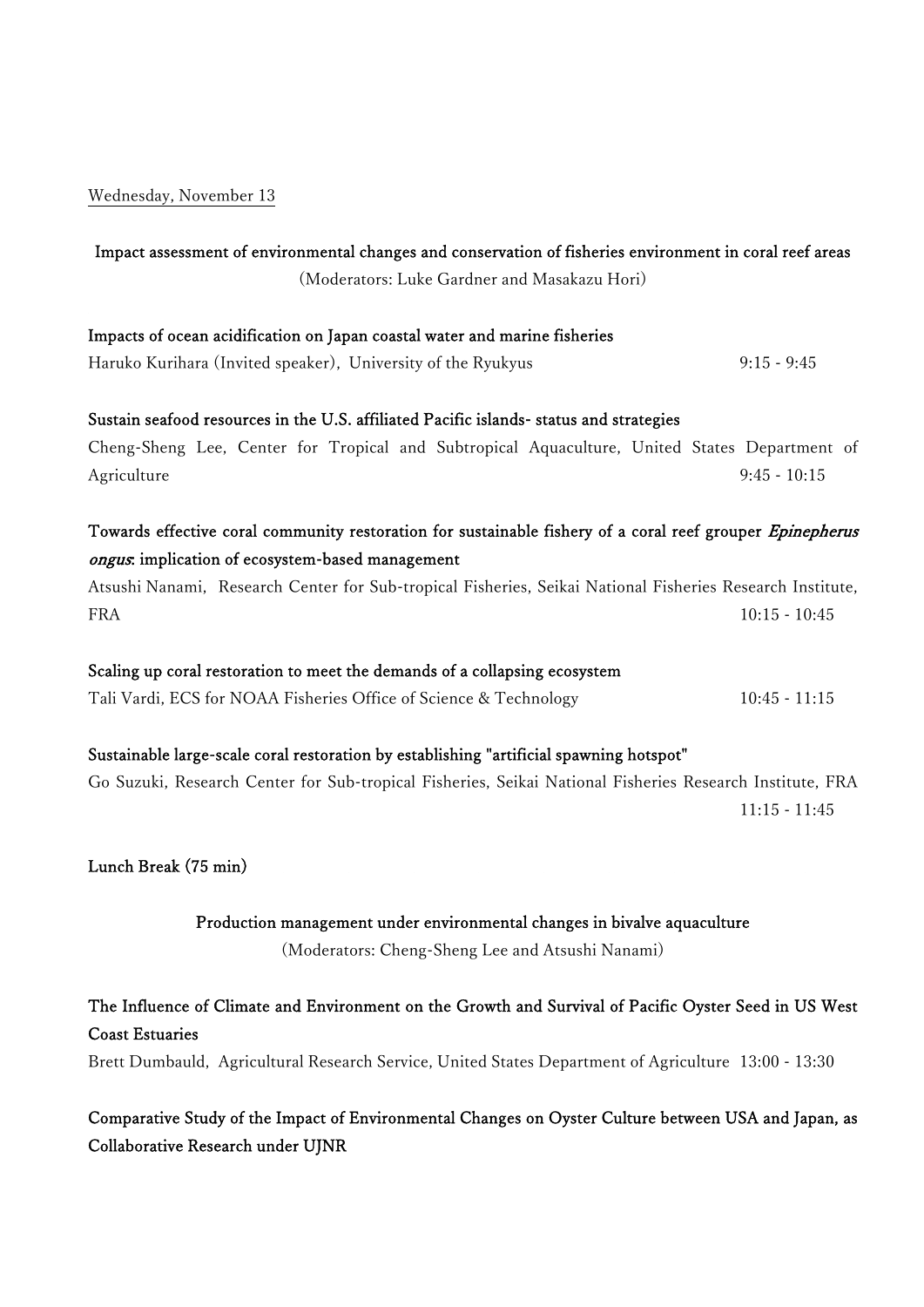Natsuki Hasegawa, Stock Enhancement and Fisheries Oceanography Department, Hokkaido National Fisheries Research Institute, FRA 13:30 - 14:00

### Oyster aquaculture using seagrass beds as a climate change countermeasure

Masakazu Hori, National Research Institute of Fisheries and Environment of Inland Sea, FRA

14:00 - 14:30

### Coffee Break (15 min)

Aquaculture technologies to respond to environmental changes; Seaweed breeding and feed development (Moderators: Brett Dumbauld and Satoshi Watanabe)

# Kelp, Saccharina spp, population genetics in the Northwest Atlantic for guiding a breeding program of thermally resilient strains

Simona Augyte, Dept. of Ecology and Evolutionary Biology, University of Connecticut 14:45 - 15:15

Cell selection technique for establishment of low salinity tolerance strain in Pyropia tenuipedalis Mahiko Abe, Applied Aquabiology, National Fisheries University, FRA 15:15 - 15:45

# Improvement of dietary effect on juvenile Ruditapes philippinarum using the dietary-supplements and new diet microalga

Yasuhiro Yamasaki, Applied Aquabiology, National Fisheries University, FRA 15:45 - 16:15

### Exploration of alternative protein sources in the development of a sustainable Japanese white trevally Pseudocaranx dentex juvenile diet

Jonas Miller, Uragami Station, Aquaculture Research Institute, Kindai University 16:15 - 16:45

# Science Symposium Closing

```
Michael Rust, US Panel Chair, NOAA Fisheries Office of Aquaculture 16:45 - 17:00
```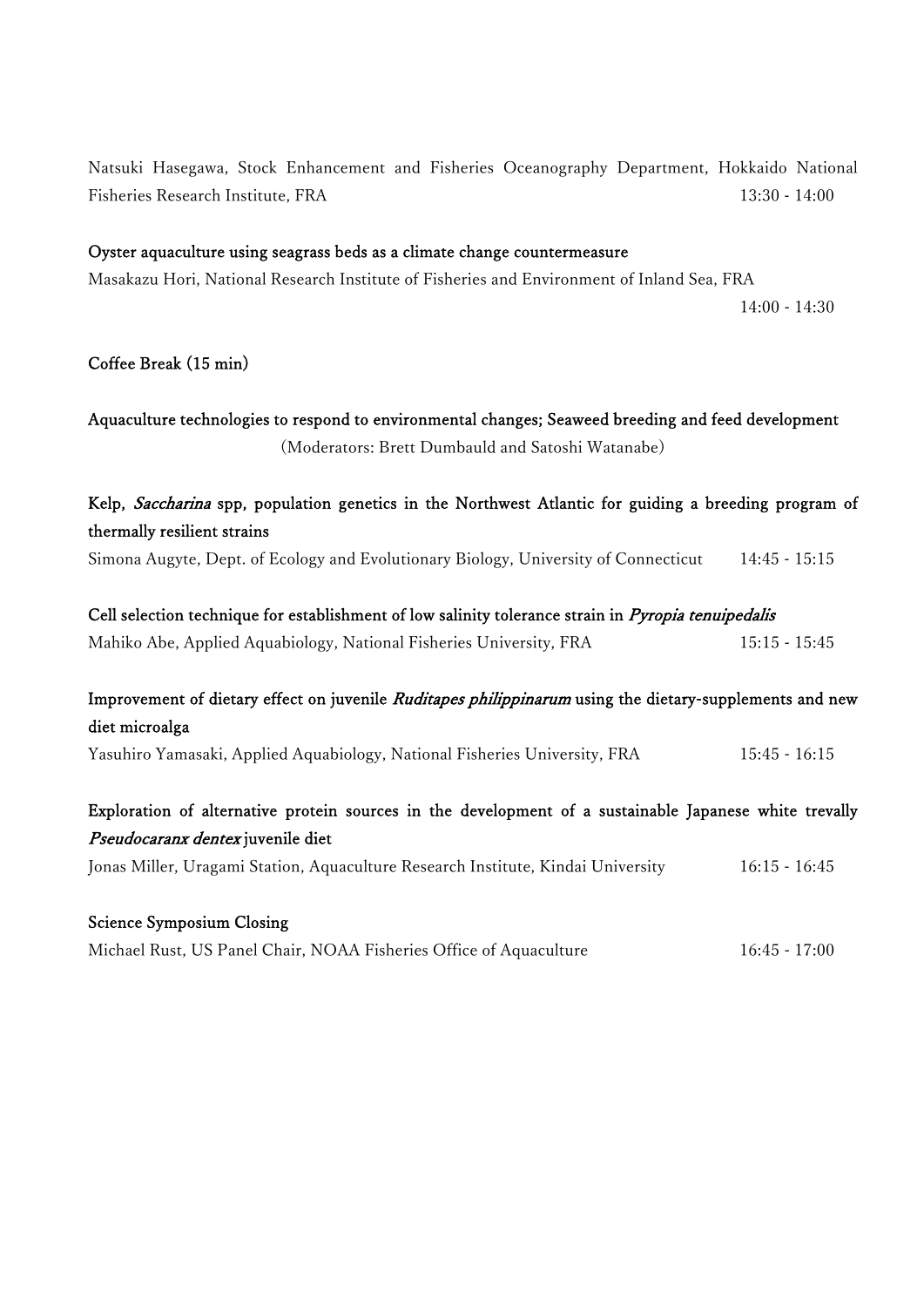# List of Participants

| Abe, Mahiko        | Japan Fisheries Research and Education Agency (FRA), National Fisheries           |
|--------------------|-----------------------------------------------------------------------------------|
|                    | University (NFU)                                                                  |
| Aono, Hideaki      | Japan Panel Chair, FRA Headquarters                                               |
| Augyte, Simona     | University of Connecticut                                                         |
| Chiba, Toshinari   | Akita Prefectural Department of Agriculture, Forestry and Fisheries, Institute of |
|                    | <b>Fisheries Promotion</b>                                                        |
| Dumbauld, Brett    | United States Department of Agriculture, Agricultural Research Service            |
| Gardner, Luke      | California Sea Grant                                                              |
| Hasegawa, Natsuki  | FRA, Hokkaido National Fisheries Research Institute                               |
| Hori, Kazumasa     | FRA, National Research Institute of Fisheries and Environment of Inland Sea       |
| Ishikawa, Takanori | Okinawa Prefectural Fisheries Research and Extension Center (OPFREC)              |
| Kishimoto, Kazuo   | <b>OPFREC</b>                                                                     |
| Kurihara, Haruko   | University of the Ryukyus                                                         |
| Lee, Cheng-Sheng   | United States Department of Agriculture, Center for Tropical and Subtropical      |
|                    | Aquaculture                                                                       |
|                    | (College of Tropical Agriculture and Human Resources, University of Hawaii at     |
|                    | Manoa)                                                                            |
| Miller, Jonas      | Kindai University                                                                 |
| Miwa, Satoshi      | FRA, National Research Institute of Aquaculture (NRIA)                            |
| Nanami, Atsushi    | FRA, Seikai National Fisheries Research Institute (SNFRI)                         |
| Nakata, Yuji       | OPFREC                                                                            |
| Noji, Tom          | NOAA Fisheries, Northeast Fisheries Science Center                                |
| Okumura, Takuji    | FRA, NRIA                                                                         |
| Oomine, Risako     | <b>OPFREC</b>                                                                     |
| Rust, Michael      | US Panel Chair, NOAA Headquarters                                                 |
| Saito, Yoho        | FRA, Headquarters                                                                 |
| Sakami, Tomoko     | FRA, NRIA                                                                         |
| Suzuki, Go         | FRA, SNFRI                                                                        |
| Takano, Masatsugu  | FRA, Headquarters                                                                 |
| Vardi, Tali        | NOAA Fisheries Office of Science & Technology                                     |
| Watanabe, Satoshi  | FRA, NRIA                                                                         |
| Yamasaki, Yasuhiro | FRA, NFU                                                                          |
| Yang, Huiping      | University of Florida                                                             |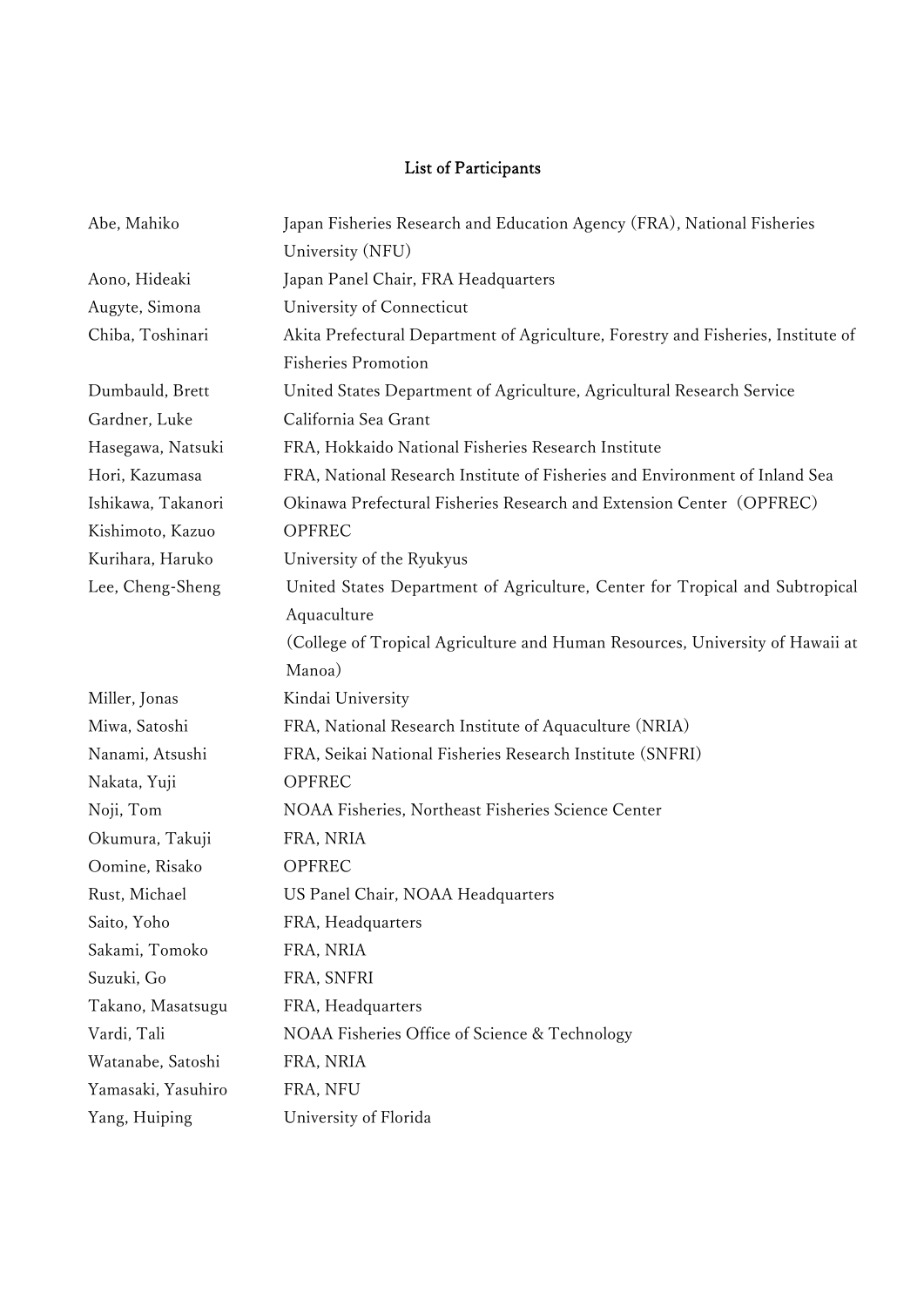# **Bacterial communities in marine sediments: a biological parameter to evaluate coastal environments**

Tomoko Sakami<sup>1\*</sup>, Toru Udagawa<sup>2</sup> and Hiroshi Yagi<sup>3</sup>

<sup>1\*</sup>National Research Institute of Aquaculture, Japan Fisheries Research and Education Agency, 422-1 Nakatsuhamaura, Minami-ise, Mie, Japan 516-0193 <sup>2</sup>National Research Institute of Fisheries Engineering, Japan Fisheries Research and Education Agency, 7620-7 Hasaki, Kamisu, Ibaraki, Japan 314-0408 3 National Defense Academy, 1-10-20 Hashirimizu, Yokosuka, Kanagawa, Japan 239- 8686

*\*E-mail: sakami at affrc.go.jp* 

Environmental monitoring of marine coastal areas is becoming increasingly important because of the accelerated global climate change and rapid industrial development. Understanding certain biological parameters is fundamental to assess the environmental conditions of fisheries ground. However, much effort is required for the examination of community change because species identification must be done manually by well-trained professionals who may not be available whenever necessary. In this context, the recently developed metagenomic analysis of bacterial communities may be useful as a mechanism to obtain much data with less effort. Bacterial communities in coastal sediments are known to be affected by environmental conditions. We examined the bacterial community composition in coastal sediments collected around Cape Inubo, where the cold Oyashio mixing water and the warm Kuroshio current influence the northern and southern areas of the cape, respectively. The purpose of this study was to understand how bacterial communities vary in areas under the influence of different types of ocean currents. Surface sediments were collected from seabed at water depths of 10 m and 30 m in the northern and southern areas, and 16S rRNA gene profiles were examined using the Illumina Miseq platform. The bacterial community composition was different between the two water depths, and the bacterial communities at 10 m depth was different between the northern and southern areas. The chlorophyll *a* content and temperature were indicated as the major environmental parameters influencing the composition of the bacterial communities. Characteristic taxonomic groups were identified from each area. At 10 m depth in the southern area, operational taxonomic units (OTUs) of *Bacteroides*, which is known as a high molecular weight organic matter degrader, were abundant, whereas OTUs of *Nitrosomonas* and *Nitrospira*, which are related to the nitrification process, were less abundant. This implies that the decomposition and mineralization process of the sediment organic matter in this area may differ from those in the other three areas. In fact, at 10 m depth in the southern area, the total organic matter content was high but chlorophyll *a* content was low as compared to the other areas, suggesting a low input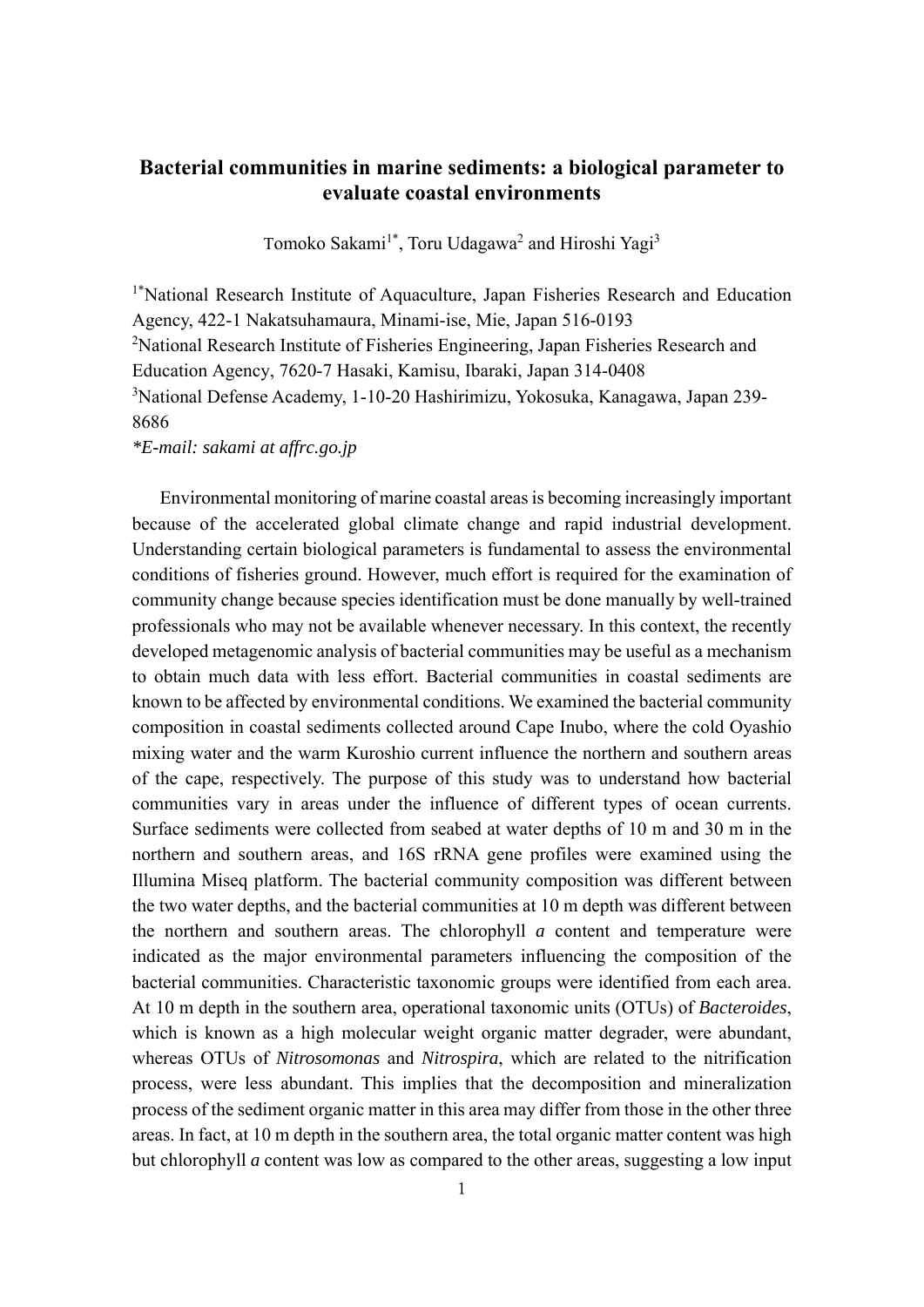of fresh organic matter. In conclusion, the bacterial community composition in coastal sediments around Cape Inubo varied with water depth. At 10 m depth, the bacterial communities differed between the two areas. These differences were concomitant with the differences in some environmental parameters. Moreover, the characteristic taxonomic groups found in each area suggested that the difference seemed to be related to properties of the sediments' organic matter. Metagenomic information of benthic bacterial communities is useful to monitor coastal environmental changes because not only does it reflect the environmental conditions, but its taxonomic features indicate the ecological functions of the community.

#### **Annotated Bibliography of Key Works**

Sakami, T., Kakehi, S. 2019. Distribution and community composition of ammoniaoxidizing archaea and bacteria in coastal sediments in response to sediment material gradients at Sendai Bay, Japan. Gojobori, T. et al. (eds.), Marine Metagenomics, Springer Nature Singapore Pte Ltd, pp 161-181.

The distributions of ammonia-oxidizing archaea (AOA) and ammonia-oxidizing bacteria (AOB) were determined along an environmental gradient from the coastal mud to the offshore coarse sand at Sendai Bay, Japan. The abundance of AOA ammonia monooxygenase alpha subunit gene (*amoA*) was high in the coastal muddy areas and low in the offshore sandy areas. There was a strong positive correlation between AOA*amoA* abundance and ammonia content in the sediment. The distribution of AOB-*amoA* was similar to that of AOA-*amoA* in July, but remarkably low in the muddy sediments in December. Clone library analysis indicated that the community composition for both types of organisms differed in sandy and muddy sediments and that the diversity was considerably lower in the muddy sediments. These results suggest that the abundance of ammonia-oxidizing organisms was controlled by the ammonia levels in the sediment. However, there are some inhibitive conditions for AOB: presumably, the low organic matter supply to the surface oxic layer during autumn in the muddy sediment in Sendai Bay.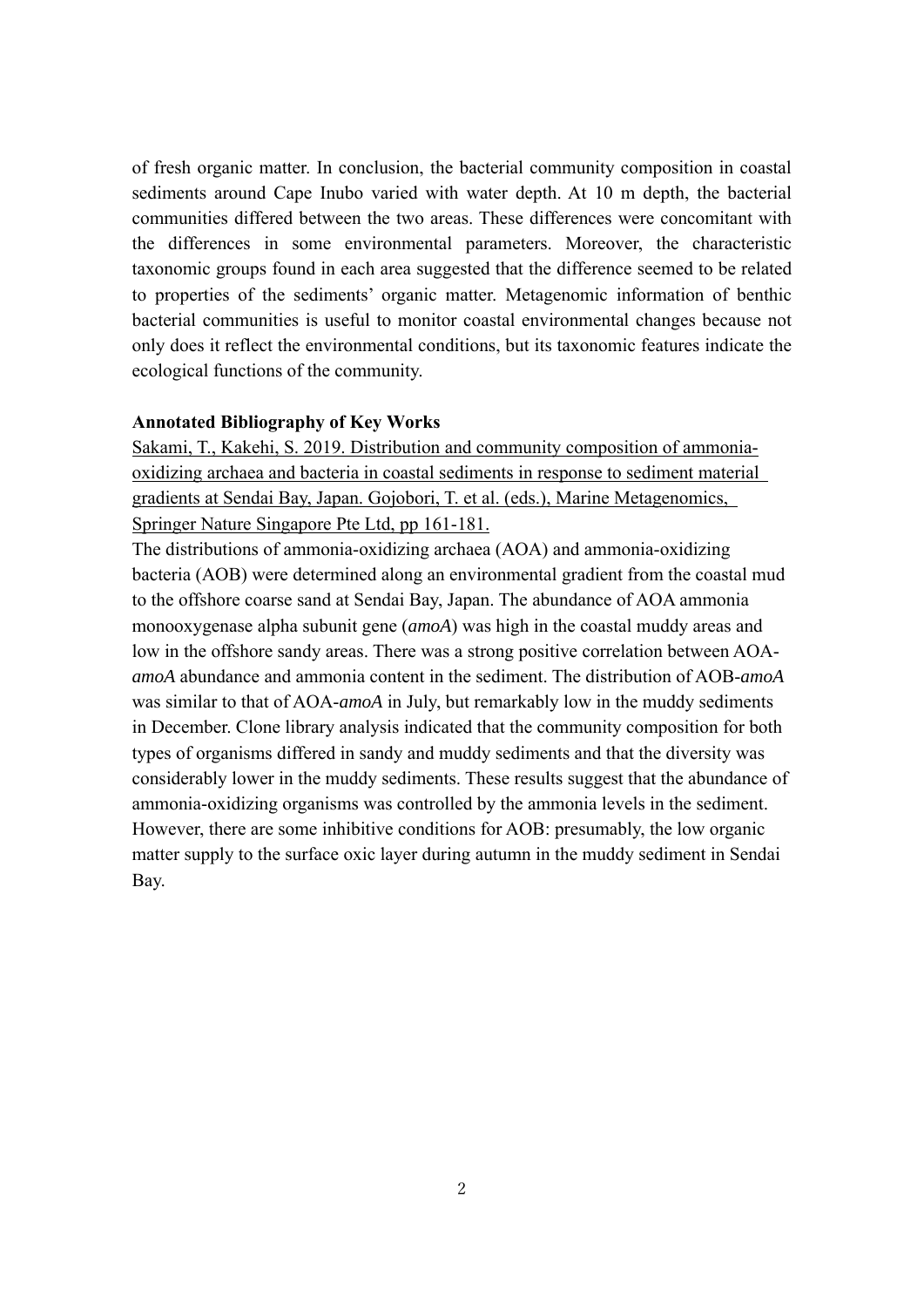### **Applications of environmental DNA data in support of aquaculture.**

Thomas Noji<sup>1\*</sup>, Daniel Wieczorek<sup>1</sup>, Beth Phelan<sup>1</sup>, Yuan Liu<sup>2</sup>, Lisa Milke<sup>2</sup>, Renee Mercaldo-Allen<sup>2</sup>, Julie Rose<sup>2</sup>, Lauren Sassoubre<sup>3</sup> and Bruce Nash<sup>4</sup>

<sup>1</sup>Northeast Fisheries Science Center, NOAA Fisheries, Sandy Hook, NJ 07732, USA. 2 Northeast Fisheries Science Center, NOAA Fisheries, Milford, CT 06460, USA. <sup>3</sup>School of Engineering and Applied Sciences, University of Buffalo, Buffalo NY, 14260, USA

4 DNA Learning Center, Cold Spring Harbor Laboratory, Cold Spring Harbor, NY 11724, USA

*\*E-mail: thomas.noji at noaa.gov* 

With advances in analytical and computational technologies the data for environmental DNA or eDNA are becoming rapidly and increasingly available. eDNA data have been applied successfully to assess presence of fish species, impacts of human activities on benthic biota and more recently to a limited extent to assess biomass. Because of the relative ease with which eDNA data can be collected, the number of proposed applications is increasing rapidly; this includes applications to support aquaculture.

The NEFSC Sandy Hook Lab was instrumental in development of a NOAA Fisheries Strategic Initiative to explore the potential use of eDNA to assess fish stock size and distribution. In 2017, with an expanded team of eDNA experts we began discussions to conduct experiments to test whether environmental DNA can be used as a quantitative tool to support fisheries stock assessments. We are the only group in NOAA performing seawater laboratory experiments to support this research. These experiments are conducted in a closed recirculating, to determine species-specific shedding and decay rates of eDNA (Sassoubre et al. 2016) under different environmental conditions. This is particularly important for the assessment of stocks which cannot easily be surveyed by standard trawl surveys. To date we have run experiments on adult black sea bass, winter flounder, and summer flounder (Sassoubre et al. in prep) and in 2020 several new species will be investigated. One of the important next steps to making this a quantitative survey tool is to develop eDNA particle transport models (Andruszkiewicz et al. 2017). These models are intended to indicate the geographical origin of collected eDNA and to estimate the biomass (Kelly et al. 2019) of the corresponding fish stock. Further, the NEFSC Milford Laboratory is now in its third year of conducting field experiments on the effect of caged oyster on the diversity and behavior of finfish. The investigation measures diversity with eDNA, as well as visual corroboration using underwater video and sonar. Observed in 2018 using eDNA were 17 species of finfish; 14 species were observed visually. Only about half of the species were recorded in both sets of observations. The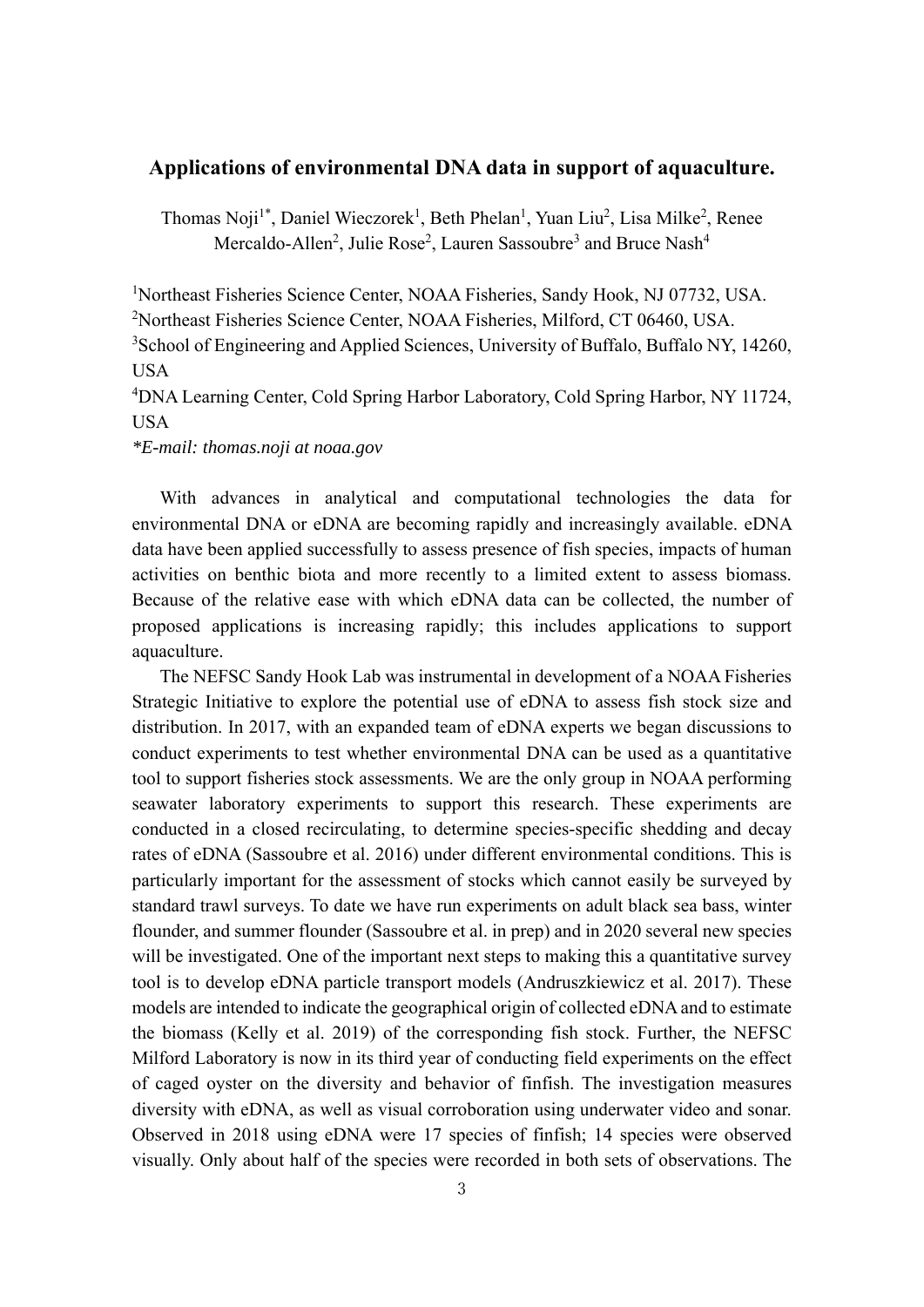investigation sites with caged oyster had a greater diversity of finfish than comparable sites without cages (Liu et al. submitted).

This talk will present data from these two investigations. Further the talk will explore ways that eDNA data can help to address some of the challenges related to aquaculture. Some of the applications to be discussed include measurement of eDNA as a surveillance tool for shellfish and finfish pathogens and nuisance organisms such as sea lice, as an indicator of benthic impacts, as an indicator of recovery rates for augmenting natural populations, and other uses.

### **Annotated Bibliography of Key Works**

Sassoubre, L.M., K.M. Yamahara, L.K. Gardner, B.A. Block and A.B. Boehm. Quantification of Environmental DNA (eDNA) Shedding and Decay Rates for Three Marine Fish. 2016. *Environ. Sci. Technol.* 50: 10456−10464.

A key publication on experiments for shedding and decay rates of eDNA from marine finfish. Also includes a much cited conceptual model for processes in the field affecting concentrations of eDNA.

Andruszkiewicz, E.A., H.A. Starks, F.P. Chavez, L.M. Sassoubre, B.A. Block, A.B. Boehm. 2017. Biomonitoring of marine vertebrates in Monterey Bay using eDNA metabarcoding. *PLoS ONE* 12(4): e0176343. https://doi.org/10.1371/journal. pone.0176343

This paper is the first to my knowledge to apply numerical modeling to predict the origin of eDNA collected in the field. The outputs include levels of uncertainty for the calculations.

Kelly, R.P., A.O. Shelton and R. Gallego. 2019. Understanding PCR Processes to Draw Meaningful Conclusions from Environmental DNA Studies. *Scientific Reports* (2019) 9:12133 | https://doi.org/10.1038/s41598-019-48546-x

This paper presents guidelines for the use of PCR for the successful application of eDNA data to estimate biomass. The investigation is a modeling approach and describes how the proportional indices of amplicon reads capture trends in taxon biomass with high accuracy

Liu, Y., G.H. Wikfors, J.M. Rose, R.S. McBride, L.M. Milke, R. Mercaldo-Allen. Submitted. Application of environmental DNA metabarcoding to spatiotemporal finfish community assessment in a temperate embayment. *Frontiers in Marine Science*. Describes the field investigations addressing the beneficial effect of caged oyster on finfish biodiversity in Long Island Sound, USA.

Sassoubre, L.M., D. Wieczorek, B. Phelan, B. Nash, A. Kirtane, T. Noji. In Preparation.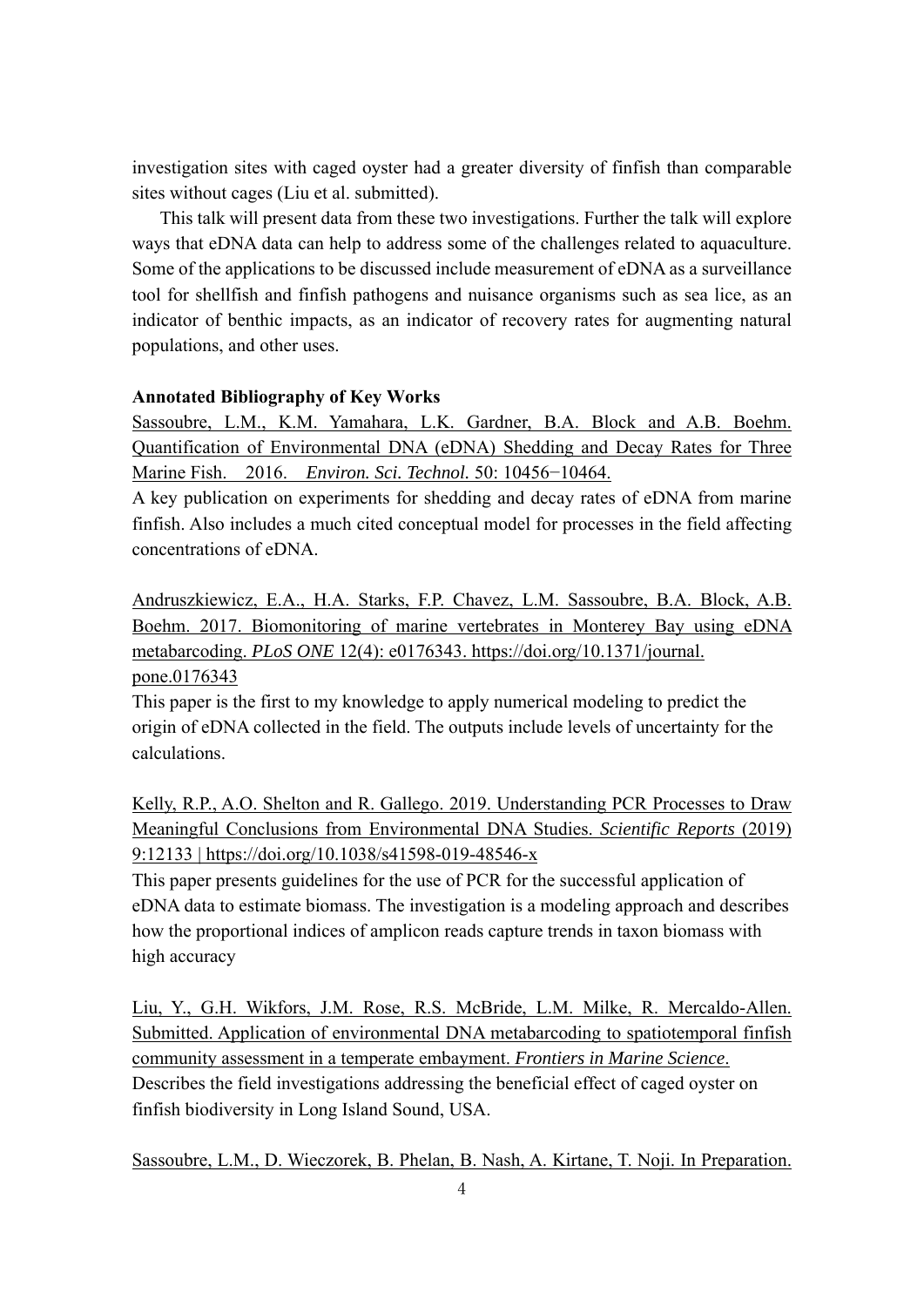Quantification of Environmental DNA (eDNA) Shedding and Decay Rates for Three Marine Fish in Support of Quantitative Field Investigations.

Describes the results from laboratory experiments on one pelagic fish species and two flatfish. Also relates these data to field surveys for these species with comparisons to trawl data.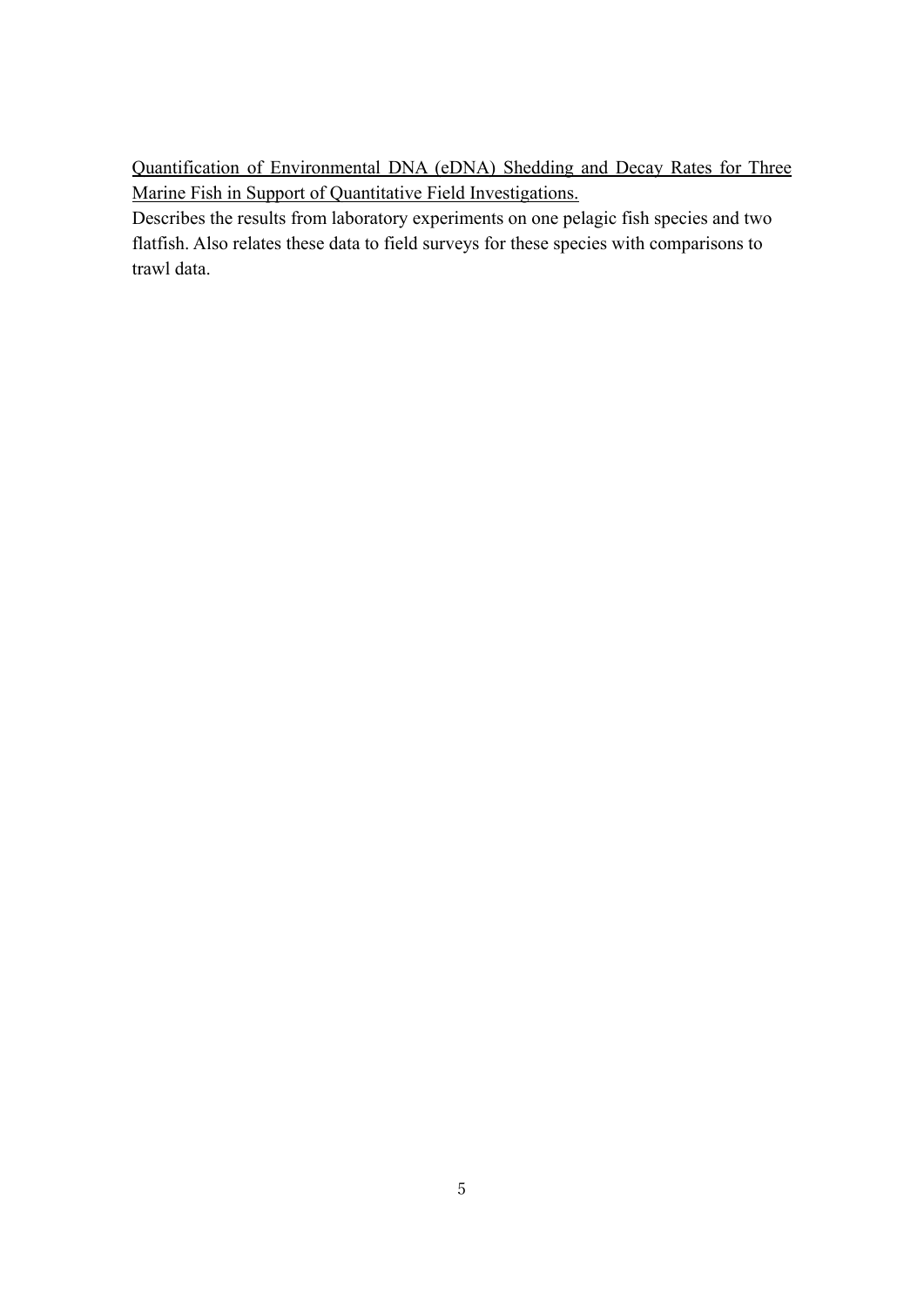# **Stable isotopic approach to investigate nitrogen pathway in coastal aquaculture area**

#### Satoshi Watanabe

National Research Institute of Aquaculture, Japan Fisheries Research and Education Agency, 422-1Nakatsuhamaura, Minami-ise, Mie, Japan 516-0193 *E-mail: swat at affrc.go.jp* 

Coastal eutrophication due to increasing anthropogenic activities and consequent environmental deterioration, such as anoxia, harmful algal bloom and hydrogen sulfide emission have been problematic in many parts of the world, sporadically causing mass mortality of aquatic organisms. While this holds true for Japan, oligotrophication and resulting reduction in coastal fisheries and aquaculture productivity have also been a recognized problem in some parts of Japan. Some studies argue that ever-dwindling fisheries production of coastal resources, as well as unfed aquaculture production of inorganic and organic extractive species is partially attributable to the reduced nutrient levels in the coastal waters in recent years. Eutrophication mitigation efforts have reduced the load of nitrogen and phosphorus of terrestrial and aquaculture origins to the coastal environment over the past forty years in Japan. Allegedly excessive oligotrophication has reduced primary productivity and hence carrying capacity or coastal ecosystems supporting coastal fisheries and aquaculture. However, complex nutrient flows within coastal ecosystems are not necessarily well understood.

Fisheries production, inclusive of bottom culture, of the Manila clam, *Ruditapes philippinarum*, for instance has reduced by 95% over the past three decades. Insufficient food supply is one amongst many speculated factors causing the reduction. Food availability to the clam is often represented by chlorophyll *a* level in a water column collected far from the bottom water the clams inhale and filter feed. Our stable isotopic study has suggested that the food source of the clam may differ depending on the bottom topography of the habitat. Many filter feeding bivalves are generally held to be phytoplanktivorous; however, they also feed on benthic microalgae. Provisional ratio of the planktonic to benthic microalgae seems to be affected by the extent of resuspension of the latter from the sediment to the bottom water to make them available to the clam. As a result, clams inhabiting the same tidal flat only 10 m apart from each other can have a different carbon stable isotopic  $(\delta^{13}C)$  signature, indicating the presence of small-scale difference in nutrient sources for the clam.

Anthropogenic nitrogen is known to have higher nitrogen stable isotopic  $(\delta^{15}N)$ signature than naturally available nitrogen. For example, sewage treated water and agricultural fertilizers contain dissolved inorganic nitrogen (DIN) with high  $\delta^{15}N$ , which acts as an indicator of the level of anthropogenic nitrogen loads to coastal waters. The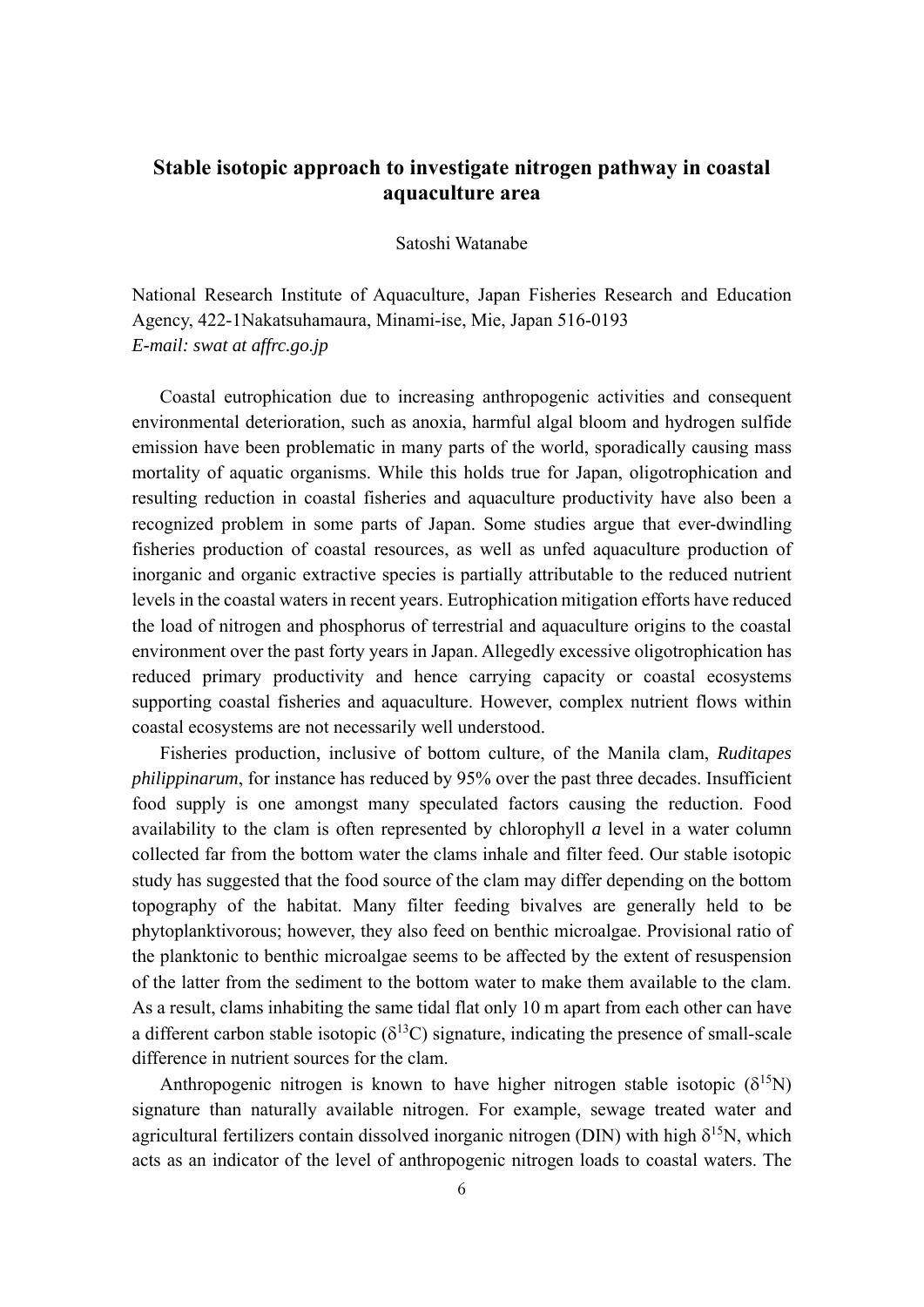$\delta^{15}$ N in the soft tissues of the Manila clam was found to be positively correlated to DIN concentration in the bottom water in tidal flats in several areas in Japan. The higher  $\delta^{15}N$ in the clam is considered to be attributable to higher  $\delta^{15}N$  in the food particles, especially those in sediment surface, and  $\delta^{15}N$  in the food particles was associated with that in DIN. This demonstrates that elevated  $\delta^{15}N$  in DIN in coastal waters due to anthropogenic nitrogen loads is reflected in the  $\delta^{15}N$  in the clam. Thus, pervasive effects of terrestrial nutrient load to the food availability to the clam may be ascertained by  $\delta^{15}N$ .

Integrated multi-trophic aquaculture (IMTA) is a technique to use unfed aquaculture of inorganic and organic extractive species to consume effluent from fed aquaculture of finfish. Although IMTA is proposed as a mitigation measure for eutrophication, it can alternatively enhance unfed aquaculture production in an oligotrophic environment. In order to trace nutrient flow within an IMTA system, it is necessary to know how stable isotopic signatures differ between the aquaculture feed and fish feces, both of which are a nutrient source for the organic extractive species, such as for example sea cucumber. We compared the  $\delta^{13}C$  and  $\delta^{15}N$  of feces collected from five different finfish species (*Lutjanus argentimaculatus, Chanos chanos, Siganus guttatus, Trachinotus blochii* and *Lates calcarifer*) fed the same formulated feed. While the feces  $\delta^{15}N$  showed no significant difference among the species,  $\delta^{13}$ C were different presumably depending on the digestibility of the plant ingredients. Herbivorous and omnivorous species may be able to digest and assimilate plant ingredients that cannot be used by carnivorous species. Therefore, stable isotopic technique may not be used to trace carbon flow within an IMTA system.

#### **Annotated Bibliography of Key Works**

Satoshi Watanabe, Satoshi Katayama, Masashi Kodama, Naritoshi Cho, Kaoru Nakata and Masaaki Fukuda (2009) Small-scale variation in feeding environments for the Manila clam *Ruditapes philippinarum* in a tidal flat in Tokyo Bay. *Fisheries Science* 75: 937– 945.

The relative contribution of particulate organic matters (POMs) in water column and sediment as a food source for the Manila clam, *Ruditapes philippinarum*, was studied using carbon and nitrogen stable isotopic method ( $\delta^{13}$ C and  $\delta^{15}$ N) in a tidal flat in Yokohama, Japan. Comparisons of  $\delta^{13}C$  and  $\delta^{15}N$  among *R. philippinarum* and POMs in surface water, bottom water, and sediment surface indicated that *R. philippinarum* larger than 5 mm shell length (SL) mainly assimilated benthic POM, and individuals smaller than 5 mm SL assimilated benthic and pelagic POM. Continuous measurements of chlorophyll concentrations in the bottom water revealed tide-driven resuspension of the benthic phytopigments. *R. philippinarum* showed differences in  $\delta^{13}C$  and  $\delta^{15}N$  along an inshore–offshore transect, indicating small-scale spatial differences in POM provision in the tidal flat. These findings suggest that POM in the bottom water, supposedly inhaled by *R. philippinarum*, is a mixture of a larger proportion of resuspended benthic POM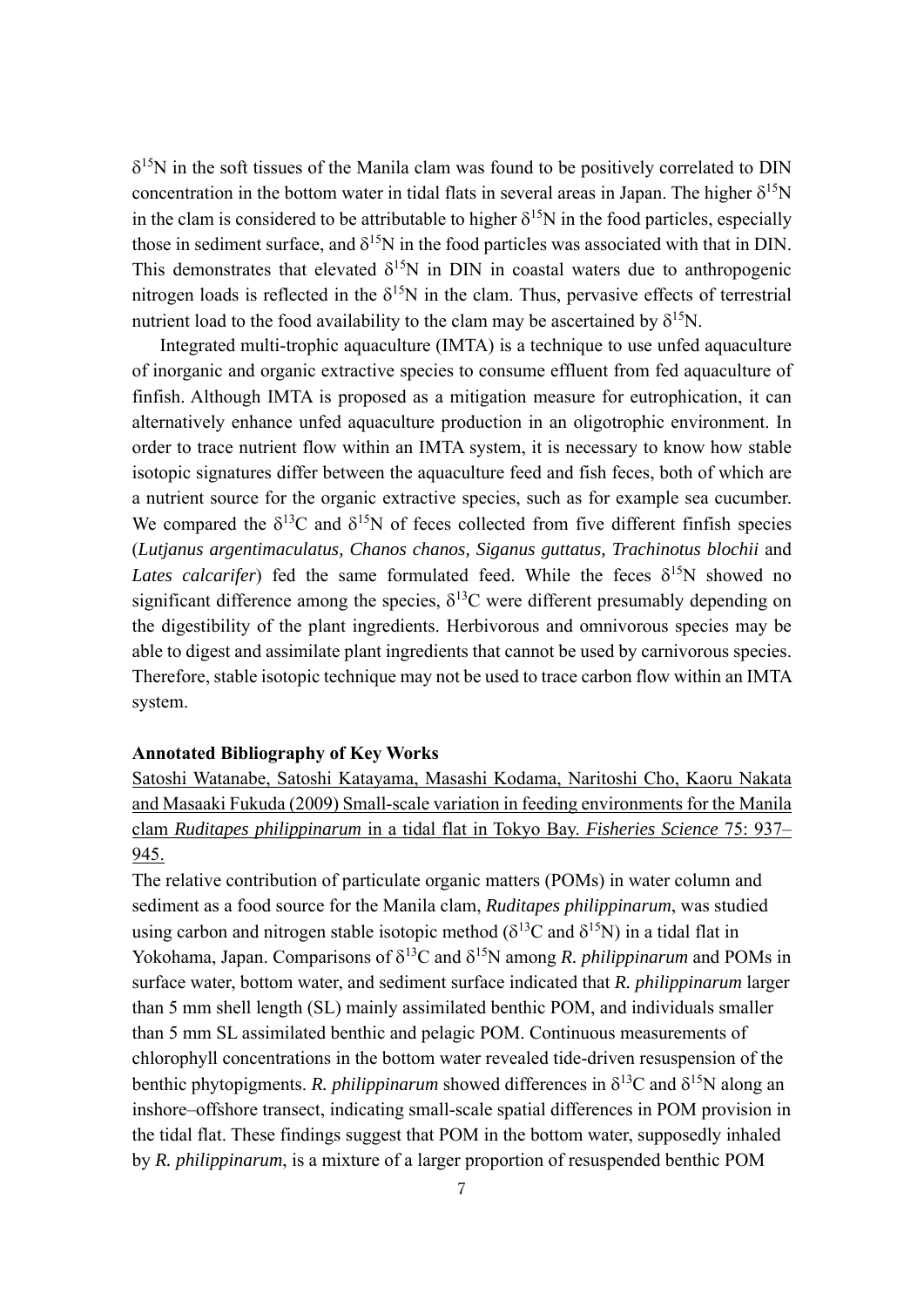and a smaller proportion of pelagic POM, and that the mixing ratio of the POMs may be affected by the hydrodynamics of flooding water associated with tidal flat topography. Some stable isotopic studies overly emphasize the importance of benthic POM as a food source for benthic communities; however, relative importance of benthic and pelagic food source should be argued quantitatively.

# Satoshi Watanabe, Masashi Kodama and Masaaki Fukuda (2009) Nitrogen stable isotope ratio in the manila clam, *Ruditapes philippinarum*, reflects eutrophication levels in tidal flats. *Marine Pollution Bulletin* 58: 1447–1453.

Understanding the effects of anthropogenic eutrophication on coastal fisheries may help in the enhancement of fishery production by effective utilization of sewage effluents, as well as in the consequent reduction of eutrophication. In this study, it was revealed that the nitrogen stable isotope ratio  $(\delta^{15}N)$  in the soft tissues of the manila clam, *Ruditapes philippinarum*, can be used as an indicator of anthropogenic eutrophication levels in tidal flat environments. Investigation of  $\delta^{15}N$  in dissolved inorganic nitrogen (DIN), particulate organic matter (POM), sedimentary organic matter (SOM) and soft tissues of the clam in five tidal flats in Japan with different levels of DIN concentration was completed. In addition, it was found that the acid insoluble fraction of the shell organic matrix, conchiolin, can be used as a proxy for the soft tissues in  $\delta^{15}N$  analyses. This will contribute in easier storage handling and the expansion of chances for sample acquisition. Oligotrophication of the coastal waters started to draw attention after publication of this article.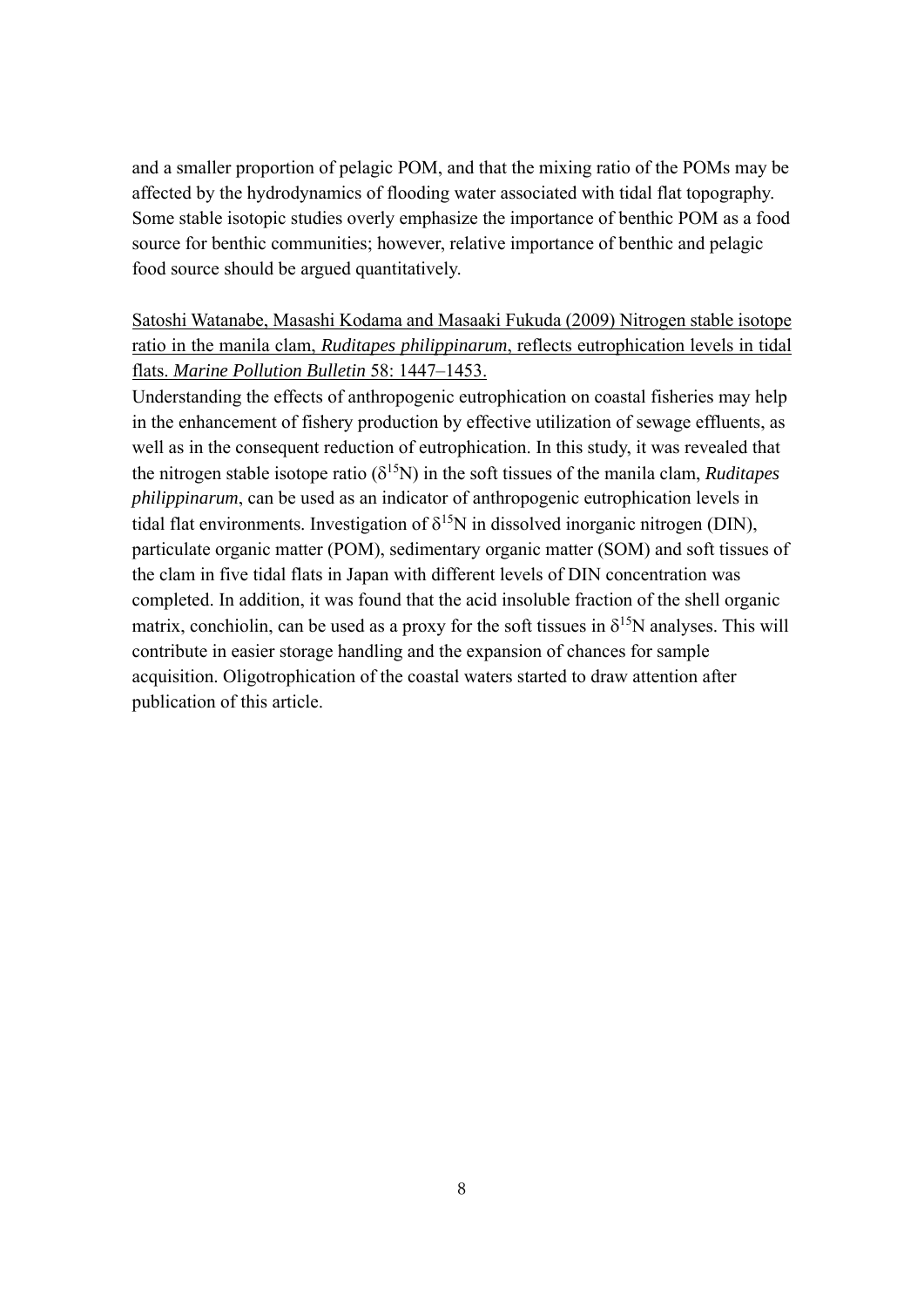# **Establishment of immunological assays and baseline profile of hemocytes in the hard clam** *Mercenaria mercenaria* **as evaluation biomarkers for environmental stresses**

Yangqing Zeng and Huiping Yang\*

School of Forest Resources and Conservation, Institute of Food and Agricultural Sciences, University of Florida, Gainesville, FL 32653, USA *\*E-mail: huipingyang at ufl.edu* 

Environmental stresses, such as temperature, salinity, dissolved oxygen, pollutions, and algal toxins and are important factors to affect shellfish aquaculture by disrupting physical and physiological conditions. In general, vertebrate animals respond to environmental stresses (and diseases pathogens) through physical barriers, such as skinfur system, and a complex network of circulating cells and molecular regulations by neurological, endocrinological, and immunological systems. As invertebrates, aquaculture shellfish bivalves can usually close their shells tight or move away (for species with this capability) as immediate responses to environmental stresses. On neurological or endocrinological levels, the responses are limited due to their primitive nervous system and endocrine organs. On immunological level, shellfish bivalves possess an open circulatory system with hemolymph circulating through vessels and sinuses throughout soft tissues and the internal organs to deliver nutrients and oxygen. Through hemocytes in circulatory system, shellfish bivalves can use innate immunity, a primitive nonspecific immunological system which all animals have, to provide internal defensive functions against various pathogen and environmental stresses, and may also use adaptive immunity, an acquired sophisticated immunological system which was used to recognize only in vertebrates but now in bacteria and invertebrates, to recognize and destroy specific invaders.

Shellfish aquaculture in the U. S. is a \$325 million industry and involves in several hundreds of farms along the coastal states. Environmental stresses often occur in the inshore farming sites, such as high temperatures in hot summers, especially during low tides with shallow water, dramatic salinity changes with river rundown in rainy season, and harmful algal bloom. While facing these stresses, hemocytes immune system of shellfish would make responses. With prolonged exposure, shellfish could be subsequently susceptible to pathogens, increase disease outbreaks and eventually suffer heavy mortality. Similar to the blood tests as diagnostic tool for health evaluation in human and livestock, it is hypothesized that hemocyte assays in shellfish could be used as effective parameters to evaluate the impact of the environmental stresses, serve as criteria for genetic breeding, and provide diagnosis tools to guidance the aquaculture operation management.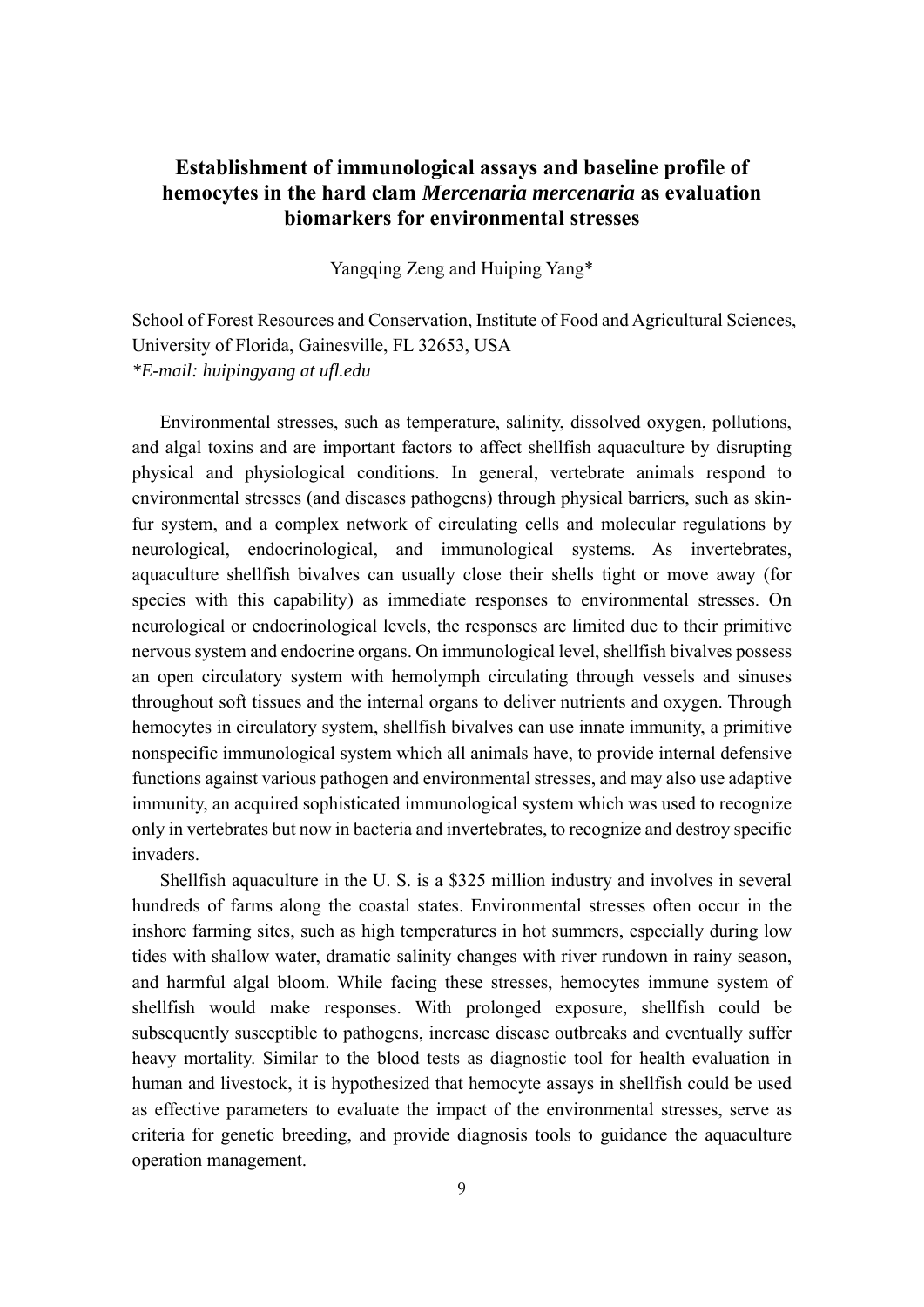The goal of this study was to develop hemocyte immunological assays and establish baseline profile for hemocyte in the hard clam *Mercenaria mercenaria*, one major aquaculture species. The immunological assays established in this study will include hemolymph osmotic pressure, pH, hemocyte count, cell type, viability, apoptosis, phagocytosis, and reactive oxygen species (ROS) production. Cell count showed a concentration of 0.809-5.310  $\times$  106/ml (n = 10) with three different types – agranulocytes, granulocytes and blast-like agranulocytes. Cell viability stained with SYBR green I and propidium iodide indicated a percentage of  $71.6 \pm 12.4\%$  alive cells (n =10). This study is currently ongoing, and more data will be further reported.

#### **Annotated Bibliography of Key Works**

Anisimova, A. A. (2013). *Morphofunctional parameters* of hemocytes in the assessment of the physiological status of Bivalves. *Russian Journal of Marine Biology* 39(6): 381- 391.

This is the comprehensive review publication on shellfish hemocyte immunology. The basic morphology, cell type, cell function and dynamic changes of hemocytes in shellfish bivalves were summarized. The effects of temperature, season, salinity, annual cycle, food quality availability, toxin algae, bacteria and virus, pollutions, and heavy metals on hemocyte morphology, number and function were reviewed and documented.

Donaghy, L., et al. (2009). Flow cytometry studies on the populations and immune parameters of the hemocytes of the Suminoe oyster, *Crassostrea ariakensis*. *Fish & Shellfish Immunology* 27(2): 296-301.

This publication studied the immunological activities and morphology of hemocytes in the Suminoe oyster *Crassostrea ariakensis* using flow cytometry and light microscopy. Three types of hemocyte types were identified, including hyalinocyte, granulocyte and blast-like cells. Cell count, survival, mortality, phagocytosis, and reactive oxygen species (ROS) production were evaluated using flow cytometer with different staining methods. It revealed that the granulocytes are most active in the cell phagocytosis and the hyalinocytes showed a certain level of the phagocytosis and oxidative activity, and the blast-like cells did not show any phagocytosis or oxidative activity.

Vieira, G. C., et al. (2017). Morphological and functional characterization of the hemocytes from the pearl oyster *Pteria hirundo* and their immune responses against Vibrio infections. *Fish & Shellfish Immunology* 70: 750-758.

This paper tested most hemocyte parameters including morphological characterization through light & electron microscopy and flow cytometry. Same as that in Sumino oysters, three types of the hemocytes were identified. Assays of phagocytosis and reactive oxygen species (ROS) production was performed by use of flow cytometer. Furthermore, hemocyte responses with exposure to a Vibrio pathogen was evaluated.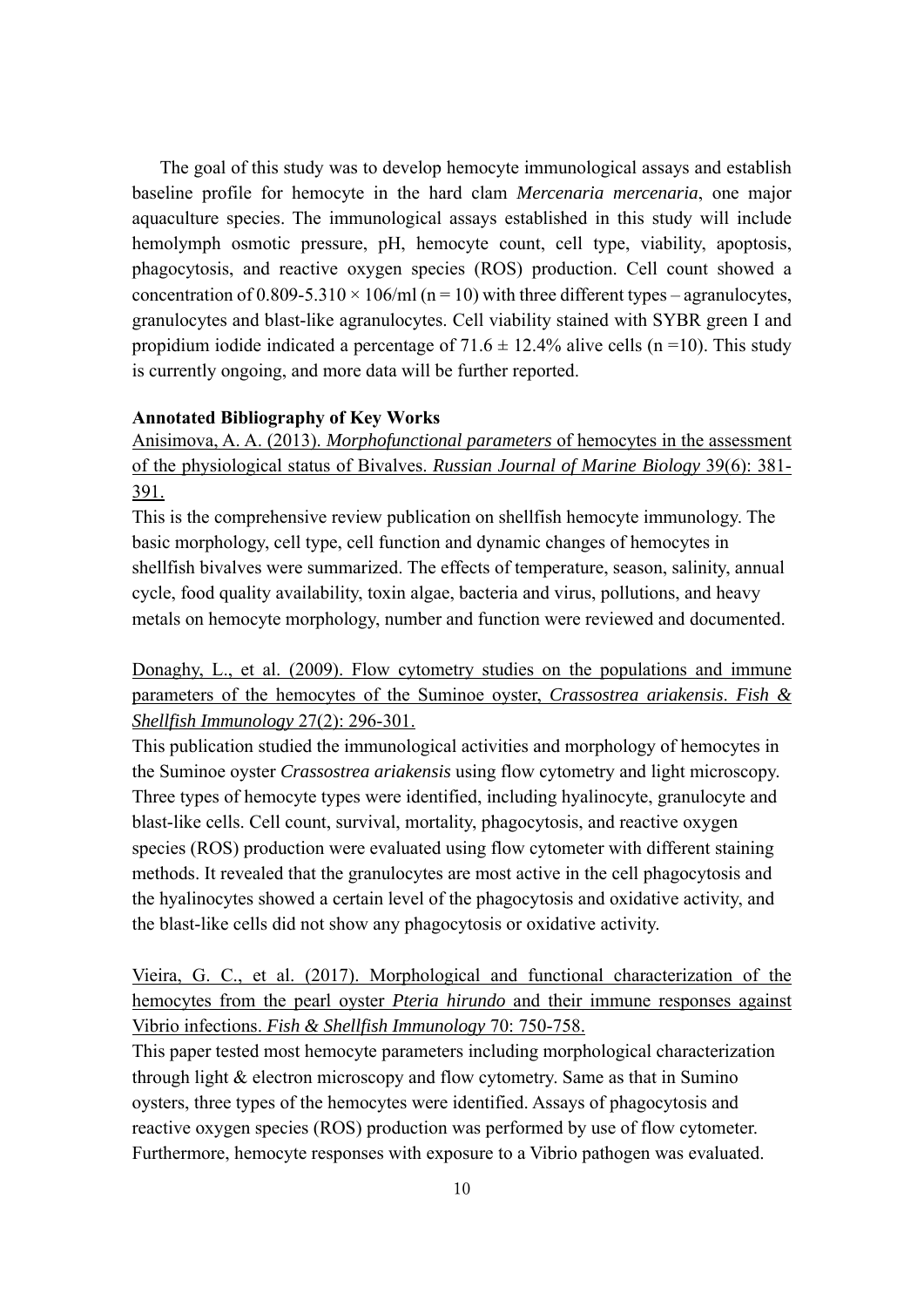Hegaret, H., et al. (2003). Flow cytometric analysis of haemocytes from eastern oysters, Crassostrea virginica, subjected to a sudden temperature elevation II. Haemocyte functions: aggregation, viability, phagocytosis, and respiratory burst. *Journal of Experimental Marine Biology and Ecology* 293(2): 249-265.

This paper studied the effects of temperature increase on hemocyte functions of eastern oysters, including aggregation, viability, phagocytosis, and ROS production. This is one of a series of publications on oyster hemocyte functions and detailed protocols were documented for readers to understand the analysis procedure. The results indicated that temperature increase (from 20 to 28 degree) caused no significant change in hemocyte aggregation, decreased the phagocytosis of all hemocyte types, induced significant hemocyte mortality in all hemocyte types, and increased, although not significantly, the ROS production.

Jauzein, C., et al. (2013). Flow cytometric characterization of hemocytes of the sunray venus clam *Macrocallista nimbosa* and influence of salinity variation. Fish & Shellfish Immunology 35(3): 716-724.

Salinity is one the most important factor potentially affecting shellfish physiology, especially in the inshore area with river flows. This paper estimated the hemocyte types and cellular parameters (oxidative activity, lysosomal content, phagocytosis capacity) in sunray venus clams, a potential aquaculture species in Florida. After exposure to salinities of 18, 21, 25, 30, 35 and 38 ppt for 7 days, hemocyte samples were collected and analyzed the parameters along with estimation of physiological status of clams, including mortality, valve closure, and filtration activity. It was interestingly found that hemocytes of sunray venus clam appeared as a unique population, both in terms of morphology and intracellular parameters. Clams after transferring to 18 and 21 ppt resulted in valve closure, mortality and decreased filtration activity. Low salinities highly impacted hemocyte functions as follows: increased cell and lysosomal compartment volumes, decreased phagocytosis capacity, and increased oxidative stress and mortality.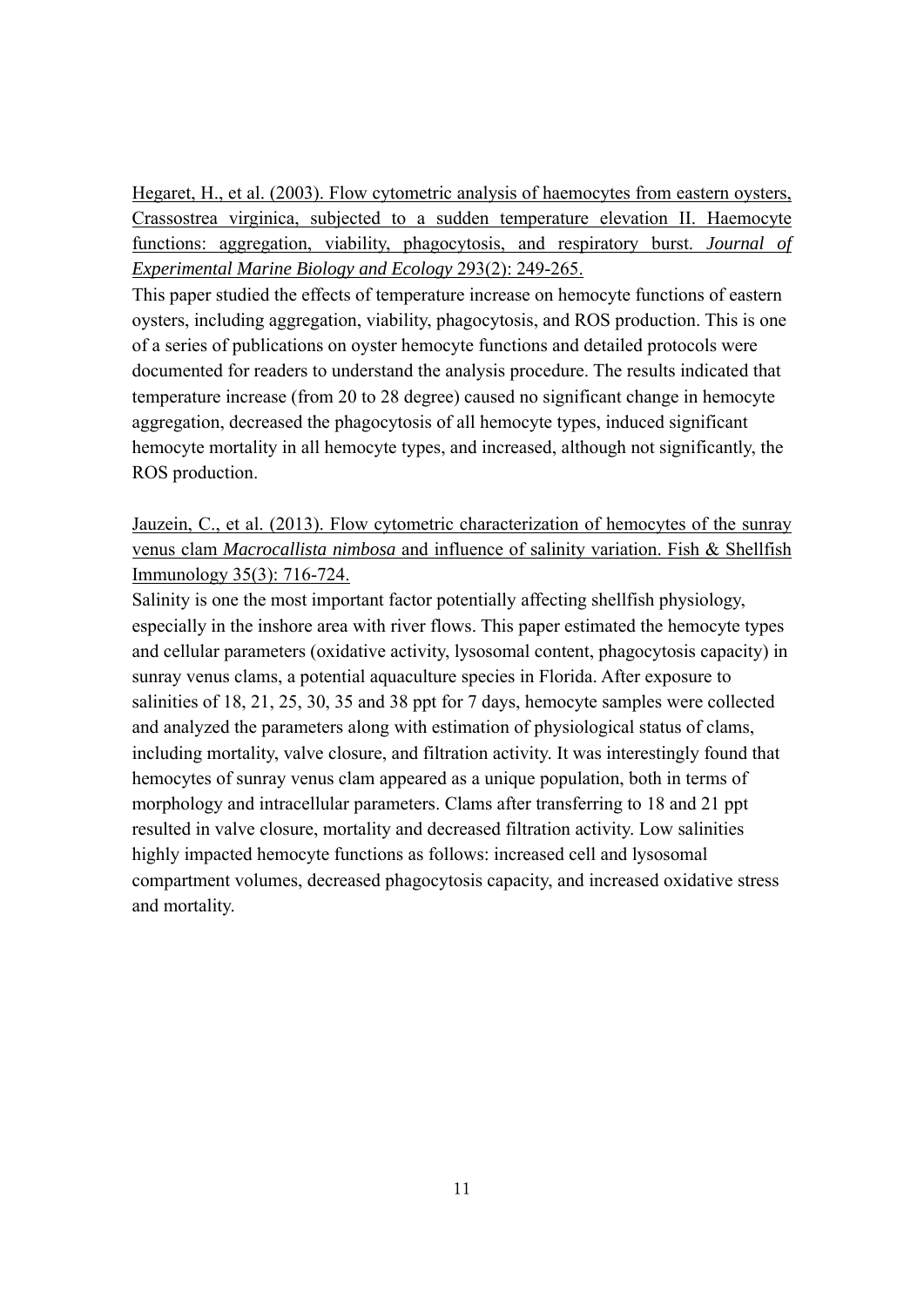### **Purple urchin barrens: an opportunity for aquaculture and fisheries to work together to solve an environmental issue**

Luke Gardner<sup>1,3\*</sup>, Katherine Neylan<sup>1</sup>, Walan Chang<sup>2</sup>, Katrina Herrmann<sup>2</sup>, Helaina Lindsey<sup>1</sup>, Max Rintoul<sup>1</sup>, Katherine Roy<sup>2</sup>

<sup>1</sup>Moss Landing Marine Laboratories. 8272 Moss Landing Rd, Moss Landing, CA 95039, USA <sup>2</sup>California State University, Monterey Bay. 5108 Fourth Avenue, Marina, CA 93933, USA 3 California Sea Grant, University of California, San Diego. 9500 Gilman Dr. La Jolla, CA 92093-0232, USA

*\*E-mail: lgardner at ucsd.edu* 

Sea urchin barrens and can stretch over 1000s of kilometers and last decades at a time. They are characterized by a predominance of urchins and coralline algae where kelp forests once existed. In contrast to barrens, kelp forests provide habitat supporting thousands of vertebrates, invertebrates and plant species. Because kelp forests are keystone hosts, their presence is vital to sustaining commercial and recreational industries, including fishing and tourism. However, these kelp forests can collapse and shift to alternate stable states whereby urchin barrens persist. Over the last 4 decades, transitions between kelp beds and sea urchin barrens have been widely reported along temperate coastlines globally. During a kelp forest phase, urchin predation is the primary mechanism keeping sea urchin populations in check. However, due to various factors including climate change, predator densities can be reduced leading to shifts toward urchin barrens. Development of urchin fisheries has been implicated several times in recent history as a driver to return urchin barrens to kelp forests. However, this driver most recently has not worked in California where a large barren is persisting. California already had a urchin fishery, but it has been uneconomical for the fishery to operate given urchins in the barrens had little gonad development or undesirable human consumption traits necessary for commercialization. Aquaculture in the US has potential to restore kelp forests by collaborating with fisheries to harvest wild urchins from barrens and fatten them in an aquaculture setting prior to sale. This is of particular interest in California given U.S fisheries and environmental groups have long opposed aquaculture development due to concern of competition and environmental damage respectively. A collaboration between aquaculture and fisheries to positively impact the environment via urchin barren restoration would help to develop aquaculture in the US and California. Although urchin ranching operations exist, there are still technical limitations to the activity, primarily being availability of macroalgae diets given seasonality and the propensity of urchin barrens to deplete kelp forests. Development of sustainable alternative diets for urchins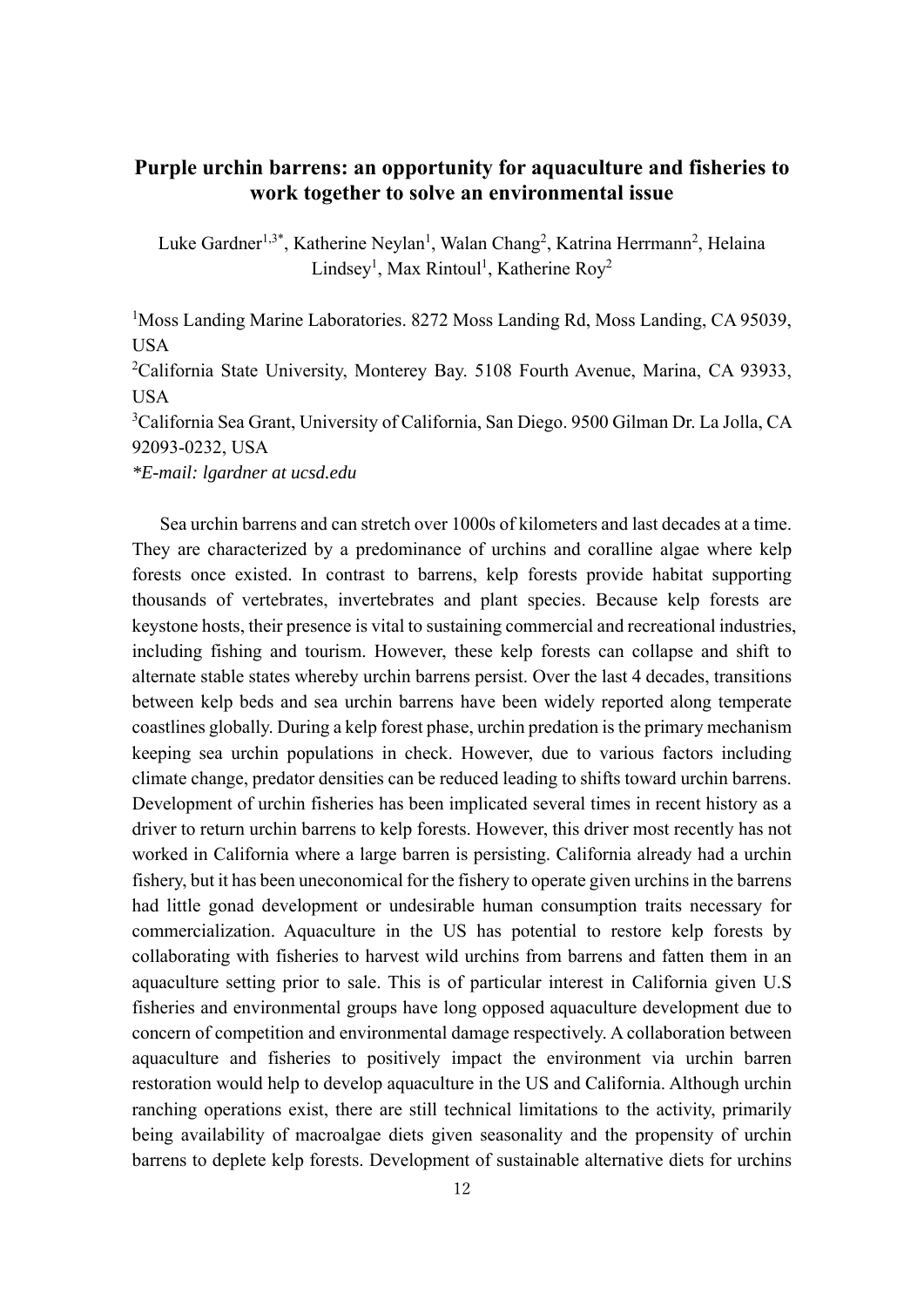is necessary for future commercial urchin aquaculture. In this student lead study, a preliminary replicated diet trial was performed for ranching purple sea urchins (*Strongylocentrotus purpuratus*) collected from California barrens using 4 diet treatments including giant kelp (*Macrocystis pyrifera*), ogo (*Gracilaria pacifica*), formulated commercial diet (Urchinomics) and an unfed control. During the 10 week study duration, gonadal somatic index (GSI) was measured in a subset of urchins from each replicate tank every 2 weeks. Baseline GSI at the beginning of the trial was <0.5%. A GSI of 10% was reached most rapidly in the formulated diet treatment at 6 weeks, followed by ogo and kelp at 8 and 17 weeks, respectively. This study was a preliminary examination of the feasibility of urchin ranching in California, showing biological potential for alternative diets to develop urchin gonads with a view to restore kelp forests and develop a nascent aquaculture industry in California.

### **Annotated Bibliography of Key Works**

Filbee-Dexter, K., Scheibling, R.E., 2014. Sea urchin barrens as alternative stable states of collapsed kelp ecosystems. *Marine Ecology Progress Series* 495: 1–25. https://doi.org/10.3354/meps10573

This paper provides an excellent description of sea urchin barrens as to what they are comprised of and their extent both temporally and spatially across the world. The authors examine and list the drivers of phase shifts between barrens and kelp forests. They describe different thresholds for forward (to barrens) and reverse (to kelp beds) shifts, in accordance with alternative stable-state dynamics. They surmise that accelerating climate change and increasing anthropogenic impacts play important roles in altering alternative stable-state dynamics and triggering phase shifts.

Heflin, L.E., Makowsky, R., Taylor, J.C., Williams, M.B., Lawrence, A.L., Watts, S.A., 2016. Production and economic optimization of dietary protein and carbohydrate in the culture of juvenile sea urchin *Lytechinus variegatus*. *Aquaculture* 463: 51–60. https://doi.org/10.1016/j.aquaculture.2016.05.023

This manuscript is a through collection of urchin feeding experiments to understand the nutrient requirements of urchins for aquaculture. The paper creates predictive models of growth, production and efficiency outcomes and generates economic analysis models in relation to these dietary outcomes for urchins held in culture. The models compare dietary requirements and growth outcomes in relation to economic costs and provide insight for future commercialization of sea urchin aquaculture

Unuma, T., Sakai, Y., Agatsuma, Y., Kayaba, T., 2015. Sea Urchin Aquaculture in Japan, in: Echinoderm Aquaculture. John Wiley & Sons, Ltd, pp. 75–126. https://doi.org/10.1002/9781119005810.ch5

This is the most recent review of urchin aquaculture in Japan. Japan is the foremost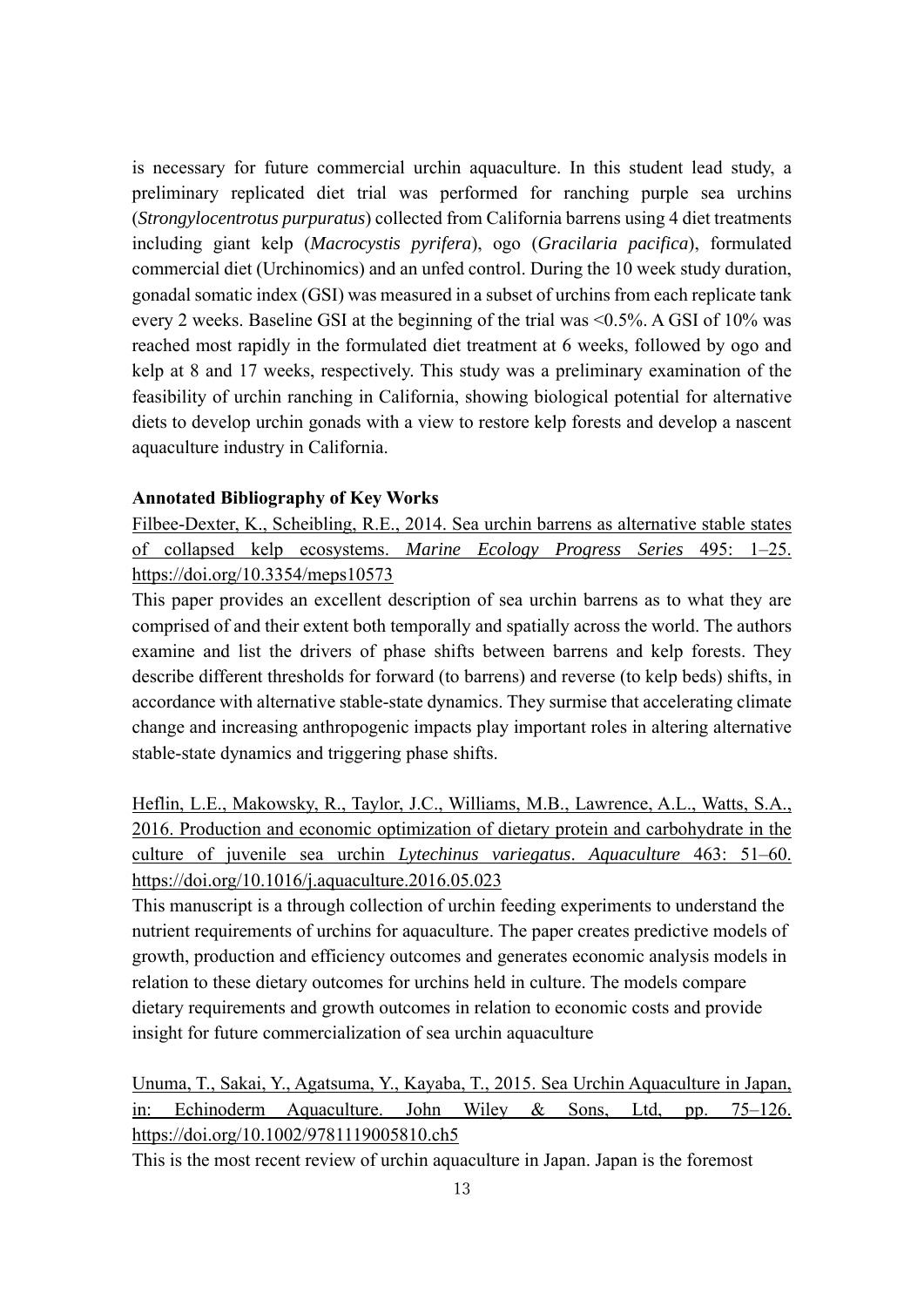consumer of urchins and significant producers of urchins both from ranching and closed life cycle aquaculture. The chapter details the history of urchin fisheries in Japan and the rise of urchin barrens and urchin aquaculture. The review discusses the diver mediated destruction of urchins to bring back kelp beds as well as reseeding efforts to restore overfished urchin grounds. The review also discusses the development of full life-cycle aquaculture to meet both reseeding and commercial production requirements. Also the movement of urchins from barrens to other kelp grounds and aquaculture facilities for commercial fattening are detailed.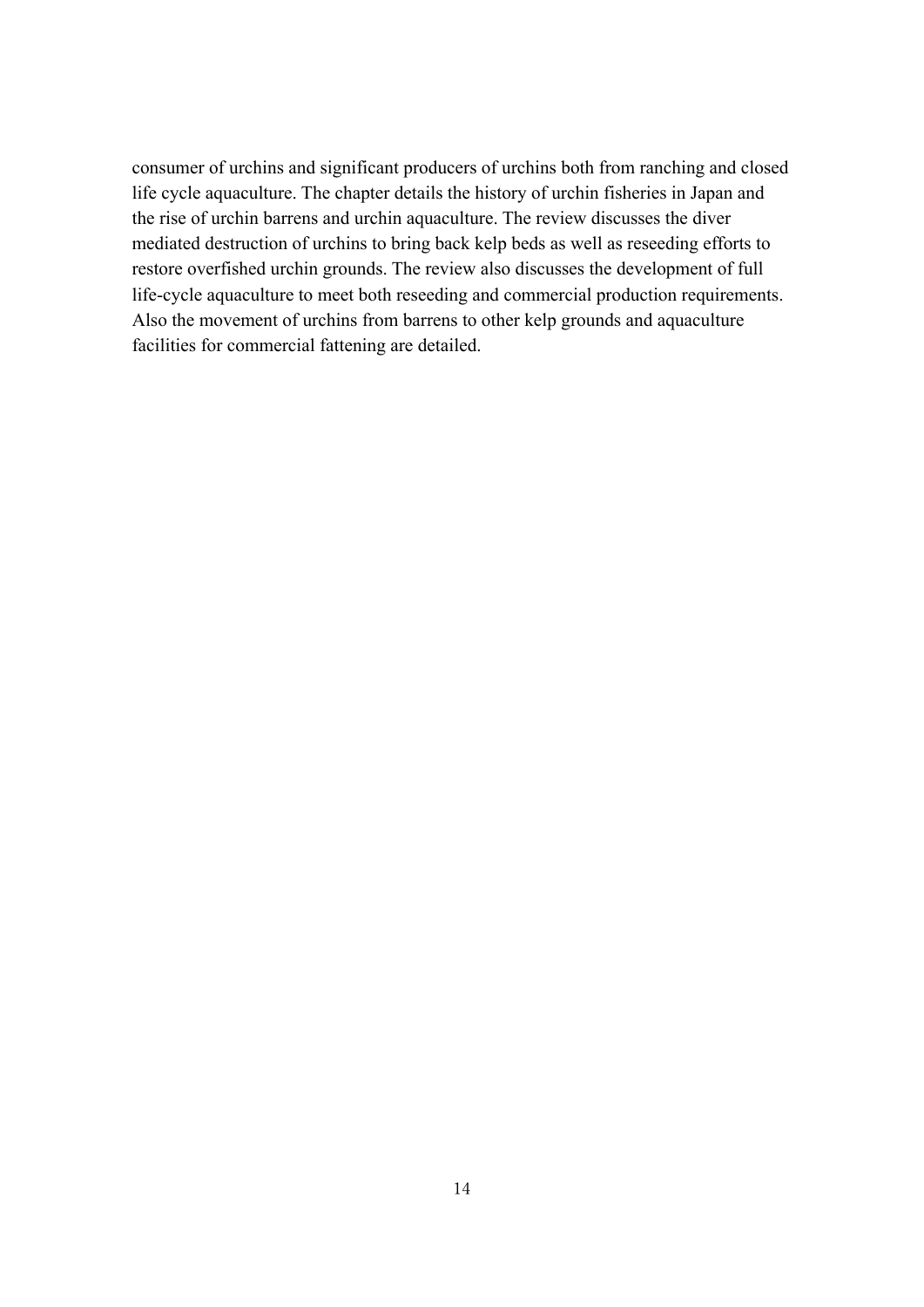### **Impacts of ocean acidification on Japan coastal water and marine fisheries**

Haruko Kurihara

University of the Ryukyus, 1 Senabaru, Nishihara, Okinawa, 903-0213, Japan *E-mail: harukoku at sci.u-ryukyu.ac.jp* 

Increase of anthropogenic atmospheric carbon dioxide  $(CO<sub>2</sub>)$  is now causing change of seawater carbon chemistry, which is known as ocean acidification (OA, IPCC 2007). As the excess atmospheric  $CO<sub>2</sub>$  dissolves into the seawater, seawater  $pCO<sub>2</sub>$  rises while seawater pH and calcium carbonate saturation state  $(\Omega)$  decrease (Orr et al. 2000). Several studies have demonstrated that change of seawater carbonate chemistry can affect the physiology of marine organisms, particularly reducing calcification of marine calcifiers such as mollusks, echinoderms and corals (Fabry et al. 2008, Kurihara 2008, Doney et al. 2009). In addition to these global climate impacts, principally in coastal waters, land derived stresses such as eutrophication and hypoxia can affect coastal ecosystems and marine organisms (Gattuso et al. 2015). Hence, there is now a strong need for understanding the coastal seawater chemistry and its potential impact on marine resources. Considering the high reliance on marine resource as a food source for tourism, here in this study, I will highlight present scientific knowledge and gaps of ocean acidification impacts in coastal waters of Japan, including Okinawan reefs.

#### **Annotated Bibliography of Key Works**

Kurihara H (2008) Effects of  $CO<sub>2</sub>$ -driven ocean acidification on the early developmental stages of invertebrates. *Marine Ecology Progress Series* 373: 275-284 This paper first reviewed the effect of ocean acidification (OA) on the early developmental stages of marine calcifiers including mollusks, sea urchins and corals. Results highlight that future changes in ocean acidity will potentially impact the population size and dynamics, as well as the community structure of calcifiers, and will therefore have negative impacts on marine ecosystems.

### Doney SC, Fabry VJ, Feely RA, Kleypas JA (2009) Ocean acidification: The other CO<sub>2</sub> problem. *Annual Review of Marine Science* 1: 169-192

This paper has highlighted that global warming and the increase of atmospheric CO<sub>2</sub> can cause another problem in the ocean called ocean acidification. This paper reviewed the effect of increase atmospheric  $CO<sub>2</sub>$  on ocean carbon system, the biological effects of ocean acidification on marine organisms and the potential impacts on marine ecology and biogeochemistry.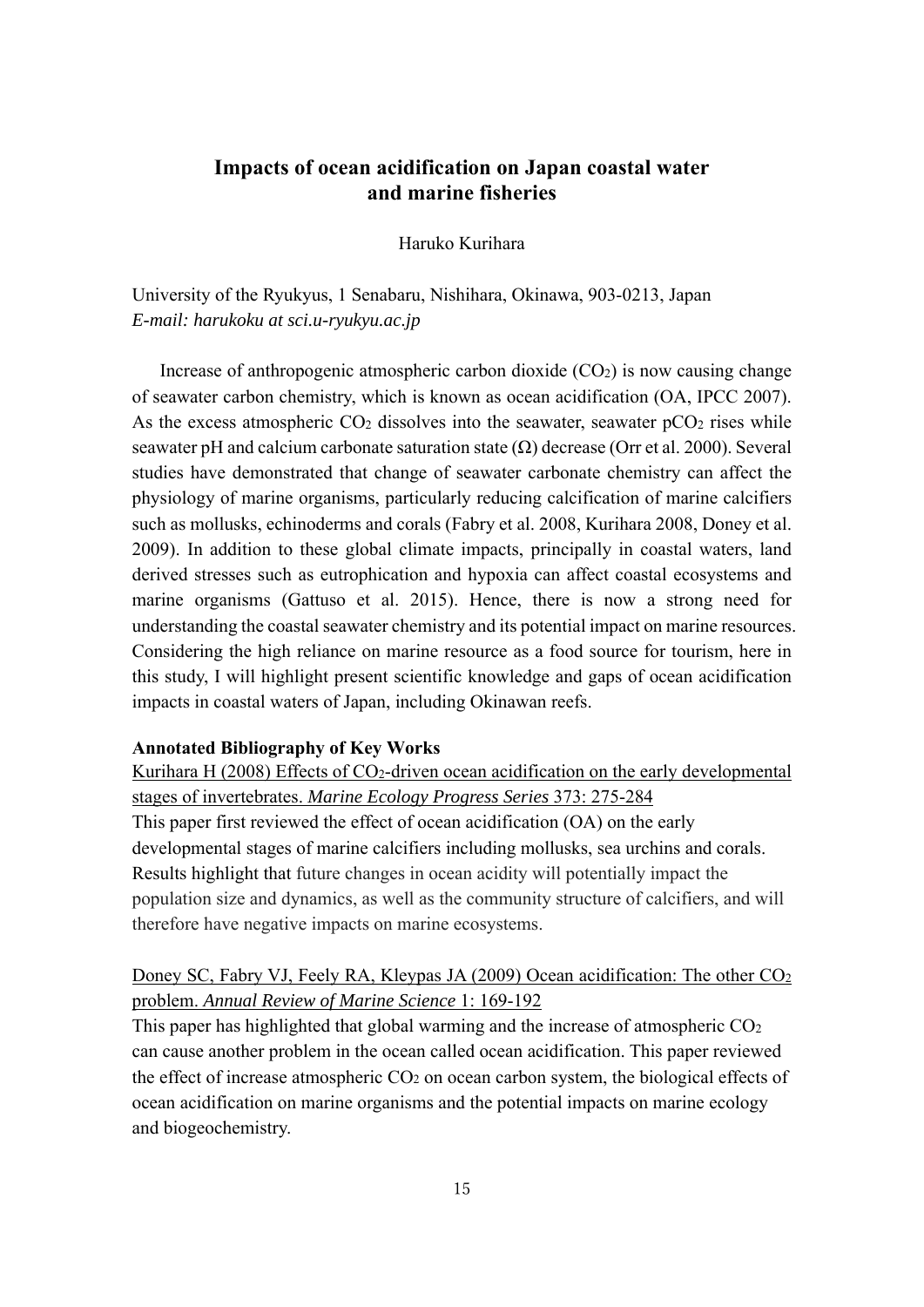Gattuso J-P, Magnan A, Bille R, Cheung WWL, Howes EL, Joos F, Bopp L, Cooley SR et al. (2015) Contrasting futures for ocean and society from different anthropogenic CO<sub>2</sub> emissions scenarios. *Science* 349 (6243)

This paper reviewed the potential impacts of climate change including ocean acidification on the ocean ecosystem and its services under high and stringent emission scenario (RCP 8.5 and 2.6). Results suggest that services, including coastal protection and fish capture, will be in high risk at RCP 8.5 scenario.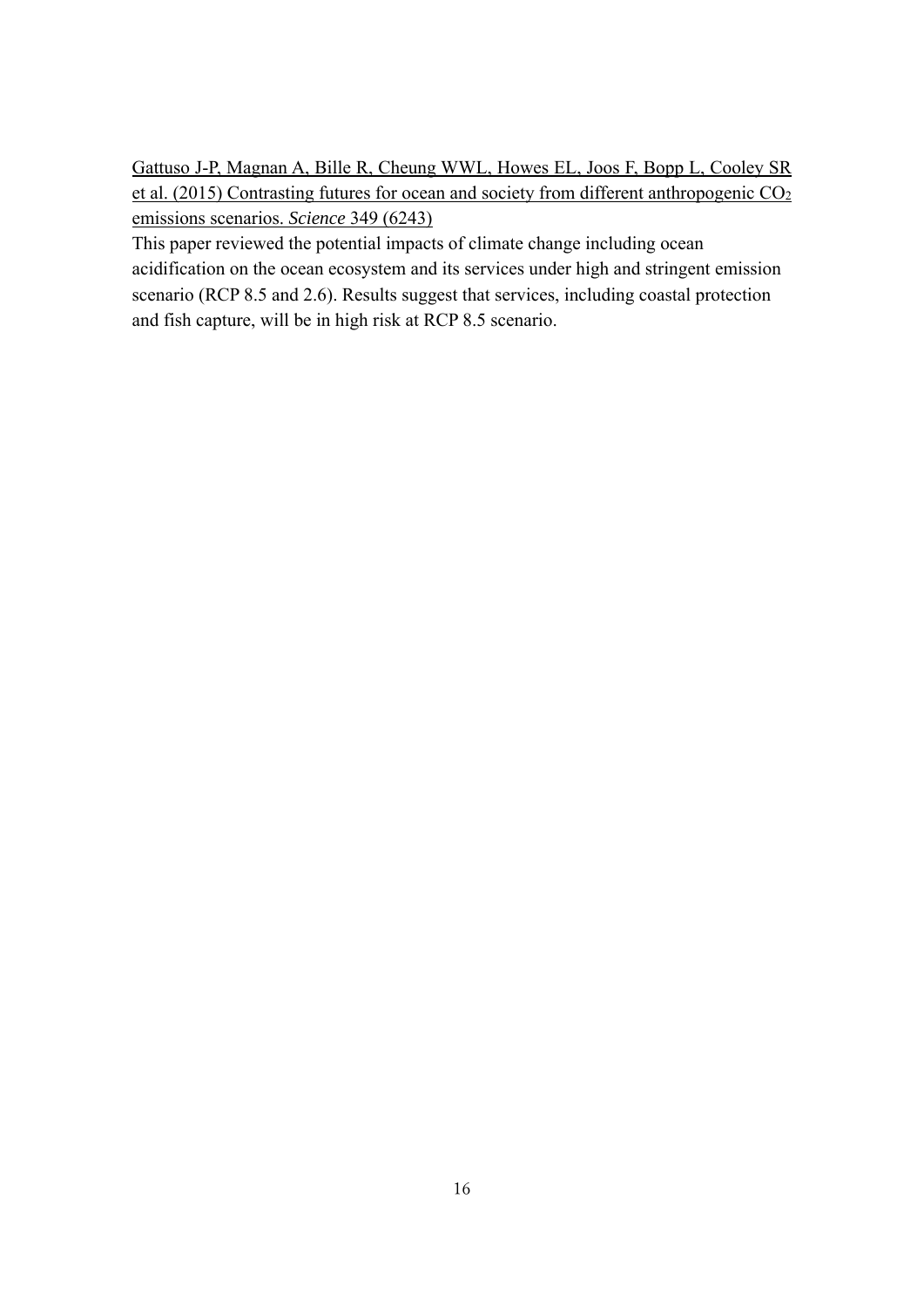## **Sustain seafood resources in the U.S. affiliated Pacific islands- status and strategies**

Cheng-Sheng Lee

College of Tropical Agriculture and Human Resources, University of Hawaii at Manoa, 1955 East West Road, Ag. Sci. 216 Honolulu, HI 96822, USA *E-mail: chenglee at hawaii.edu* 

The U.S.-affiliated Pacific Islands (U.S.A. PI) include American Samoa, the Republic of the Marshall Islands (RMI), the Federated States of Micronesia (FSM), the Commonwealth of the Northern Mariana Islands (CNMl), Guam, and the Republic of Palau (Palau). This region, composed of thousands of tiny islands widely spread between the latitudes of 15 $\degree$  N to 14 $\degree$  S and the longitudes of 134 $\degree$  E to 170 $\degree$  W, extends across an area as large as the continental United States. With less than 2558 km2 in total land mass and extended Exclusive Economic Zone (EEZ), the primary source of dietary protein for Pacific islanders has come from the Ocean. The per capita seafood consumption exceeded global average. In 2015, per capita seafood consumption in Oceania was 25.0 kg/year vs 15.5 kg/year worldwide (FAO 2018).

Seafood comes from capture fisheries and aquaculture but capture fisheries are the main seafood source for the U.S.A. PI. Climate change and overfishing are two major threats to the sustainability of yield from capture fisheries. Although there were optimistic reports on status of tuna stocks in the Pacific, foreign fishing companies have exported majority of their catch to consumers outside the islands. Islanders have relied on subsistence catch to meet their demand. As the harvest from nearshore fishery declined, they have to consider secure their seafood supplies via aquaculture. However, the islands of the Pacific is still the least developed region in terms of aquaculture worldwide as concluded at 2010 FAO Global Conference on Aquaculture in Thailand. On the other hand, this region enjoys superior natural resources, such as pristine water, year-round warm weather, and isolated condition for disease prevention. However, it has to overcome constraints to aquaculture development such as small land area, natural hazards for some islands, lack of knowledge base, short of available capital, distant markets, and poor transportation systems. Other than natural hazards for some islands, the other constraints are solvable. A good strategic development plan is essential to reveal aquaculture potential in the region.

This report discusses the potential threat of climate change to fisheries, reviews the current status and challenges of aquaculture, and finally presents some suggestions on future development.

#### **Annotated Bibliography of Key Works**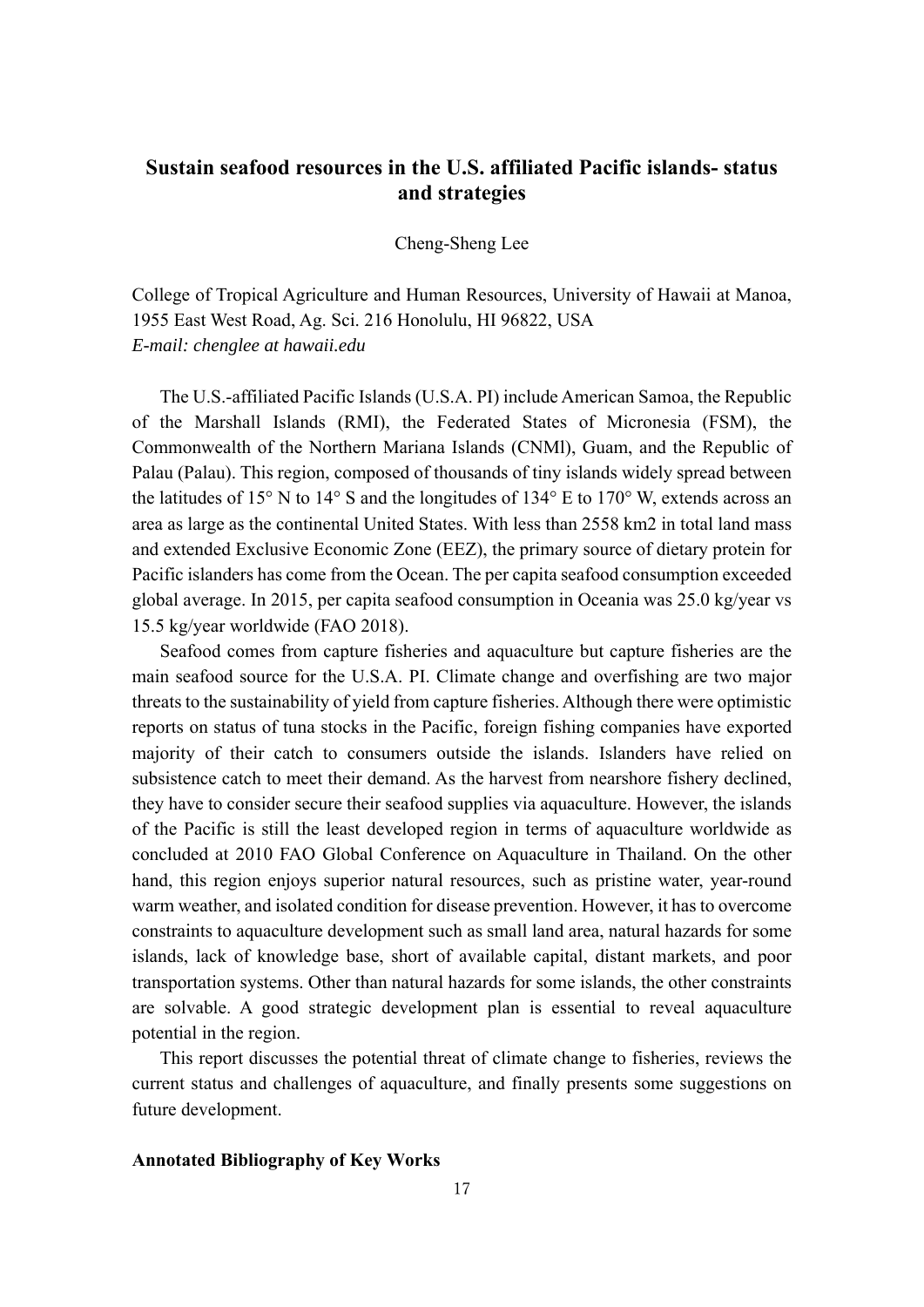Adams, T., Bell, J. and Labrosse, P. 2001. Current status of aquaculture in the Pacific Islands. In: R.P. Subasinghe, P. Bueno, M.J. Phillips, C. Hough, S.E. McGladdery & J.R. Arthur, eds. Aquaculture in the Third Millennium. Technical Proceedings of the Conference on Aquaculture in the Third Millennium, Bangkok, Thailand, 20-25 February 2000. pp. 295-305. NACA, Bangkok and FAO, Rome.

In the book "Aquaculture in the Third Millennium", this chapter "Current status of aquaculture in the Pacific Islands" gave an overview the status of aquaculture in the Pacific Islands at the turn of 20th century. It served as the base to assess any new development in 21st century. Through the new wave of international cooperation, it is expected to increase sustainable use of aquatic resources to meet the goal of food security. Food and Agriculture Organization of the UN (FAO) and Network of Aquaculture Centres in Asia-Pacific (NACA) co-organized this conference in 2000.

Lee, C.S. and Awaya, K. 2003. Viable aquaculture development in the U.S. affiliated islands – lessons from giant clam and sponge farming. *Aquaculture Economics & Management* 7 (1&2):125-135.

This paper reviewed the farming technology for giant clam and bath sponges. Then, it used giant clam and bath sponges as an example to discuss the challenges of technology transfer, which include biological, technological, environmental, and socioeconomic, to Pacific Islands. Finally, some recommendation was made for the successful technology transfer.

## FAO. 2018. The State of World Fisheries and Aquaculture 2018 - Meeting the sustainable development goals. Rome. 227pp.

An important of aquaculture and fisheries status report published by FAO every two years. It highlights the critical importance of fisheries and aquaculture for the food, nutrition and employment of millions of people, many of whom struggle to maintain reasonable livelihoods. Data and graphics presented in this publication are widely used by research groups to assess the progress and to propose future works.

Bell, J.D., Johnson, J.E., Ganachaud A.S., Gehrke, P.C., Hobday A.J., Hoegh-Guldberg, O., Le Borgne, R., Lehodey, P., Lough, J.M., Pickering, T., Pratchett, M.S. and Waycott, M. 2011. Vulnerability of Tropical Pacific Fisheries and Aquaculture to Climate Change: Summary for Pacific Island Countries and Territories. Secretariat of the Pacific Community, Noumea, New Caledonia. 386pp.

The book entitled Vulnerability of Tropical Pacific Fisheries and Aquaculture to Climate change provides the region with the understanding needed, and the adaptations, policies and investments recommended to reduce the likely impacts of climate change on fisheries and aquaculture. It also gives the sector a roadmap for capitalising on the opportunities expected to arise from the changing climate. This book is the product of a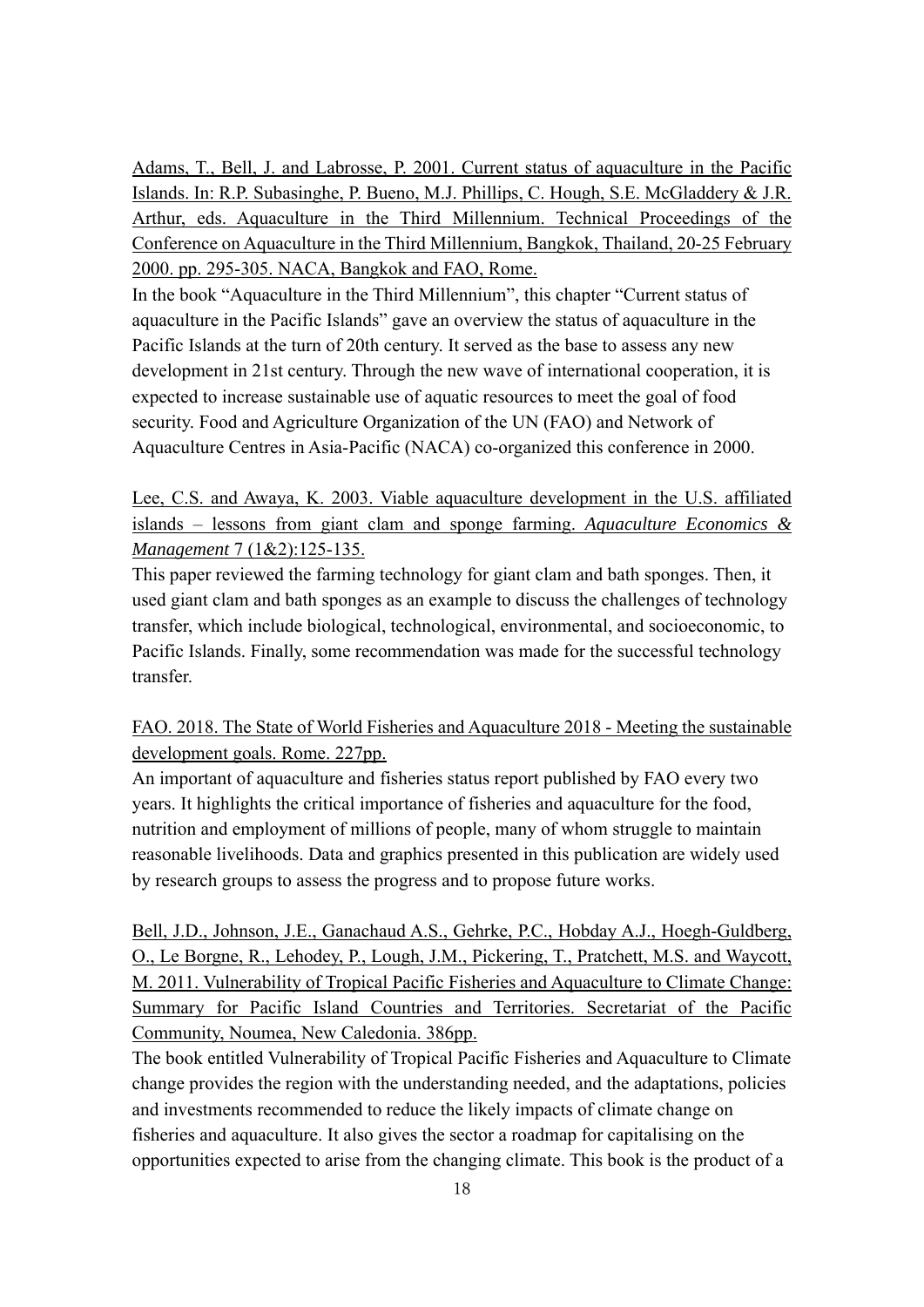partnership that started between the Australian Agency for International Development (AusAID) and the Secretariat of the Pacific Community (SPC), and then grew to embrace contributions from 36 institutions. This summary, which is a companion to the book, provides this vital information in an accessible form for each Pacific Island country and territory. It is a quick access to understand projected changes to surface climate and the ocean, to oceanic fisheries, to coastal fisheries, to freshwater and estuarine fisheries, to aquaculture, economic and social implications, and adaptations and suggested policies. It is a valuable document to have a quick overview of potential climate change impacts and suggested remedy policy.

Charlton, K. E., Russell, J., Gorman, E., Hanich, Q., Delisle, A., Campbell, B., and Bell, J. 2016. Fish, food security and health in Pacific Island countries and territories: a systematic literature review. BioMedCentrak *Public Health* 16: 285 This paper discussed the importance of fish to Pacific Island Countries and territories (PICTs) in both food security and health related concerns based on the review of 29 studies. However, there is a paucity of research aimed at assessing how maintaining and/or improving fish consumption benefits the diets and health of Pacific Islanders. Instead of fresh seafood, there is an increasing demand for packaged imported foods, such as canned meats, instant noodles, cereals, rice, and sugar-sweetened beverages, with subsequent decreased consumption of locally-produced plants and animals.

Gillett, R., and Tauati, M. I. 2018. Fisheries in the Pacific Regional and national information. FAO Fisheries and Aquaculture Technical Paper No. 625. Apia, FAO. 401pp. This paper discusses the important species, the status of the resources, and the fisheries management under offshore fishing and coastal (or nearshore) fishing. This report also provides information on the fisheries in each of the 14 independent Pacific Island countries (including Federated States of Micronesia, Marshall Islands, and Palau) in the following categories:

- Overview and main indicators
- Production sector
- Post-harvest sector
- Socio-economic contribution of the fishery sector
- Trends, issues and development
- Institutional framework
- Legal framework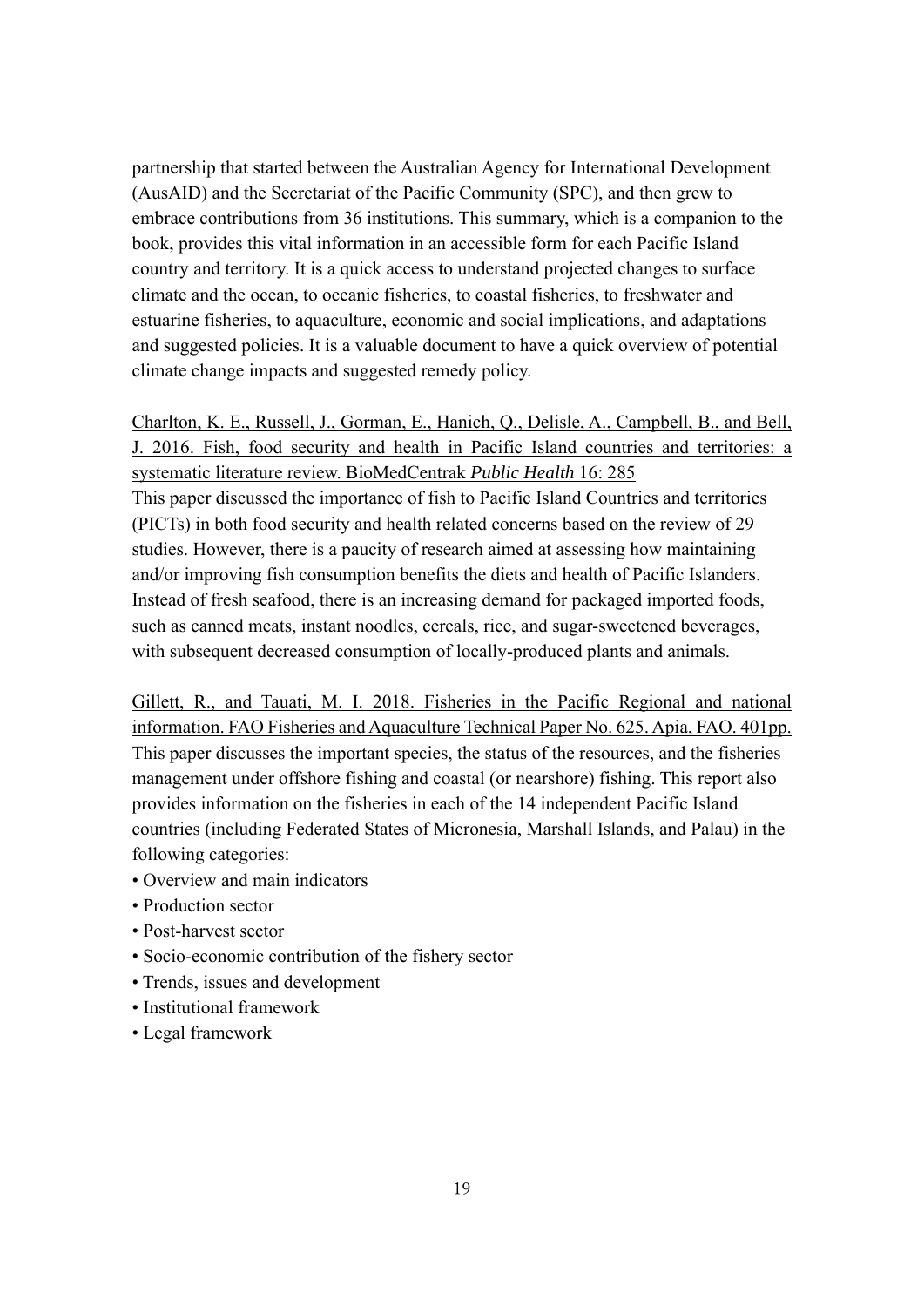# **Towards effective coral community restoration for sustainable fishery of a coral reef grouper** *Epinepherus ongus***: implication of ecosystem-based management**

#### Atsushi Nanami

Research Center for Sub-tropical Fisheries, Seikai National Fisheries Research Institute, Japan Fisheries Research and Education Agency, Fukai-Ota 148, Ishigaki, Okinawa 907- 0451, Japan

### *E-mail: nanami at fra.affrc.go.jp*

Spawning aggregation of coral reef fishes are very vulnerable to fishing since only conspecific individuals gather at particular sites in restricted seasons and lunar phases. Since capturing spawning aggregation has a significant negative impact for both local stock and reproductive success, protection of the spawning aggregation has been a recently urgent action in coral reefs all over the world. Furthermore, conservation of habitat in non-spawning season is also essential for the species that form spawning aggregation since habitat loss at their home ground would also lead to reduce their population.

In the present presentation, I will focus on a coral reef grouper, *Epinephelus ongus,* that is a very important fishery species and forms spawning aggregations in an Okinawan coral reef and discuss effective coral community restoration to establish a sustainable fishery of the species. My previous studies have shown: (1) their home ground reached several kilometers from the spawning ground; (2) their home range was very limited around a coral colony in non-spawning period; (3) juveniles preferentially used corals with fine structures (e.g. bottle-brushed acroporid corals), whereas adults were mainly found at corals with coarse structures (e.g. massive corals and staghorn acroporid corals); (4) very precise returning ability was observed after spawning migration, i.e., the species could return to the coral colonies that were used before the spawning migration.

These results suggest that: (1) conservation of coral community around the spawning ground is indispensable; (2) coral species that is preferentially used by *E. ongus* should be selected for coral community restoration; (3) the area that is several kilometers around the spawning ground should be the proposed area for coral community restoration. Since the spawning ground of the species has been already assigned as a marine protected area, coral community restoration around the spawning ground would be useful to enhance the *E. ongus* stock.

**Annotated Bibliography of Key Works** 

Almany GR et al. 2013. Dispersal of grouper larvae drives local resource sharing in a coral reef fishery. *Current Biology* 23: 626-630.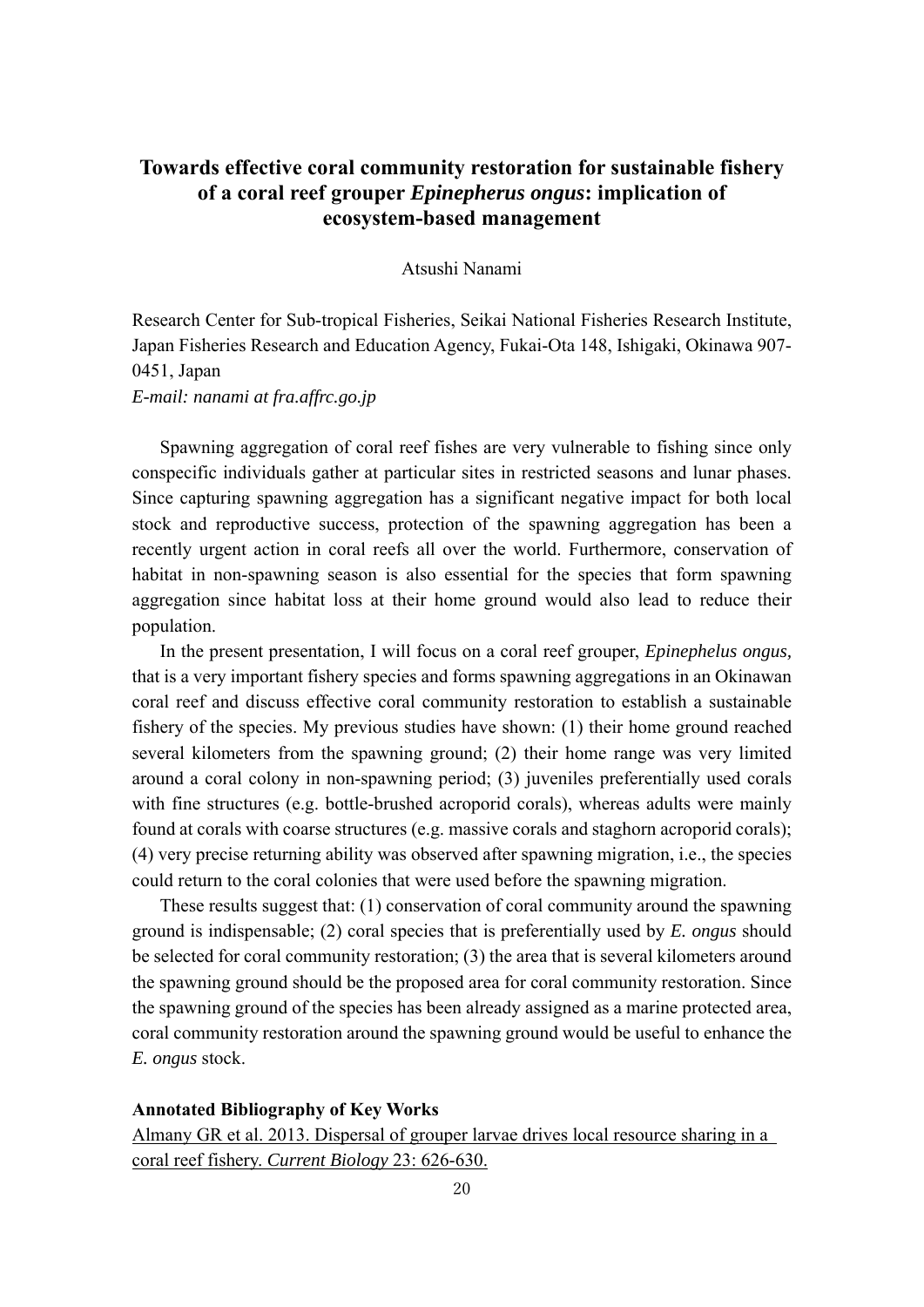This study examined the dispersal distance of larvae of a coral reef grouper, *Plectropomus areolatus,* from the spawning ground. The parentage analysis revealed that 50% of the larvae settled within 14 km of the spawning ground. The noteworthy point of the study is that the spawning ground protection would be effective at a local scale (within several-tens of kilometers) for larval dispersal. The method described in the present study is greatly helpful to test the actual manner of larval dispersal in my study site.

### Nanami A et al. 2013. Microhabitat association in white-streaked grouper *Epinephelus ongus*: importance of *Acropora* spp. *Marine Biology* 160: 1511-1517.

Microhabitat associations are considered to be important for juvenile survivorship and growth of coral reef fishes. The aim of this study was to quantify microhabitat associations for juvenile and adult white-streaked grouper *Epinephelus ongus*. Underwater observations revealed that most juveniles were found in bottlebrush *Acropora* spp., staghorn *Acropora* spp. and coral rubble and there was a significant positive use of bottlebrush *Acropora* spp. and a significant negative use of coral rubble. For adults, most individuals were found in bottlebrush *Acropora* spp. and staghorn *Acropora* spp., and there was a significant positive use of staghorn *Acropora* spp. and significant negative use of coral rubble. A habitat choice experiment by using presettlement individuals revealed that both bottlebrush *Acropora* spp. and staghorn *Acropora* spp. were used as settlement sites, whereas coral rubble was rarely used as a settlement site. Field results of the study suggest that juvenile and adult *E. ongus*  showed significantly positive microhabitat associations with bottlebrush *Acropora* spp. and staghorn *Acropora* spp., respectively. Bottlebrush *Acropora* spp. has smaller interbranch spaces than staghorn *Acropora* spp., which could drive patterns of microhabitat associations. In addition, post-settlement processes such as predation may influence the spatial distribution of juveniles.

### Nanami A et al. 2015. Estimation of spawning migration distance of the white-streaked grouper (*Epinephelus ongus*) in an Okinawan coral reef system using conventional tagand-release. *Environmental Biology of Fishes* 98: 1387-1397.

The white-streaked grouper (*Epinephelus ongus*) is an important fisheries species in the region around Okinawa. This species forms spawning aggregations at specific spawning grounds in the last quarter of the moon in April and/or May. Using a tag-and release method, we estimated the migration distance and the degree of unified movement of groupers associated with the spawning migration. In total, 1157 *E. ongus* individuals were tagged and released at their home grounds in the non-spawning period and 350 were tagged at a known spawning ground (Yonara Channel) in the spawning period. For the fish that were released at the home grounds, 23 individuals were recaptured at the spawning ground during the spawning periods. For the individuals that were released at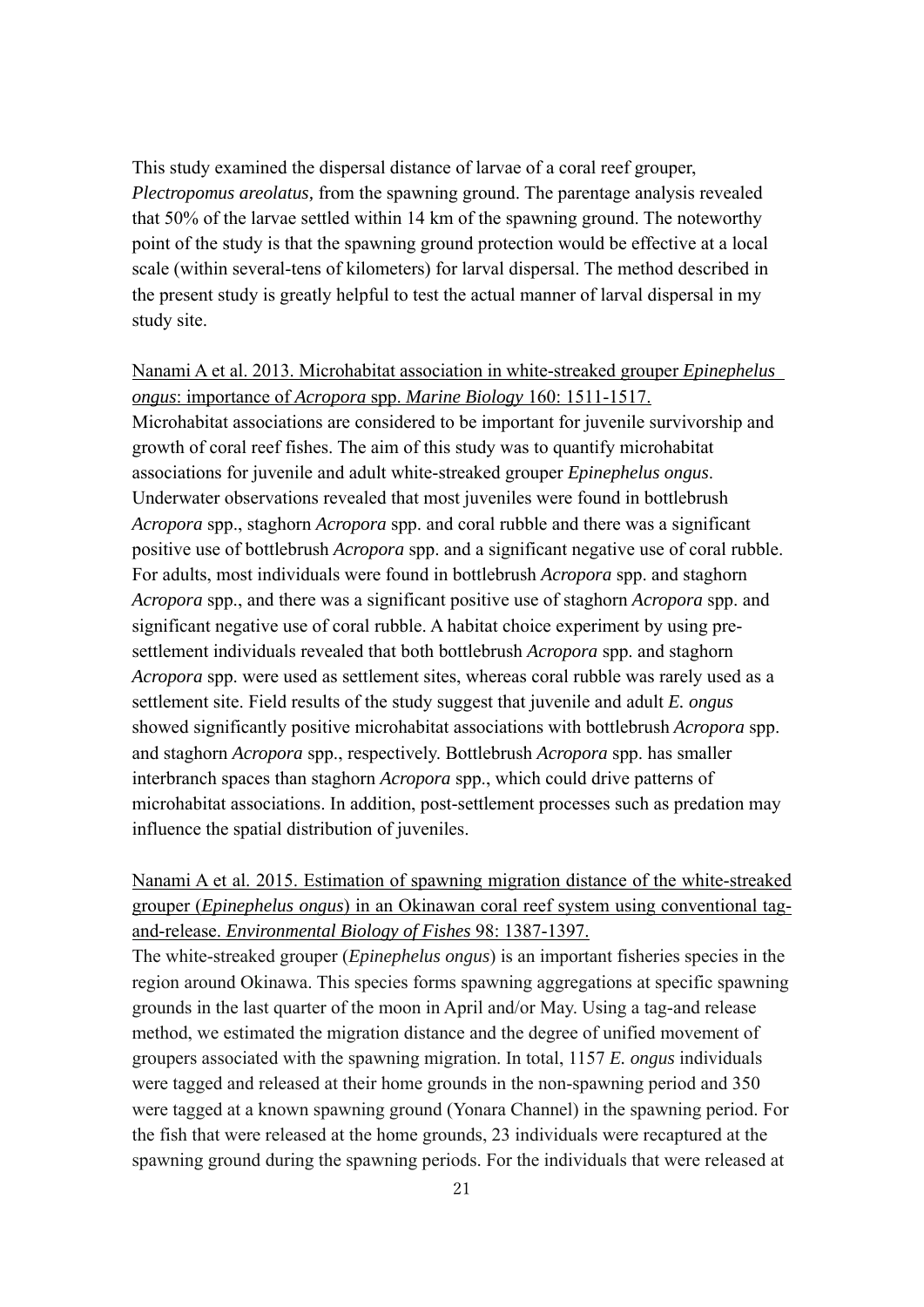the spawning ground, six individuals were recaptured outside of the spawning ground. The estimated migration distances from the home ground to the spawning ground ranged from 2.2 to 8.8 km.

Nanami A et al. 2017. Spawning aggregation of white-streaked grouper *Epinephelus ongus*: spatial distribution and annual variation in the fish density within a spawning ground. *PeerJ* 5: e3000

The aims of the present study were to investigate the ecological characteristics of annual spawning aggregations such as 1) spatial variations in the density of *E. ongus* at the spawning ground, 2) the relationship between fish density and environmental variables, 3) inter-annual variations in the spawning aggregation, 4) the proportion of males to females at the spawning ground for several days pre and post-spawning and 5) the relationship between male density and female density at the protected spawning ground, based on observations over five years at an Okinawan coral reef. Although the protected spawning ground area was large (ca.  $2500 \text{ m} \times 700 \text{ m}$ ), high density of *E. ongus* (over 25 individuals per 100 m<sup>2</sup>) was found in a limited area (within c.a. 750 m  $\times$  50 m). Current velocity and coverage of rocks had significant positive effects on the spatial distribution of *E. ongus* at the spawning ground. Inter-annual variation in the degree of aggregation was found and this variation was explained by the annual variation of mean seawater temperature 40 days before the spawning day. The male-female ratio (male : female) at the spawning ground was ca. 3 : 1 for three years (May 2012, May 2014 and May 2015) whereas >13 : 1 for one year (May 2013). Significant positive relationships between male density and female density were found at the aggregation sites. It is suggested that *E. ongus* use aggregation sites with greater current velocity to reduce the risk of egg predation and seawater temperature is one of the main factors that is responsible for determining the degree of aggregation. It is also suggested that females possibly select sites with a greater density of males and this selection behavior might be the reason why females arrived at the spawning ground after the arrival of the males. For effective management of spawning grounds, precise site selection as well as the duration of the protection period are suggested to be key aspects to protect the spawning aggregations of *E. ongus*, which have been currently achieved at the spawning ground.

Nanami A et al. 2018. Diel variation in home range size and precise returning ability after spawning migration of a coral reef grouper *Epinephelus ongus:* implications for effective marine protected area design. *Marine Ecology Progress Series* 606: 119-132. Marine protected areas (MPAs) are regarded as effective tools for protection of marine organisms. Precise estimation of home range size as well as diel differences in home ranges are essential to consider appropriate MPA size. In addition, for setting MPAs, behavioral characteristics of the spawning migration should also be considered for species that form spawning aggregations. The purpose of the present study is to clarify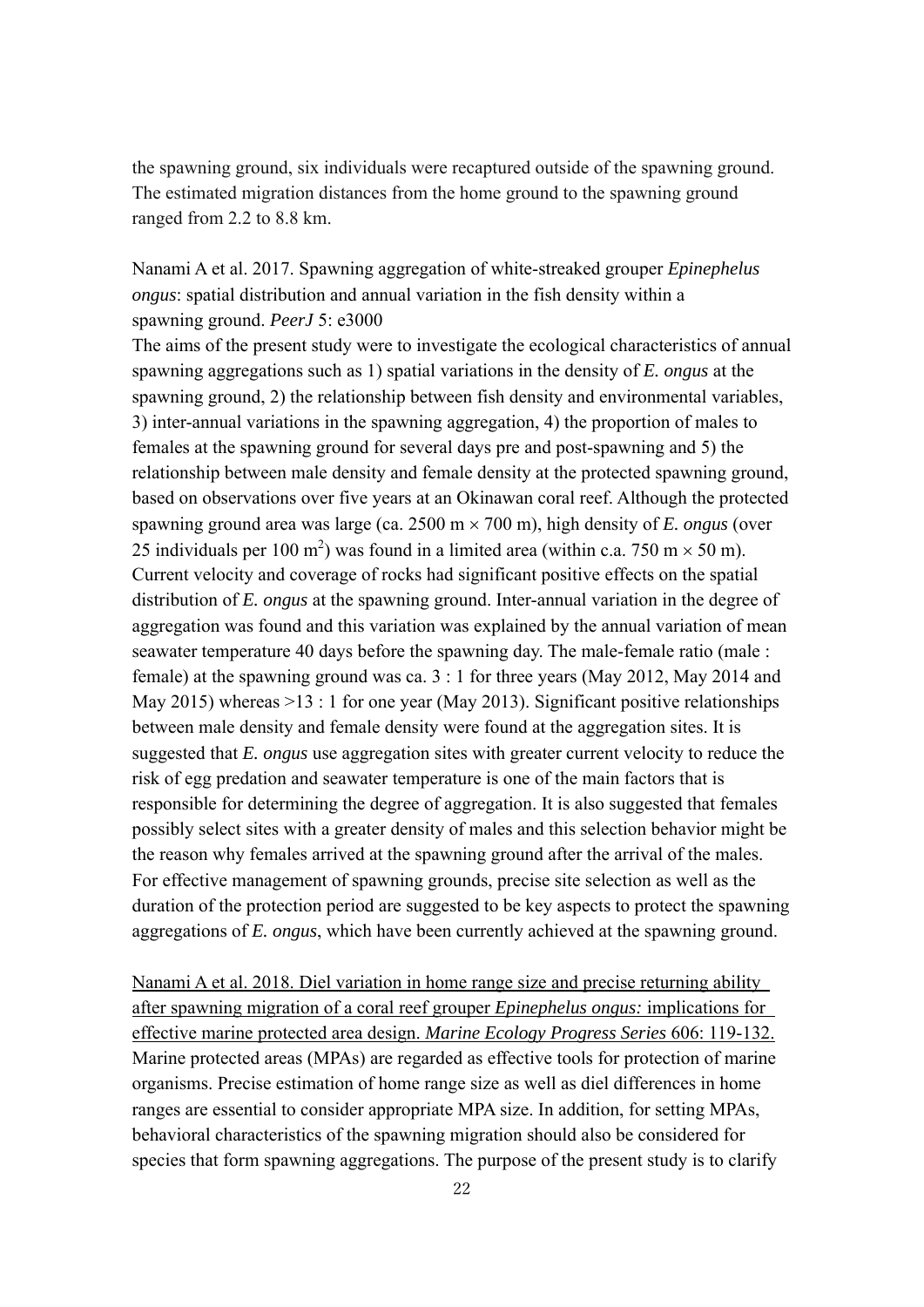the diel variation in home range size and the degree of precision for returning ability of white-streaked grouper *Epinephelus onus* by acoustic telemetry. Seventeen individuals were studied, and night-time home range sizes that were calculated by 50% and 95% kernel utilization distributions were 5.9-times and 5.5-times greater than the respective daytime home ranges. The average inter-center distance of home ranges between the two time periods ranged from 3.0 m to 67.9 m (22.5 m on average), suggesting that daynight home range shift in the home ground varied individually. Returning ability for 10 individuals that showed clear spawning migration behaviour was also analysed and average inter-center distance of home ranges between the period before and after the spawning date was 8.1 m. Eight out of the 10 individuals showed precise returning after the spawning migration to the patchy coral substrates that were used before the spawning migration. The present study suggests that appropriate setting position of the home ground can establish long-term protection of the species due to their precise returning ability after the spawning migration.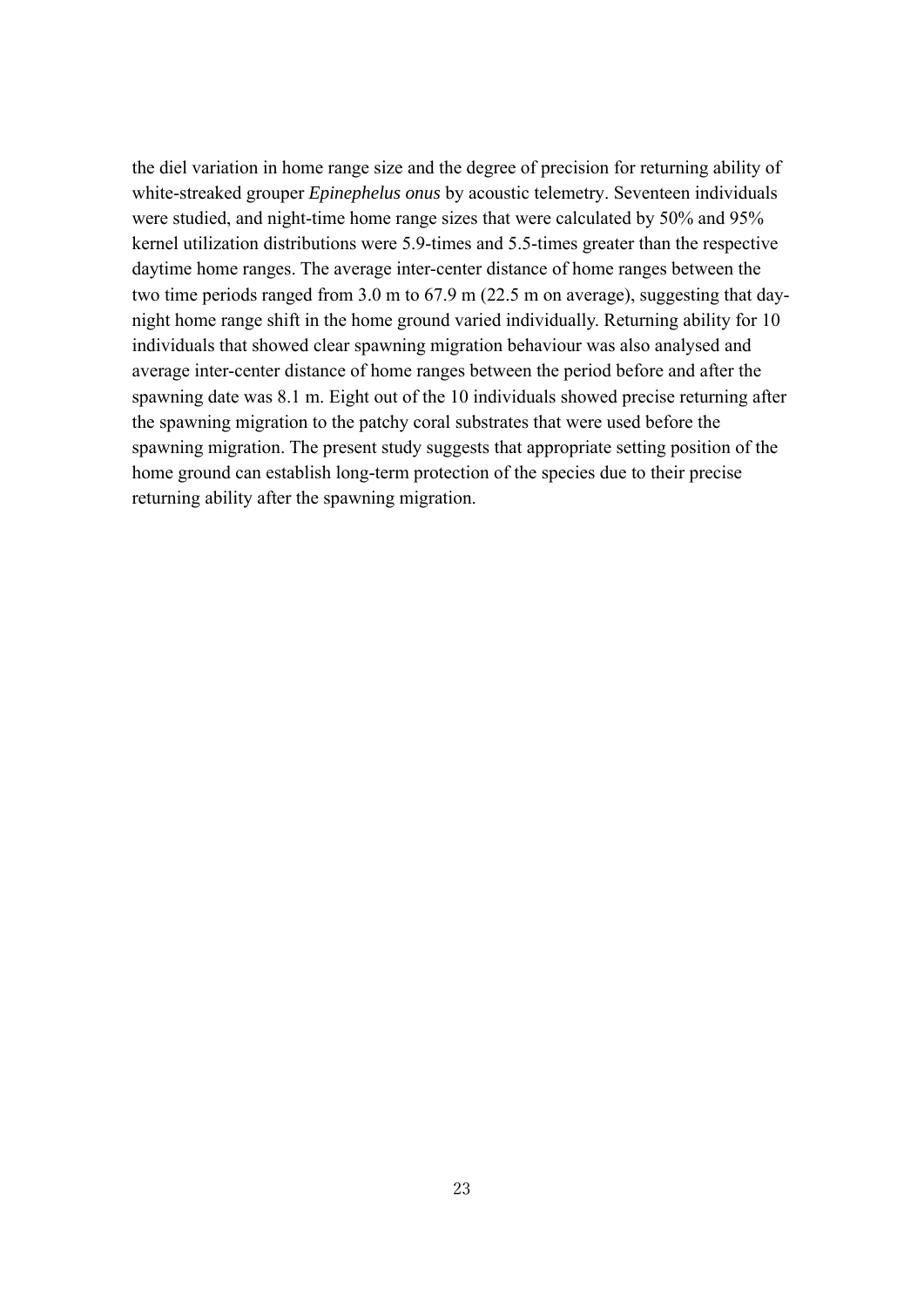### **Scaling up coral restoration to meet the demands of a collapsing ecosystem**

Tali Vardi

ECS for NOAA Fisheries Office of Science & Technology, 1315 East-West Highway, Silver Spring Maryland, USA *E-mail: tali.vardi at noaa.gov* 

Coral reefs feed millions of people on earth and are critical to the livelihoods of millions more. They house approximately a quarter of the ocean's biodiversity and are critical to fisheries worldwide. Their importance and fragility to humans cannot be overstated. According to climate models, in about thirty years half of all coral reefs are predicted to disappear due to bleaching caused by unprecedented ocean warming. If political and economic forces begin to seriously address emissions, corals will still need help maintaining enough abundance and diversity to rebuild reefs by the end of the century when ocean temperatures may begin to stabilize. With the tacit assumption that emissions will be curbed, an explosion of coral restoration and research into coral "interventions" has taken place over the past two years. Coral aquaculture is a pivot point of any advancement in scaling-up restoration or implementing a new intervention - as any and all applications involve the delicate care and propagation of corals in the water or on land. NOAA has taken a lead role in coordinating coral restoration efforts throughout the US and the globe, primarily via the Coral Restoration Consortium and by commissioning the National Academies of Sciences to review coral interventions. I will highlight recent restoration and intervention successes in the U.S. and globally and describe NOAA's proposed research and action plan on coral interventions. I will also describe my own research on coral population modelling, highlighting how results can be incorporated into decision-making processes that help managers and practitioners implement and increase the success and scale of coral restoration programs.

#### **Annotated Bibliography of Key Works**

National Academies of Sciences, Engineering, and Medicine. 2019. A Research Review of Interventions to Increase the Persistence and Resilience of Coral Reefs. Washington, DC: The National Academies Press AND National Academies of Sciences, Engineering, and Medicine. 2019. A Decision Framework for Interventions to Increase the Persistence and Resilience of Coral Reefs. Washington, DC: The National Academies Press. NOAA commissioned the U.S. National Academies to review the science behind next generation coral restoration techniques. Most of these techniques rely on coral aquaculture in one form or another. The Research Review groups 23 interventions types (e.g. assisted evolution, marine shading to prevent bleaching, genetic engineering) into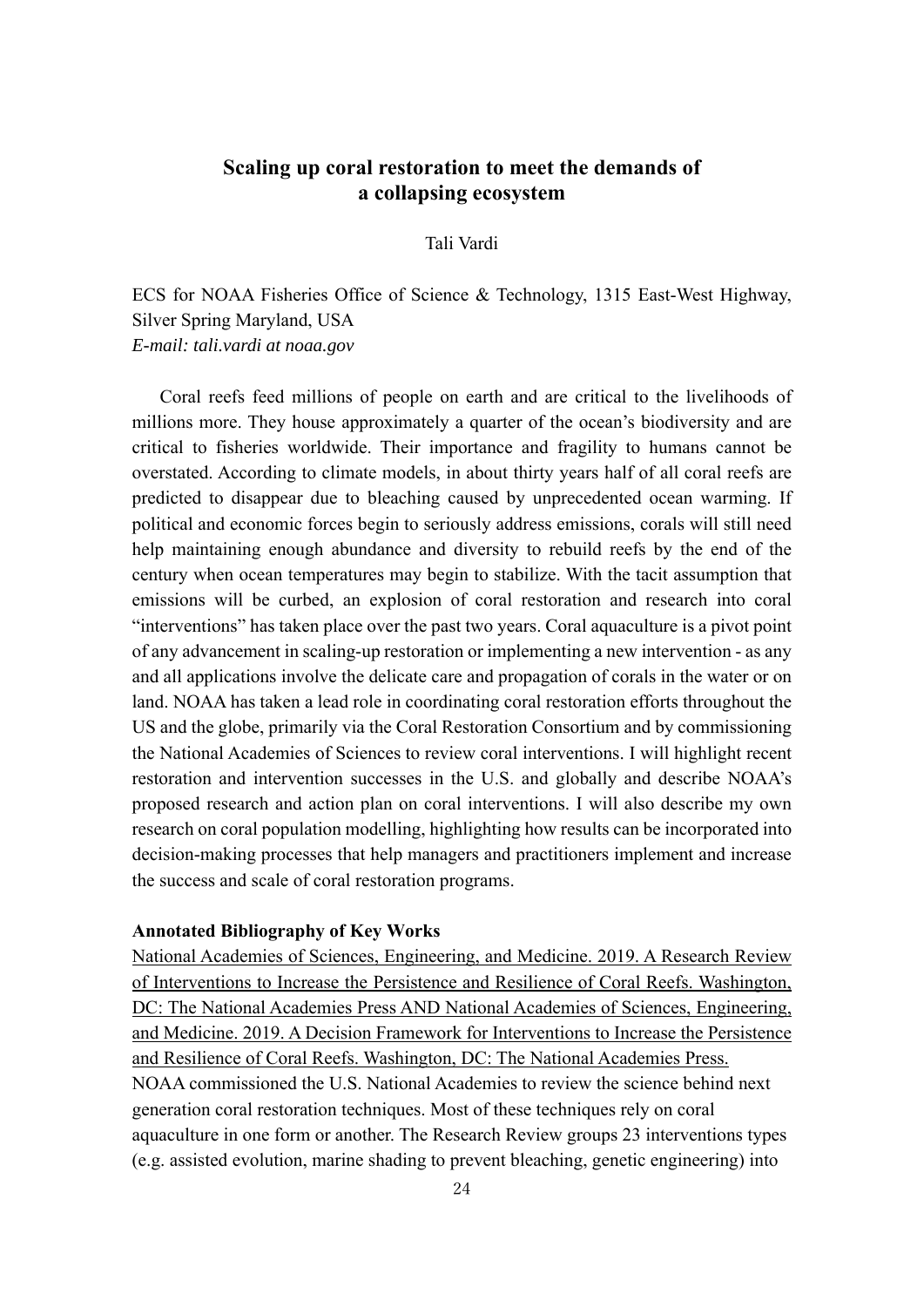four categories and describes the benefits, potential scale of application, current feasibility, risks, limitations, and infrastructure needs for each. The Decision Framework outlines an adaptive management strategy by which interventions can be evaluated against each other, additional research needs, and recommendations for the Caribbean. Research on coral interventions is progressing very rapidly and these reports thoroughly capture the current state of the science and make some solid recommendations about how the field should move forward in the near future.

Mary Hagedorn, Christopher A. Page, Keri O'Neil, Daisy M. Flores, Lucas Tichy, Valérie F. Chamberland, Claire Lager, Nikolas Zuchowicz, Kathryn Lohr, Harvey Blackburn, Tali Vardi, Jennifer Moore, Tom Moore, Mark J. A. Vermeij, Kristen L. Marhaver. 2018. Successful Demonstration of Assisted Gene Flow in the Threatened Coral Acropora Palmata Across Genetically-Isolated Caribbean Populations using Cryopreserved Sperm. BioRxiv.

Rescuing genetically depauperate coral populations by increasing genetic diversity from nearby populations, is one of the most feasible coral interventions proposed. This study demonstrated for the first time that viable juveniles of an endangered coral can be created by artificially inseminating cryo-preserved sperm from one population, with eggs of another regionally-distinct population. This project highlighted the importance and need for additional expertise in coral larval rearing and early life-stage aquaculture. Currently, there are only a handful of such experts worldwide. As corals continue to be threatened with extinction primarily due to climate change, these techniques will become increasingly necessary for the long-term persistence of coral reefs which feed hundreds of millions of people and provide habitat to 25% of marine fisheries globally.

Darling, E. S., McClanahan, T. R., Maina, J., Gurney, G. G., Graham, N. A., Januchowski-Hartley, F., ... & Puotinen, M. (2019). Social–environmental drivers inform strategic management of coral reefs in the Anthropocene. *Nature Ecology & Evolution*. Data from more than 2500 reefs across the Indo-Pacific Ocean were analyzed to delineate key drivers and suggest appropriate management at three different levels: protection, recovery, and transformation. Over 50% of surveyed reefs would benefit from recovery which includes some form of restoration in addition to traditional management, and, most importantly, reduction in ocean warming. Using comprehensive studies like this and the Global Coral Reef Monitoring Network's reports, should help nations prioritize coral research, restoration, and management efforts.

Iliana B. Baums, Andrew C. Baker, Sarah W. Davies Andréa G. Grottoli, Carly D. Kenke,l Sheila A. Kitchen, Ilsa B. Kuffner, Todd C. LaJeunesse, Mikhail V. Matz, Margaret W. Miller, John E. Parkinson, Andrew A. Shant. 2019. Considerations for maximizing the adaptive potential of restored coral populations in the western Atlantic. *Ecological*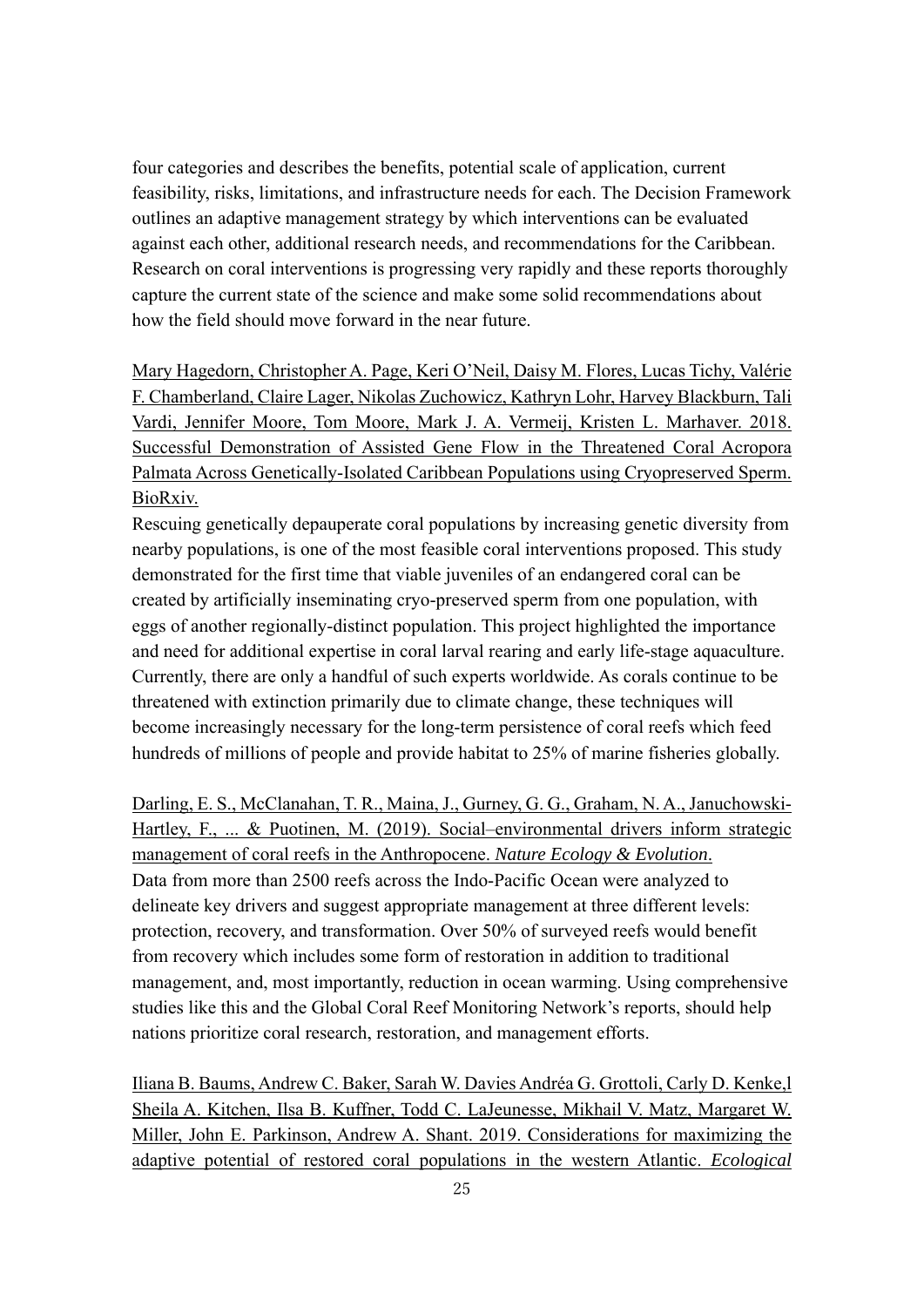### *Applications*.

This paper is a succinct guide to maximizing genetic diversity using various coral aquaculture techniques for restoration. Despite differences in species and environmental conditions, restoration is happening throughout the globe. Although this paper uses a Caribbean example, the recommendations serve as a helpful starting point for coral aquaculture and restoration elsewhere. The paper explicitly recommends the number of genets per area that should be planted to maintain or maximize diversity. Because bleaching, coral gardening, and assisted evolution have the potential to reduce genetic diversity, having clear guidelines that managers and practitioners can understand is paramount for proper aquaculture and coral reef restoration techniques.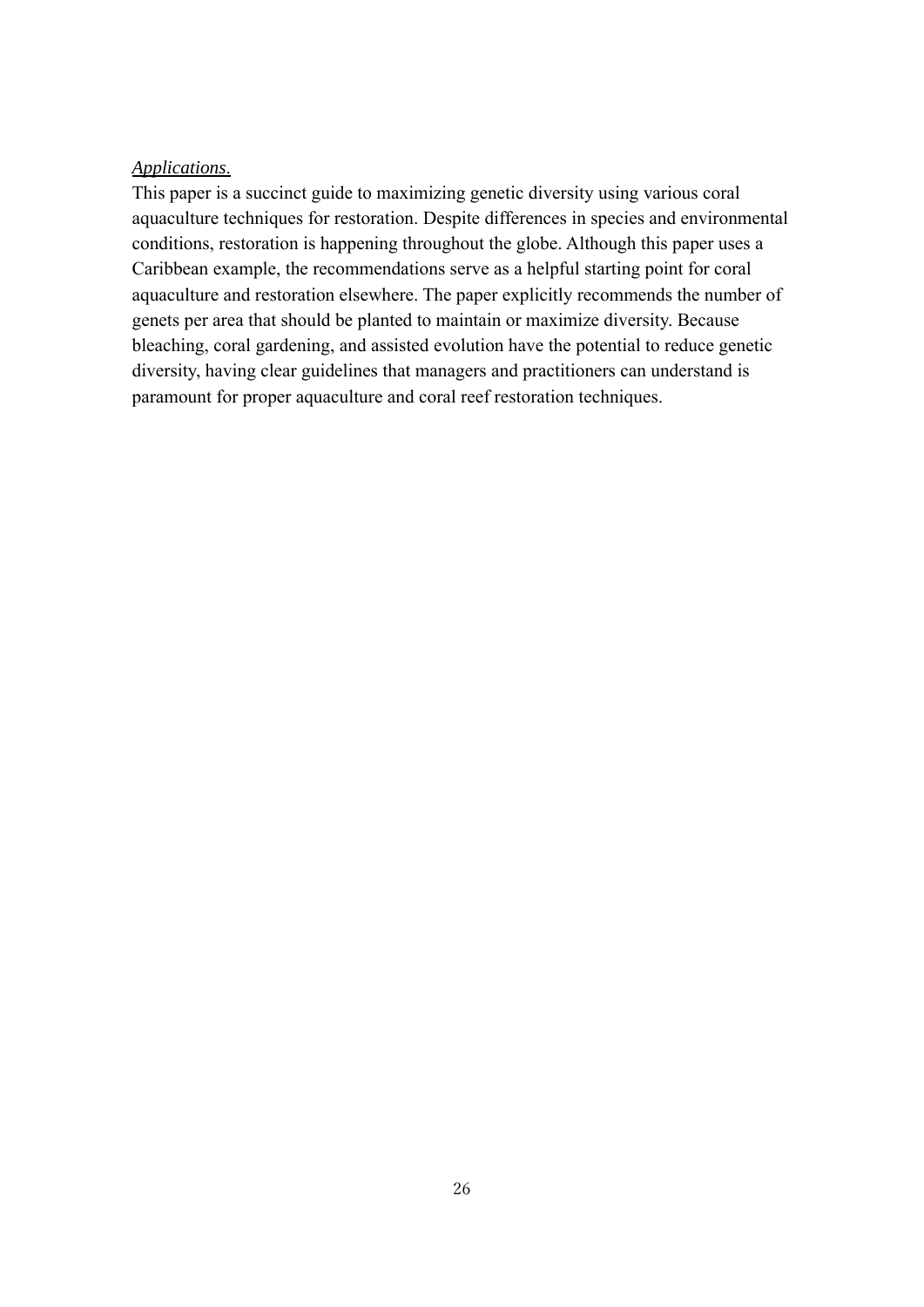# **Sustainable large-scale coral restoration by establishing "artificial spawning hotspots"**

Go Suzuki

Research Center for Subtropical Fisheries, Seikai National Fisheries Research Institute, Ishigaki, Okinawa, 907-0451, Japan *Email: gosuzu at fra.affrc.go.jp* 

Coral reefs have degraded over time and, recently, severe bleaching events during 2015-2017 caused further damage to coral communities worldwide. Because coral reefs are an important source of coastal fish and invertebrates in tropical coasts, these fisheries resources are decreasing as well. For sustainable use of these resources, therefore, it is important to preserve coral communities that act as fisheries grounds and nurseries. Coral transplantation is known as a positive restoration method. However, large-scale transplantation requires a great deal of labor and, even if it succeeds once, the transplanted corals are vulnerable to extermination by only a single disturbance such as bleaching or an outbreak of crown-of-thorns starfish (COTS). Hence, we need to enhance annual larval recruitment for sustainable large-scale coral restoration.

Two key factors are crucial for sustainable coral restoration by enhancing reproduction. The first factor is establishment and maintenance of "artificial spawning hotspots" that consist of densely populated conspecific adult colonies. The second factor is improvement of initial survivability by collecting eggs and sperms at spawning and rearing larvae until settlement. For "artificial spawning hotspots", safeguards are required against predation by COTS and the use of shading is desirable against bleaching during the high seawater temperature season. In addition, a special gamete and larval collector, "larval cradle", was developed to consistently perform bundle collection, fertilization, and larval rearing. Eventually, we aim to develop simple techniques that can be easily handled by any users such as fishermen and leisure divers.

#### **Annotated Bibliography of Key Works**

Zayasu Y, Suzuki G (2019) Comparisons of population density and genetic diversity in artificial and wild populations of an arborescent coral, *Acropora yongei*: implications for the efficacy of "artificial spawning hotspots". *Restoration Ecology*: 27: 440-446 The authors assessed population density and genetic diversity of a wild, arborescent coral, *Acropora yongei*, and compared these parameters with those of an artificially established *A. yongei* population in the field. The population density of wild arborescent corals was only 0.27% of that in the artificial population, even in a high-coverage area. Genetic diversity was also low in the wild population compared with the artificial population, and approximately 10% of all wild colonies were clones. Based on these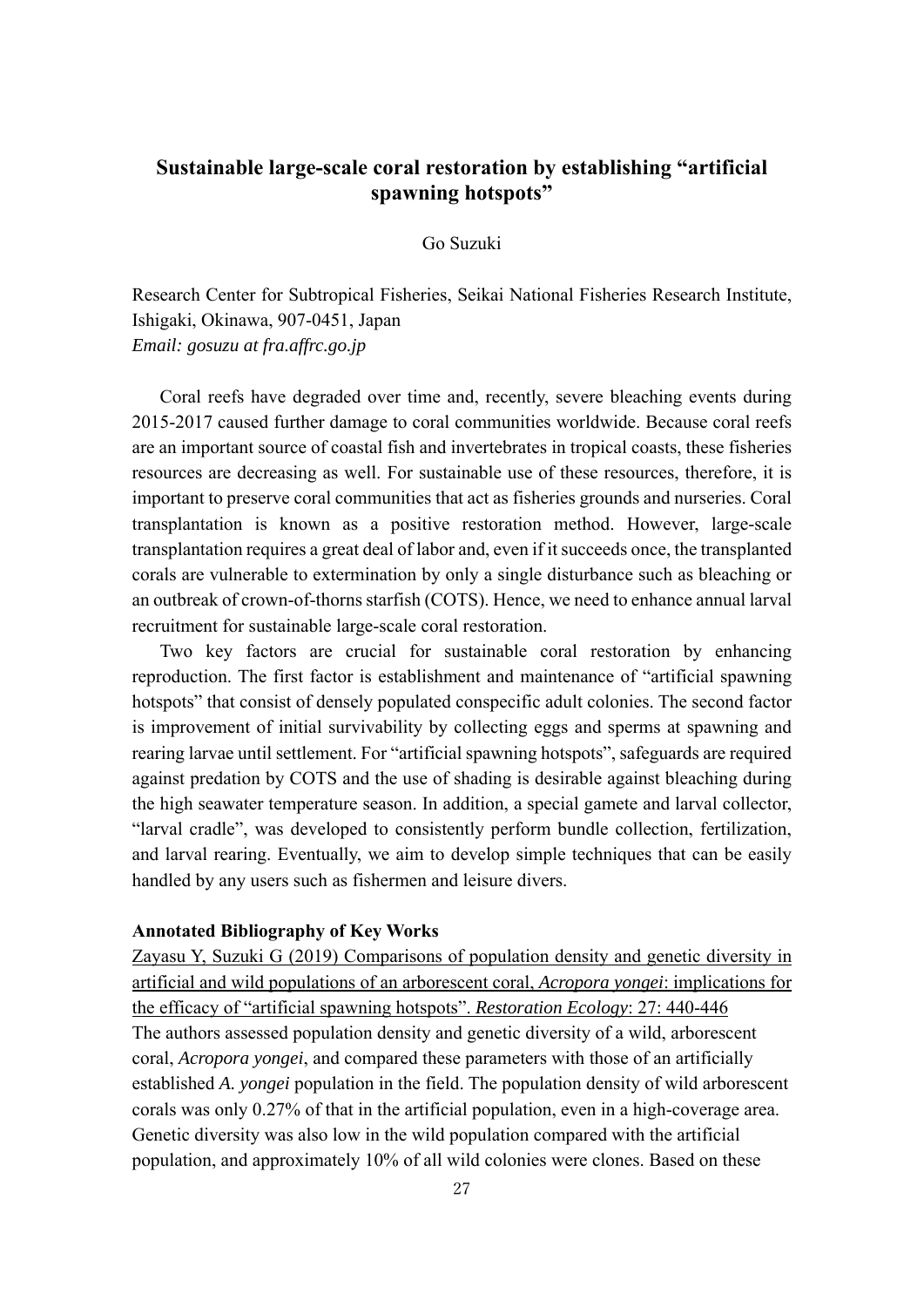results, the larval supply in the artificial population was estimated to be at least 1,400 times higher than that in wild *A. yongei* populations for the same area of adult population.

Suzuki G, Yamashita H, Kai S, et al. (2013) Early uptake of specific symbionts enhances the post-settlement survival of Acropora corals. *Marine Ecology Progress Series* 494: 149-158.

The authors tested the hypothesis that early acquisition of symbionts enhances postsettlement survival. Symbiotic and aposymbiotic *Acropora* larvae were prepared in the laboratory and settled on experimental plates in the field. The survival of settlers was monitored for 15 months and the results showed that more larval-stage settlers harbouring symbionts survived than those without. The higher survival rate of 'early uptake' corals was more pronounced on shaded plates. These results suggest that the early uptake of specific symbionts enhances post-settlement survival in dark places such as reef crevices, which are sites commonly settled by coral larvae.

Suzuki G, Kai S, Yamashita H, et al. (2011) Narrower grid structure of artificial reef enhances initial survival of in situ settled coral. *Marine Pollution Bulletin* 62: 2803-2812. The authors demonstrated through field experiments that the design of artificial grid plates may influence the initial survival of *Acropora* corals, with narrower grids being the most effective. In fact, grid plates with a 2.5-cm mesh presented the highest recorded survival rate (14%) at 6 months after settlement (representing approximately 50 corals per  $0.25 \text{ m}^2$  of plate). This was the first study where such high survival rates, matching those of cultures under aquarium conditions, were obtained in the field without using additional protective measures, such as guard nets against fish grazing after seeding. Therefore, their results provide a foundation for establishing new and effective coral restoration techniques for larval seeding.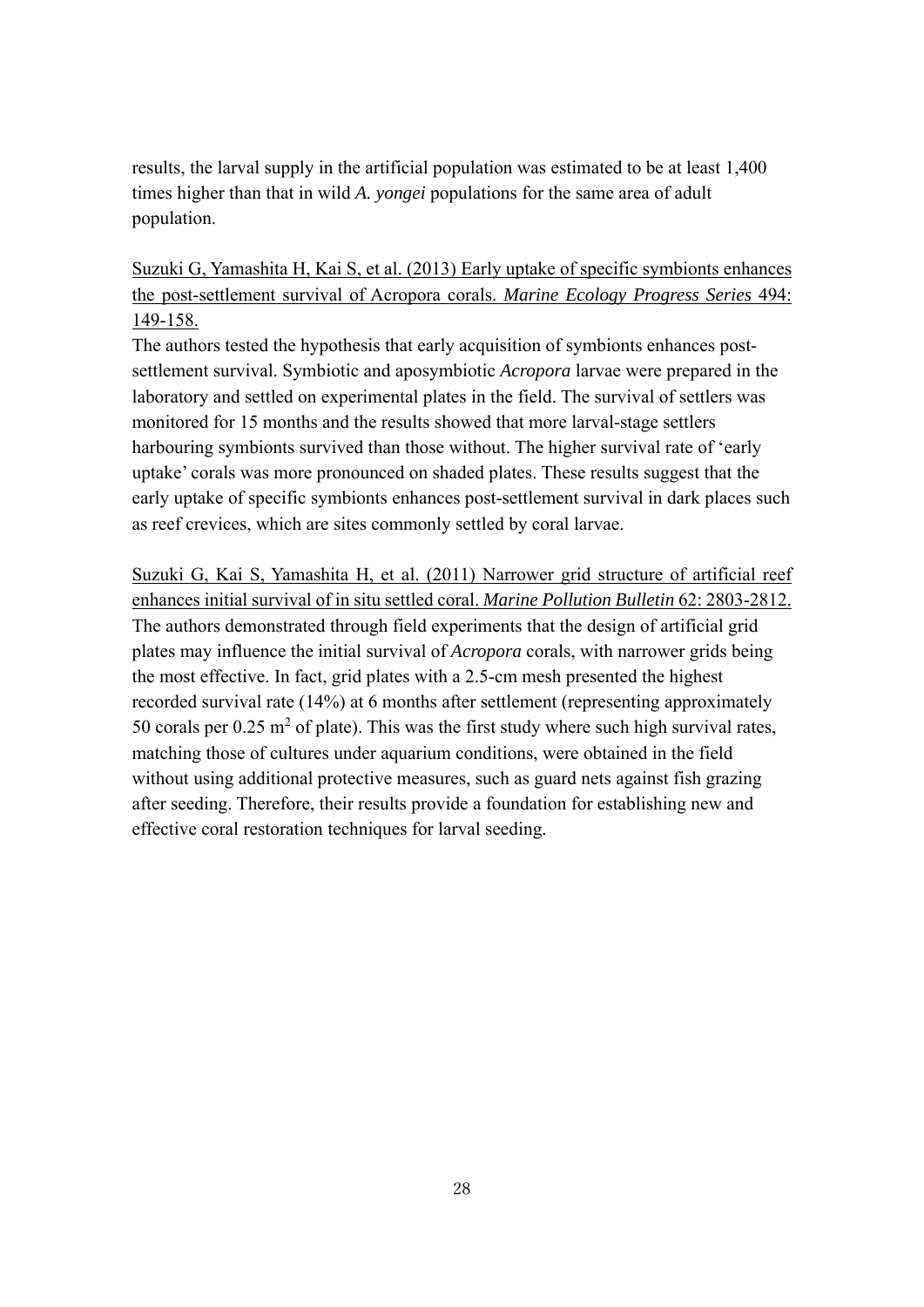### **The influence of climate and environment on the growth and survival of Pacific oyster seed in US west coast estuaries**

Brett Dumbauld<sup>1\*</sup>, Evan Durland<sup>2</sup>, Konstantin Divilov<sup>2</sup>, Kelly Muething<sup>2</sup>, Anna Bolm<sup>2</sup>, Ylva Durland<sup>2</sup> and Chris Langdon<sup>2</sup>

<sup>1</sup>US Department of Agriculture, Agriculture Research Service, Hatfield Marine Science Center, Newport, OR 97365, USA <sup>2</sup>Oregon State University, Fisheries and Wildlife Dept., Hatfield Marine Science Center, Newport, OR 97365, USA *\*E-mail: brett.dumbauld at usda.gov* 

Pacific oysters *Crassostrea gigas* were introduced to the US west coast in the early 1900's and were initially raised directly from seed (juveniles that had set naturally on cultch shell) imported from Japan. Oysters regularly spawned and became "naturalized" in only several selected West coast locations, such as Willapa Bay, Washington, where conditions allowed for both adult oyster spawning and larval survival, retention and settlement. The shellfish industry relied on "natural or wild" caught seed from these locations or continued seed imports until the advent of hatchery technology in the late 1970's. Recent larval mortality events in hatcheries have been linked directly to changes in seawater chemistry with high  $pCO<sub>2</sub>$  conditions and acidified water associated with seasonal upwelling along the U.S. West Coast. These conditions may have also resulted in reduced natural oyster sets in Willapa Bay, but estuarine gradients in water chemistry and temperature add complexity making this more difficult to assess. Shellfish hatcheries have adapted to these conditions by measuring seawater carbonate chemistry, buffering incoming water, and adjusting the timing of larval production cycles. While there appear to be larval fitness traits that are genotype-dependent, the potential of breeding programs to improve OA specific traits remains uncertain. Experiments have rarely been conducted that distinguish success at important physiological transitions in the larval life history and potentially also at the juvenile seed stage when these oysters are out-planted to estuaries with variable conditions.

We present results from experiments where survival of oyster larvae raised from crosses of "wild" parental broodstock collected in Willapa Bay was compared to that of larvae raised from controlled crosses with improved lines created by the Molluscan Broodstock Program (MBP) at Oregon State University. The MBP breeding program was designed to enhance valuable field traits including growth and survival of juvenile and adult oysters, but to date has not explicitly addressed larval traits. Nonetheless, MBP larvae produced more than twice the number of settled spat compared with wild larvae under commercial hatchery conditions (with buffered seawater, pH ~8.3 and  $\Omega_{\text{area}}$  >2). This advantage also occurred, but to a lesser degree, under unfavorable high  $pCO<sub>2</sub>$ )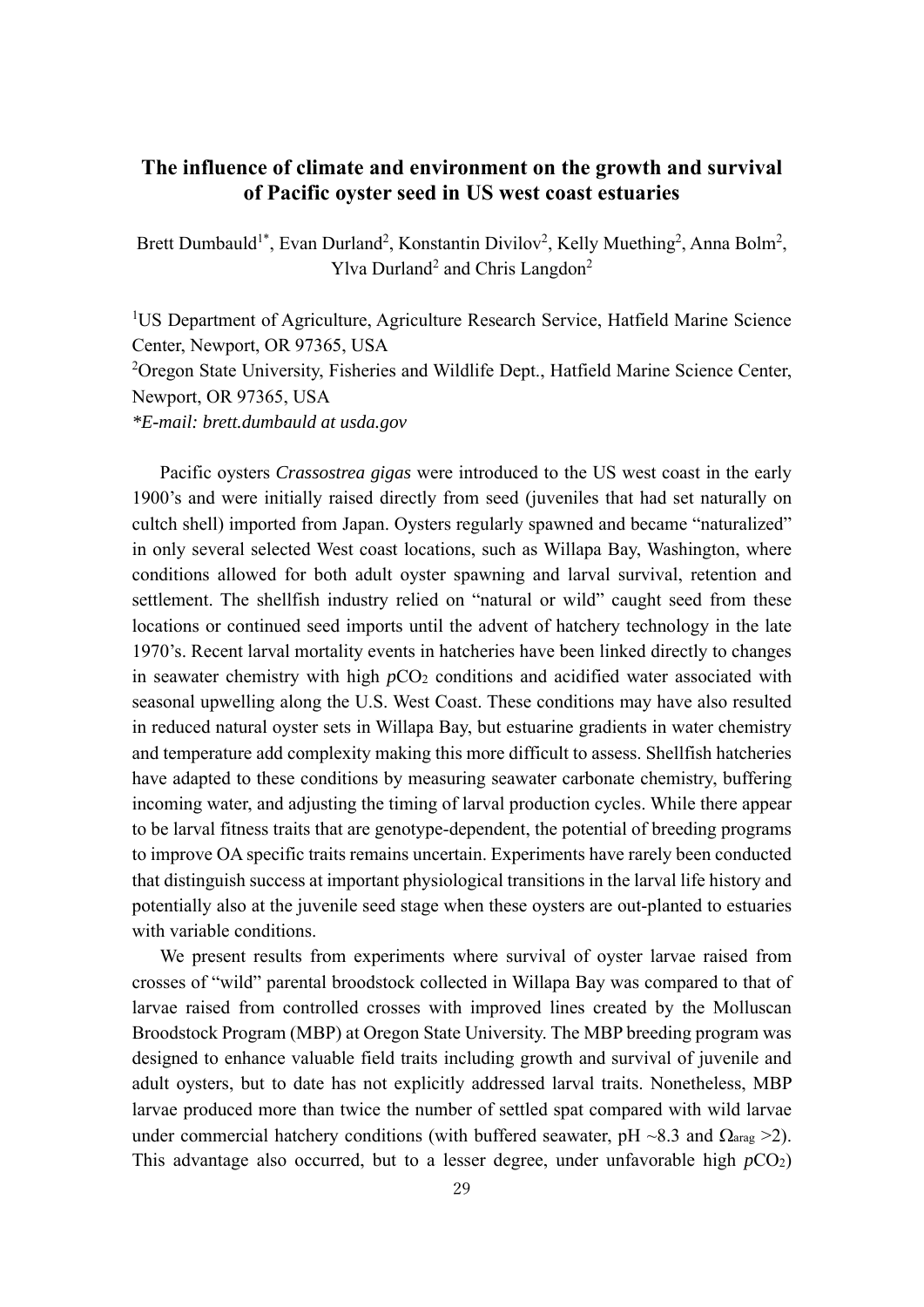conditions. Separate experiments were conducted to evaluate survival of juvenile seed along the estuarine gradient and inside and outside eelgrass (*Zostera marina*) which also has the potential to modify local seawater chemistry. Growth and survival of juvenile oyster seed varied along the estuarine gradient with fastest growth, but lower survival occurring near the estuary mouth and there was no apparent effect of seed source. Results from experiments where MBP seed was planted both inside and outside eelgrass along these same gradients, suggest that this plant can reduce seed growth, especially at locations away from the estuary mouth.

#### **Annotated Bibliography of Key Works**

Barton, A., G.G. Waldbusser, R.A. Feely, S.B. Weisberg, J.A. Newton, B. Hales, S. Cudd, B. Eudeline, C.J. Langdon, I. Jefferds, T. King, A. Suhrbier, and K. McLaughlin. 2015. Impacts of Coastal Acidification on the Pacific Northwest Shellfish Industry and Adaptation Strategies Implemented in Response. *Oceanography* 28: 146-159. This is a review of the history and science underpinning the effects of changing seawater chemistry on bivalve shellfish larvae and the impacts that have already taken place to the commercial shellfish aquaculture industry on the US West Coast. Multiple authors contributed to this review which addresses a broad audience but covers the leading research on direct effects to bivalve larvae as well as monitoring seawater conditions and adapting to these changes.

Durland, E., G. Waldbusser, and C. Langdon. 2019. Comparison of larval development in domesticated and naturalized stocks of the Pacific oyster Crassostrea gigas exposed to high *p*CO2 conditions. *Marine Ecology Progress Series* 621: 107-125. Two replicated experiments were conducted where Pacific oyster larvae from "wild" parent crosses and those from selected stocks (OSU Molluscan Broodstock Program) were raised and set under favorable hatchery conditions (buffered seawater, pH ~7.8 and  $\Omega_{\text{drag}} \sim$ 2) and unfavorable (pH  $\sim$ 7.4 and  $\Omega_{\text{drag}} \sim$ 1) conditions. Early larval development was inhibited by acidified seawater and it affected the timing, but not magnitude of

produced more and larger spat in ambient and high  $pCO_2$  seawater, respectively.

larval mortality. The effect on metamorphosis (setting) was variable, but MBP larvae

Hales, B., A. Suhrbier, G.G. Waldbusser, R.A. Feely, and J.A. Newton. 2017. The carbonate chemistry of the "Fattening Line," Willapa Bay, 2011-2014. *Estuaries and Coasts* 40: 173-186.

The authors present detailed data on seawater chemistry (especially *PCO*<sub>2</sub> and aragonite saturation state) for Willapa Bay, Washington where Pacific oysters have been the mainstay of the oyster aquaculture industry for almost 100 years and there is a long term record of spawning and setting. They reconstruct this record for a longer historical period and their data suggest that recent conditions provide a smaller window of optimal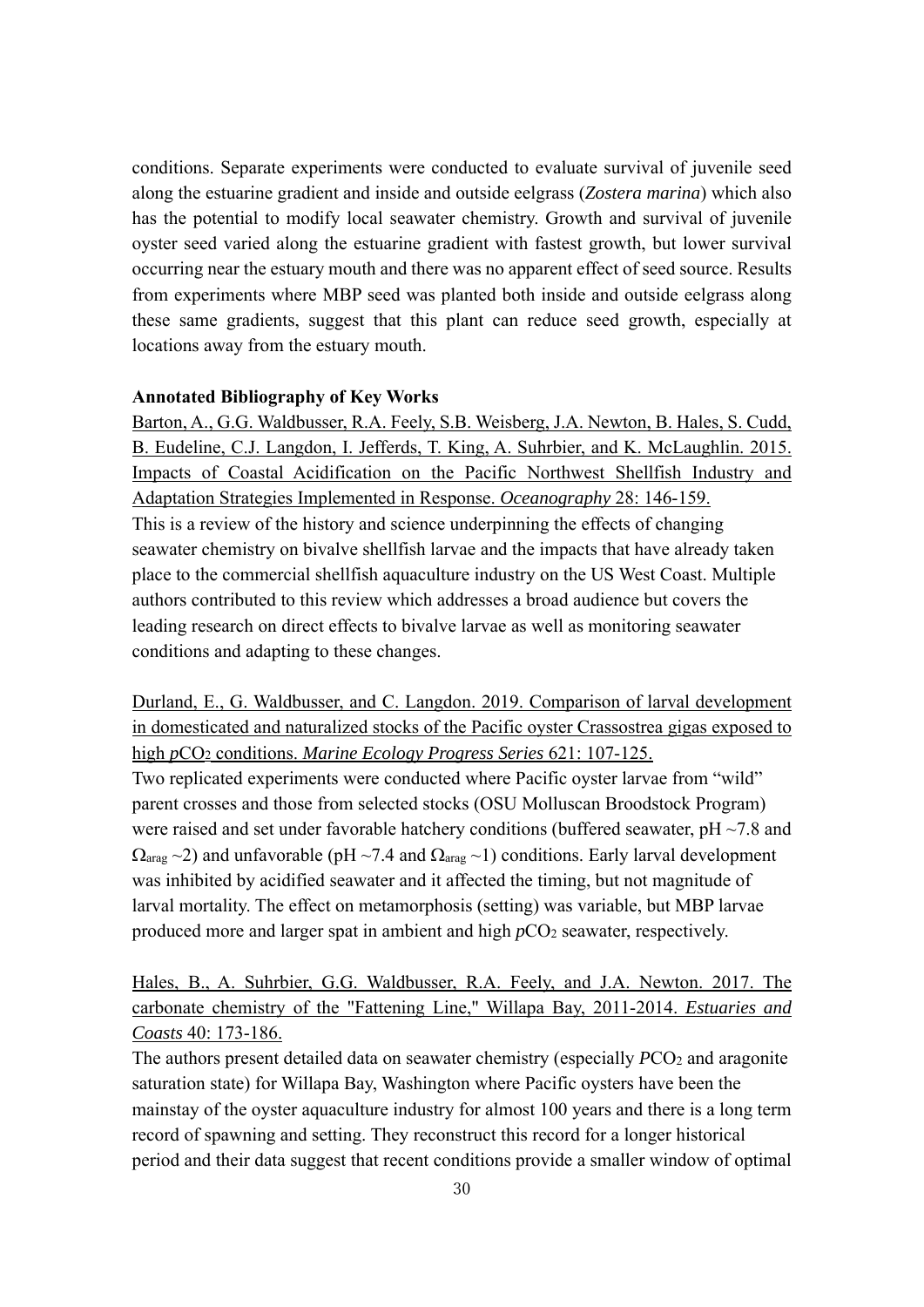conditions (low aragonite saturation state and warm enough temperatures for oyster spawning) than occurred historically. While they did not sample larvae and therefore cannot confirm effects, they substantiate the complexity of measuring these effects and attributing them to a single cause in an estuary where conditions are variable.

Lowe, A.T., J. Kobelt, M. Horwith, and J. Ruesink. 2019. Ability of eelgrass to alter oyster growth and physiology is spatially limited and offset by increasing predation risk. *Estuaries and Coasts* 42: 743-754.

The authors planted juvenile seed oysters and measured water chemistry inside and outside of eelgrass (*Zostera marina*) at several locations in Willapa Bay and in the Salish Sea in Washington state. They demonstrate that while eelgrass modified carbonate chemistry, it did not appear to be the primary variable influencing juvenile oyster growth and survival and, instead, predation was higher and thus survival lower inside eelgrass beds where surviving oysters also grew slower.

Ruesink, J.L., G.C. Roegner, B.R. Dumbauld, J.A. Newton, and D.A. Armstrong. 2003. Contributions of coastal and watershed energy sources to secondary production in a Northeastern Pacific estuary. *Estuaries* 26: 1079-1093.

These authors measured growth of juvenile Pacific oyster seed deployed at numerous locations throughout Willapa Bay and used stable isotopes to distinguish marine versus terrestrial energy sources. Results demonstrated a very distinct along estuary gradient with oysters growing faster near the mouth and slower at greater distance from the mouth and away from the mouth. Oysters also displayed distinct stable isotope ratios that reflected a strong marine signal near the mouth (-18  $\delta^{13}$ C) and a stronger terrestrial signature at distance (-22  $\delta^{13}$ C). Oysters grown just off the bottom grew slower than those off-bottom at any given tidal elevation.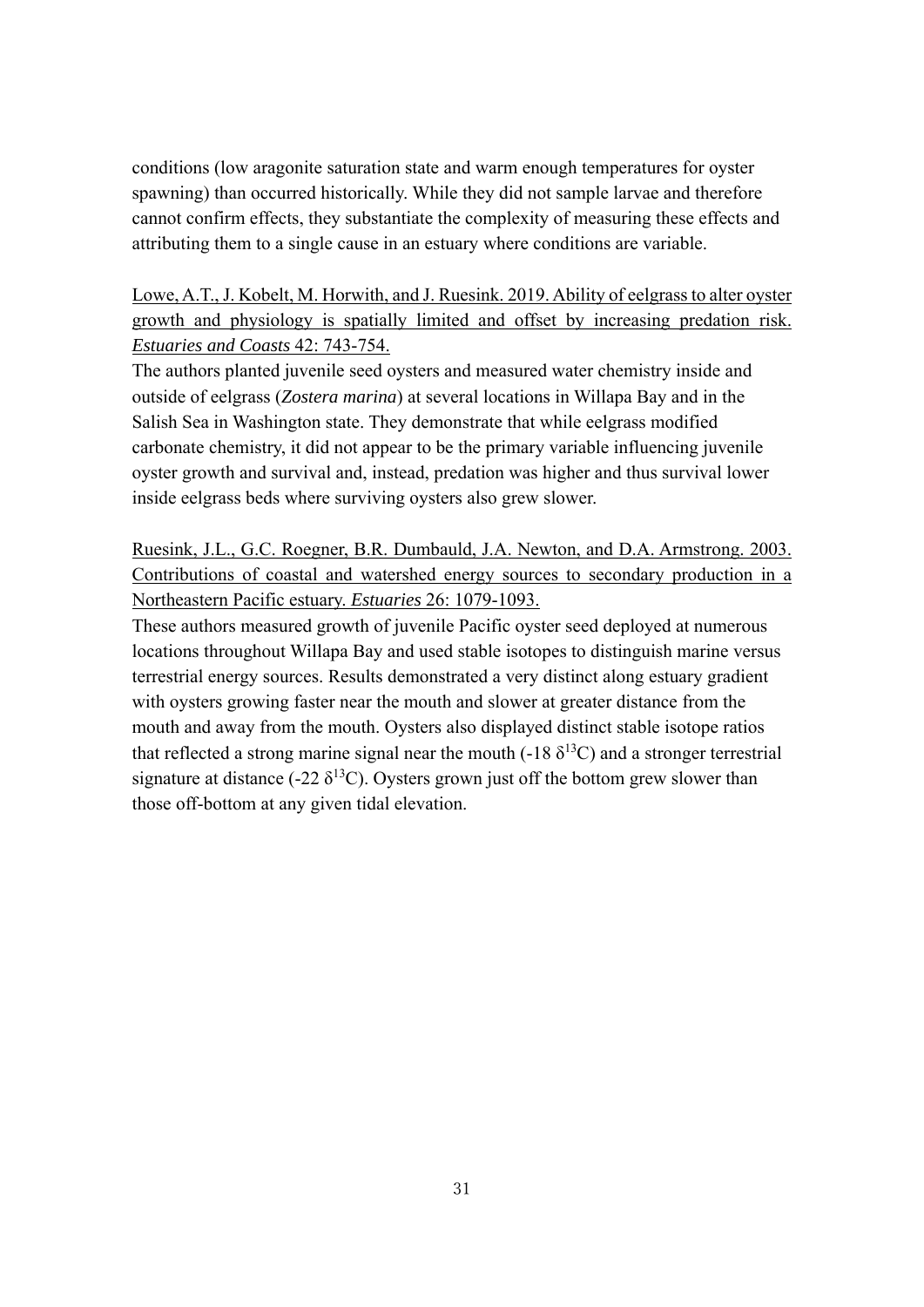# **Comparative study of the impact of environmental changes on oyster culture between USA and Japan, as collaborative research under UJNR**

Natsuki Hasegawa\*<sup>1</sup>, Brett R. Dumbauld<sup>2</sup>, Masakazu Hori<sup>3</sup>, Satoshi Watanabe<sup>4</sup>, Michael Rust<sup>5</sup>, and Zachary Forster<sup>6</sup>

<sup>1</sup>Hokkaido National Fisheries Research Institute, Japan Fisheries Research and Education Agency, Kushiro Laboratory: 116 Katsurakoi, Kushiro, Hokkaido, 085-0802, Japan <sup>2</sup> USDA-ARS, Hatfield Marine Science Center, Newport, OR 97365, USA <sup>3</sup> National Research Institute of Fisheries and Environment of Inland Sea, Fisheries Research Agency, 2-17-5, Maruishi, Hatsukaichi, Hiroshima, 739-0452, Japan 4 National Research Institute of Aquaculture, Japan Fisheries Research and Education Agency, 422-1 Nakatsuhamaura, Minamiise, Mie, 516-0193, Japan <sup>5</sup> NOAA Office of Aquaculture, 1315 East-West Highway, Silver Spring MD. 20910,

USA

6 Washington Dept. of Fish and Wildlife, Ocean Park, WA. 98640, USA *\*E-mail: hasena at affrc.go.jp* 

Several oyster species are cultured globally, and the Pacific oyster, *Crassostrea gigas*, is the most widely cultured species both in Japan and the USA. In Japan, aquaculture production of the Pacific oyster is decreasing slightly for multiple reasons including large die-offs of adults during and after the reproductive season due to a delay in the reproductive season and poor post-spawning recovery, poor wild spat collection, and a labor shortage for both operation of aquaculture and post-harvest processing. These problems may be aggravated by environmental changes such as global warming and oligotrophication around Japan's coastal areas. FRA is investigating the causes of the dieoff during the reproductive season and attempting to establish countermeasures. The Pacific oyster is native to Japan but was introduced to the USA for aquaculture in the early 1900's. Aquaculture production in the USA has now exceeded that in Japan. Nonetheless there are large differences in the culture system, habitats and environmental conditions between the two countries. A comparative study was initiated to evaluate oyster reproduction in the two countries in order to understand the effects of habitat and environment on future success of aquaculture given predicted environmental change. Oyster culture experiments were conducted in intertidal and subtidal zones just inside and outside seagrass habitat in Hiroshima Bay in Japan and Willapa Bay in USA during the reproductive season (March to June 2019 and February to July 2019, respectively). We focused on elucidating the effects of habitat and environment on the energy allocation of the oyster between reproduction and somatic growth.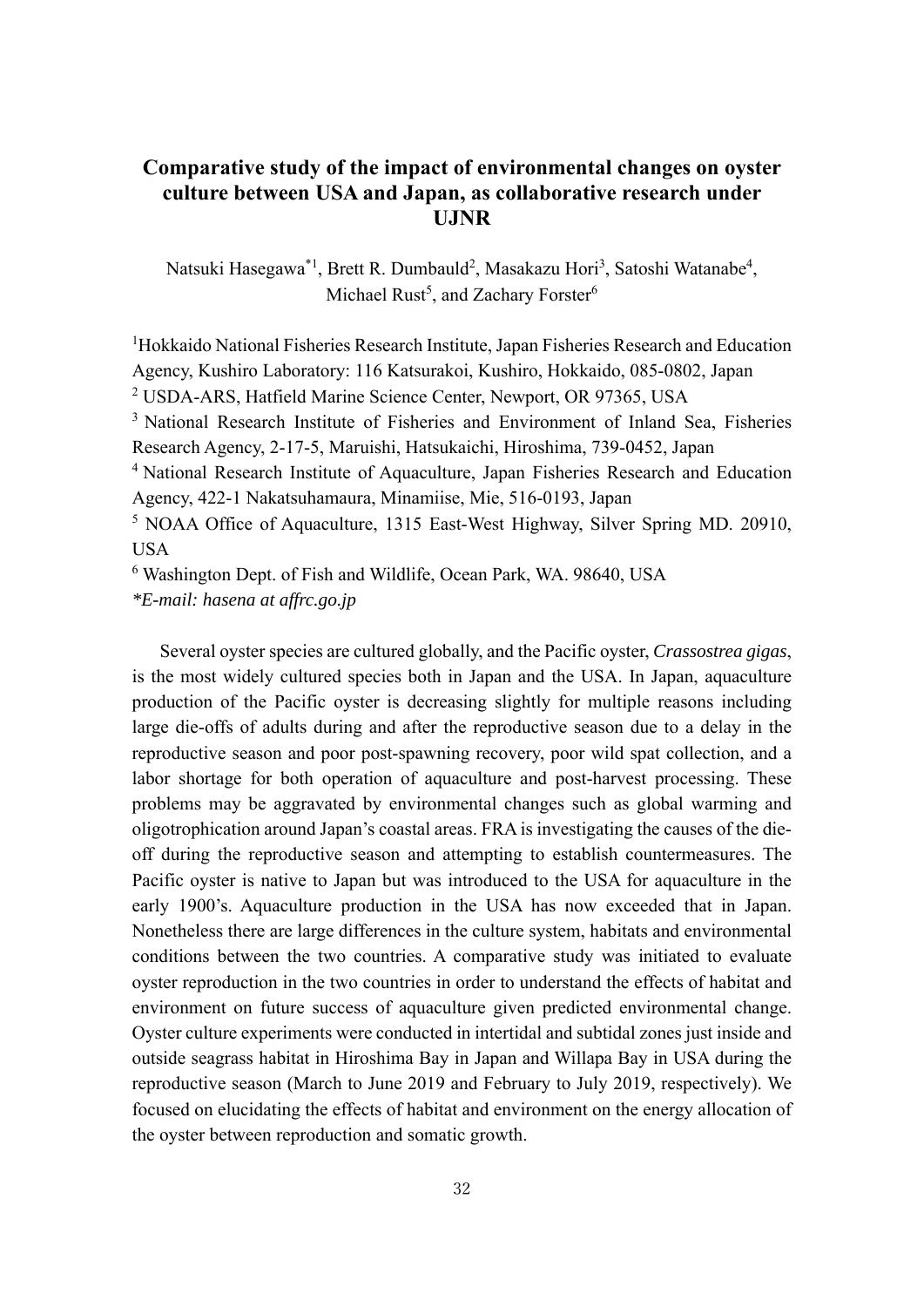#### **Annotated Bibliography of Key Works**

Akashige, A., Hrata, Y., Takatsuji, Y., Aida, S. 2006. Occurrence of mass mortality in oyster culture with relation to seawater temperature and rainfalls in Hiroshima. *Bulletin of the Hiroshima Pref. Fisheries & Marine Technology Center* 1: 9-13.

Relationships between mass mortality in Pacific oyster, *Crassostrea gigas*, occurred in 1979, 1994, 2001 and 2002 and surface water temperature or rainfall in Hiroshima Bay were analyzed using a dataset from 1970 to 2004. Mass mortality occurred in years with high water temperature (i.e. the number of days over 20 °C was greater than the mean + SD) and small rainfall (i.e. cumulative total rainfall from July to October was smaller than the mean - SD) except in 2001. Extraordinary mass mortality of spat occurred in 2001 which were introduced from Miyagi Prefecture which has colder climate than Hiroshima Prefecture. Therefore, there is a high risk of mass mortality in local oyster in years with high water temperature and small rainfall.

Akashige, A., Hrata, Y., Takayama, K., Sorammoto, K. 2005. Seasonal change in oxygen consumption rates and filtration rates of the cultured Pacific oyster *Crassostrea gigas*, *Nippon Suisan Gakkaishi* 71(5): 762-767.

The oxygen consumption rate (OCR) and filtration rate (FR) of cultured Pacific oyster, *Crassostrea gigas*, of different sizes were measured in still water systems at different seawater temperature in various seasons. The OCR had clear relationships with water temperature (t,  $\textdegree$ C) and dry body flesh weight (W<sub>d</sub> g) expressed by the formula: OCR (mg O<sup>2</sup> / hr / ind) = (0.072t - 0.64)  $\text{Wd}^{0.75}$  and there was no difference among seasons. The FR was expressed by the formula: FR  $(L/h / ind) = (0.70t - 6.6) W<sub>d</sub>$  in nonspawning seasons. However, in the spawning season, the FR were expressed by the formula:  $FR = 4.9 W_d$ , which was lower than the value expected by the formula applied on non-spawning season. These results clearly showed that feeding activities dropped during the spawning season, but oxygen demand (weight base and temperature dependent) was constant throughout the year. Oysters would be especially vulnerable during the spawning season when metabolic activities would be devoted to gamete production.

Cheney, D.P., B.F. MacDonald, and R.A. Elston. 2000. Summer mortality of Pacific oysters, *Crassostrea gigas* (Thunberg): Initial findings on multiple environmental stressors in Puget Sound, Washington, 1998. *Journal of Shellfish Research* 19: 353-359. Summer mortality has been a recognized problem in Pacific Coast oyster aquaculture on the west coast of the USA since the mid 1950's, and these authors related some of these incidences to stress during the reproductive season combined with environmental factors. Nonetheless triploid oysters experienced higher mortality than diploids.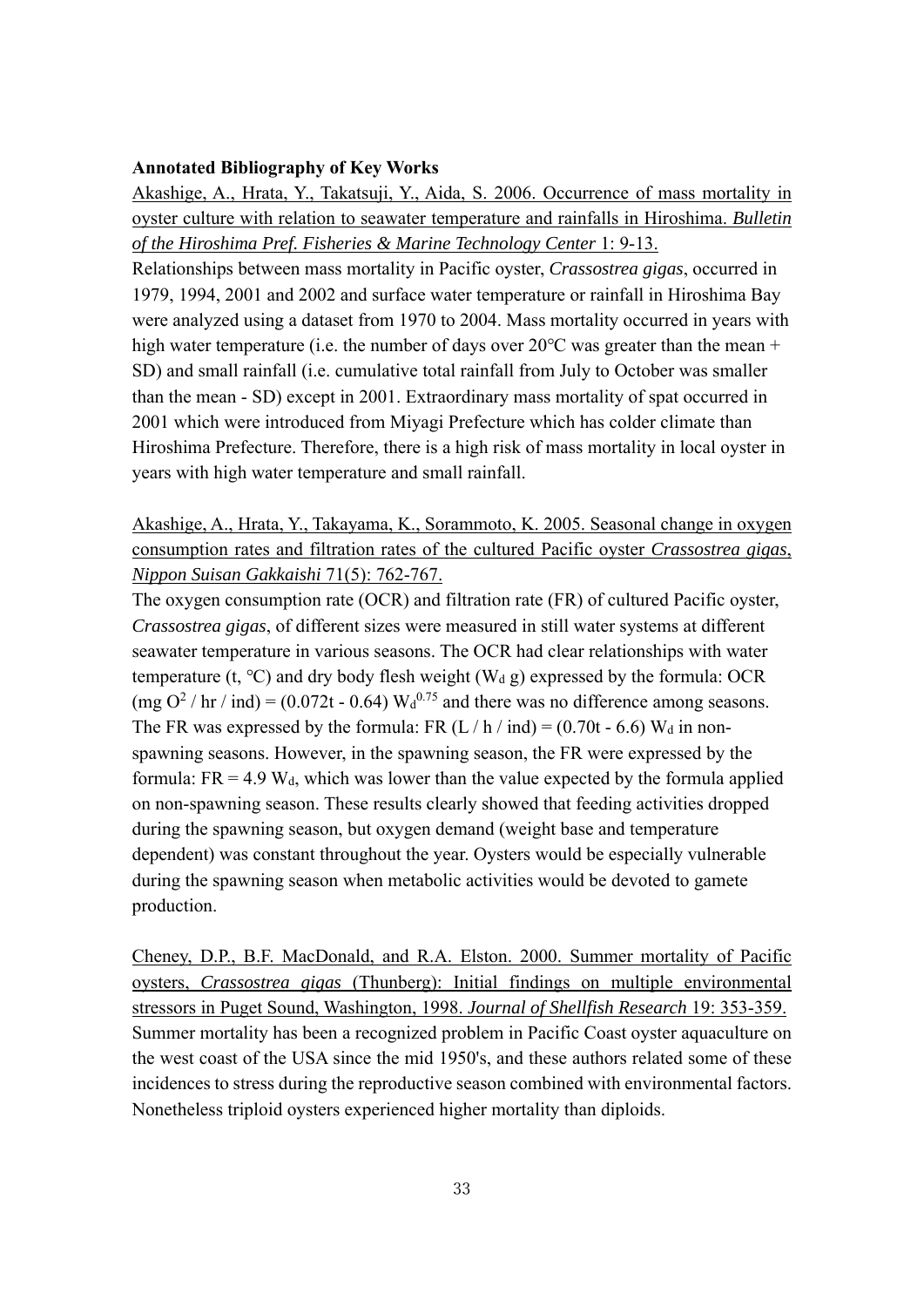### **Oyster aquaculture using seagrass beds as a climate change countermeasure**

Masakazu Hori<sup>\*1</sup>, Franck Lagarde<sup>2</sup>, Masami Hamaguchi<sup>1</sup>, Valerie Derolez<sup>2</sup> and Marion Richard<sup>2</sup>

<sup>1</sup>National Research Institute of Fisheries and Environment of Inland Sea, Japan Fisheries Research and Education Agency, 2-17-5, Maruishi, Hatsukaichi, Hiroshima, 739-0452, Japan <sup>2</sup>MARBEC Ifremer, IRD, Univ. Montpellier, CNRS, 34200 Sete, France *\*E-mail: mhori at affrc.go.jp* 

In the framework of the Sustainable Development Goals (SDGs) led by the United Nations, it is required to develop coastal management methods to achieve both sustainable food production and environmental conservation as a climate change countermeasure. Oyster farming is an important food production method now being developed in coastal areas around the world though, in certain instances, oyster farming has caused local environmental degradation. As a typical example, local ecosystem functioning of the coastal area has been often overused by oyster aquaculture at an excessive oyster density derived from economic priority without consideration for ecosystem sustainability. Recently, climate change has caused several negative effects on oyster aquaculture such as poor spat collection due to oligotrophication, ocean acidification, and poor spat growth and survival due to frequent anoxic events derived from high seawater temperature. These effects gradually shifted the oyster farmers' concern from high production aquaculture to sustainable aquaculture. In response to the recent consideration for environmentally friendly aquaculture, collaborative research between France and Japan has started to achieve both sustainable oyster aquaculture and environmental conservation which aims for climate change mitigation and adaptation.

The oysters cultivated in many regions of the world are intertidal species inhabiting intertidal zones such as sandy/muddy tidal flats and estuaries, where seagrass beds are often distributed in adjacent subtidal areas. Seagrass vegetation is one of the most important ecosystems functioning as a countermeasure for global climate change. Not only does it mitigate green-house gas emission by sequestration and storage of blue carbon derived from atmospheric CO2, but it also functions as an adaptation measure utilizing the buffer function against ocean acidification and moreover as water quality improvement.

Based on returning to aquaculture using the natural ecosystem interactions between oysters and seagrass beds, our project is now demonstrating whether aquaculture techniques that take into account both mitigation and adaptation to climate change are effective for both sustainable use of coastal areas and coastal environmental conservation.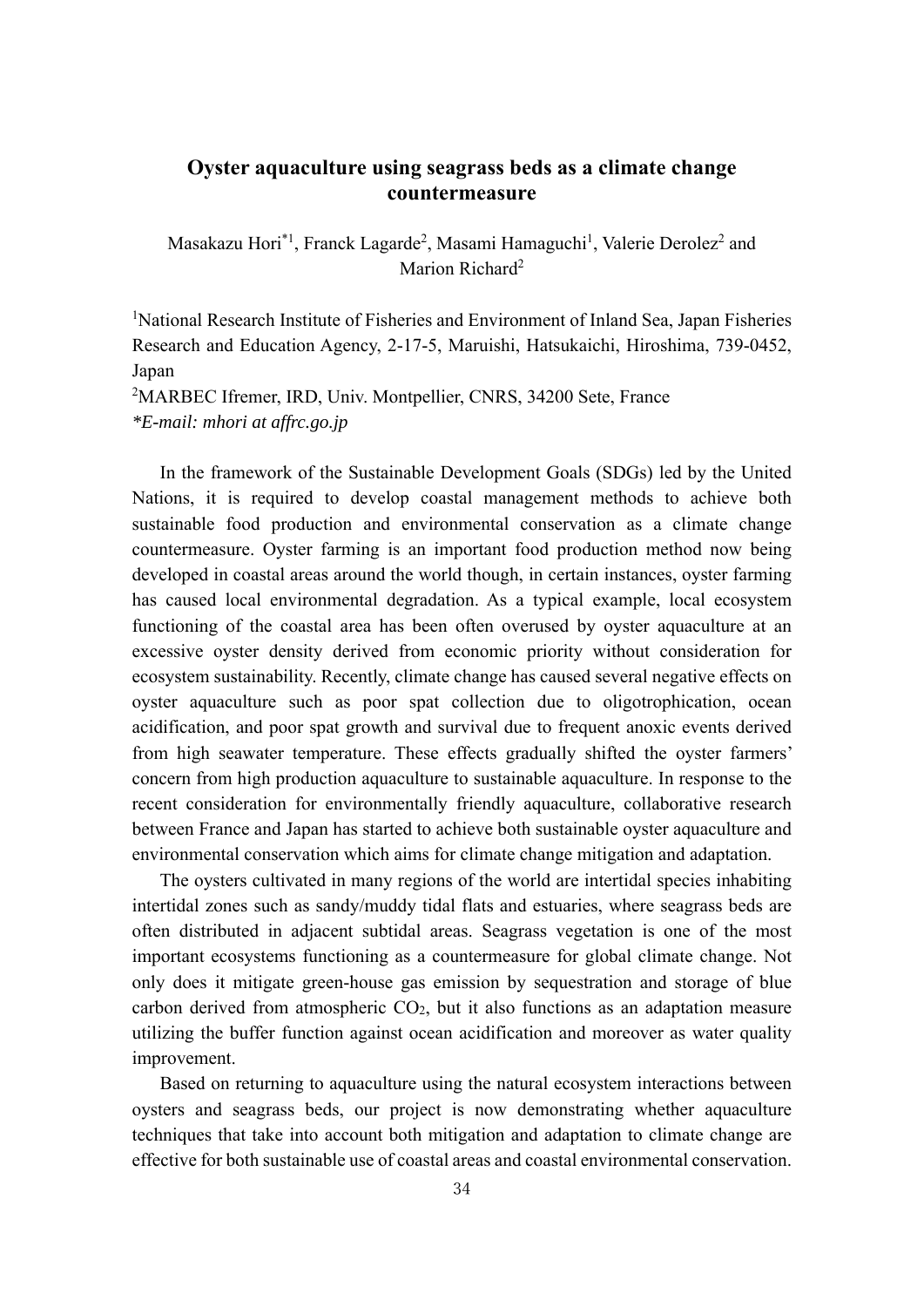We will present the results from field experiments conducted in both the French Mediterranean Sea and the Seto Inland Sea of Japan, to clarify the effect of eelgrass beds on (1) natural oyster spat collection and (2) growth and survival of oyster spat.

The results of our experiments revealed that spat recruitment was significantly higher in the intertidal zone where there was no eelgrass distribution in the subtidal zone, while spat growth and survival rate after settlement was significantly higher in eelgrass beds even when anoxic events occurred. In addition, the organic carbon storage in the sediment was larger in the eelgrass meadows with oyster aquaculture, suggesting that oyster aquaculture using seagrass meadows would be a good practice for the climate change adaptation and mitigation.

#### **Annotated Bibliography of Key Works**

Hori, M, Hamaoka, H, Hirota, M, Lagarde, F, Vaz, S, Hamaguchi, M, Hori, J, Makino, M. 2018. Application of the coastal ecosystem complex concept toward integrated management for sustainable coastal fisheries under oligotrophication. *Fisheries Science* 84 (2): 283-292.

Harmonizing coastal fisheries with water-quality improvement has become an essential factor for the sustainable use of coastal ecosystem services. Here, we present the scope of our study based on an interdisciplinary approach including ecological actions, socioeconomic actions and socio-psychological actions. We chose to focus on the interaction between oyster aquaculture and seagrass vegetation as a typical ecological action using the coastal ecosystem complex (CEC) concept. Coastal organisms have adapted their traits to the environment over a long period of time, so that restoration of the CEC represents reconstruction of the original process of coastal production. Subtidal seagrass vegetation with intertidal oyster reefs is the original CEC in Japan, which would be expected to enhance coastal production by improving the production efficiency without adding nutrients. A simple field experiment examining carbon and nitrogen contents and stable isotope ratios revealed that oyster spats cultivated on a tidal flat adjacent to seagrass beds had higher nitrogen contents and higher  $\delta^{13}$ C ratios than spats cultivated in an offshore area using only pelagic production. This result suggests that utilization of the CEC, which enables oysters to use both pelagic and benthic production, has potential to sustain a food provisioning service for humans, even in oligotrophic conditions.

Lagarde, F, Richard, M, Bec, B, Roques, C, Mortreux, S, Bernard, I, Chiantell, C, Messiaen, G, Nadalini, J, Hori, M, Hamaguchi, M, Pouvreau, S, d'Orbcastel, ER, Trenblay, R. 2018. Strophic environments influence size at metamorphosis and recruitment performance of Pacific oysters. *Marine Ecology Progress Series* 602: 135- 153.

Reproduction and recruitment of benthic invertebrates are influenced by the climate and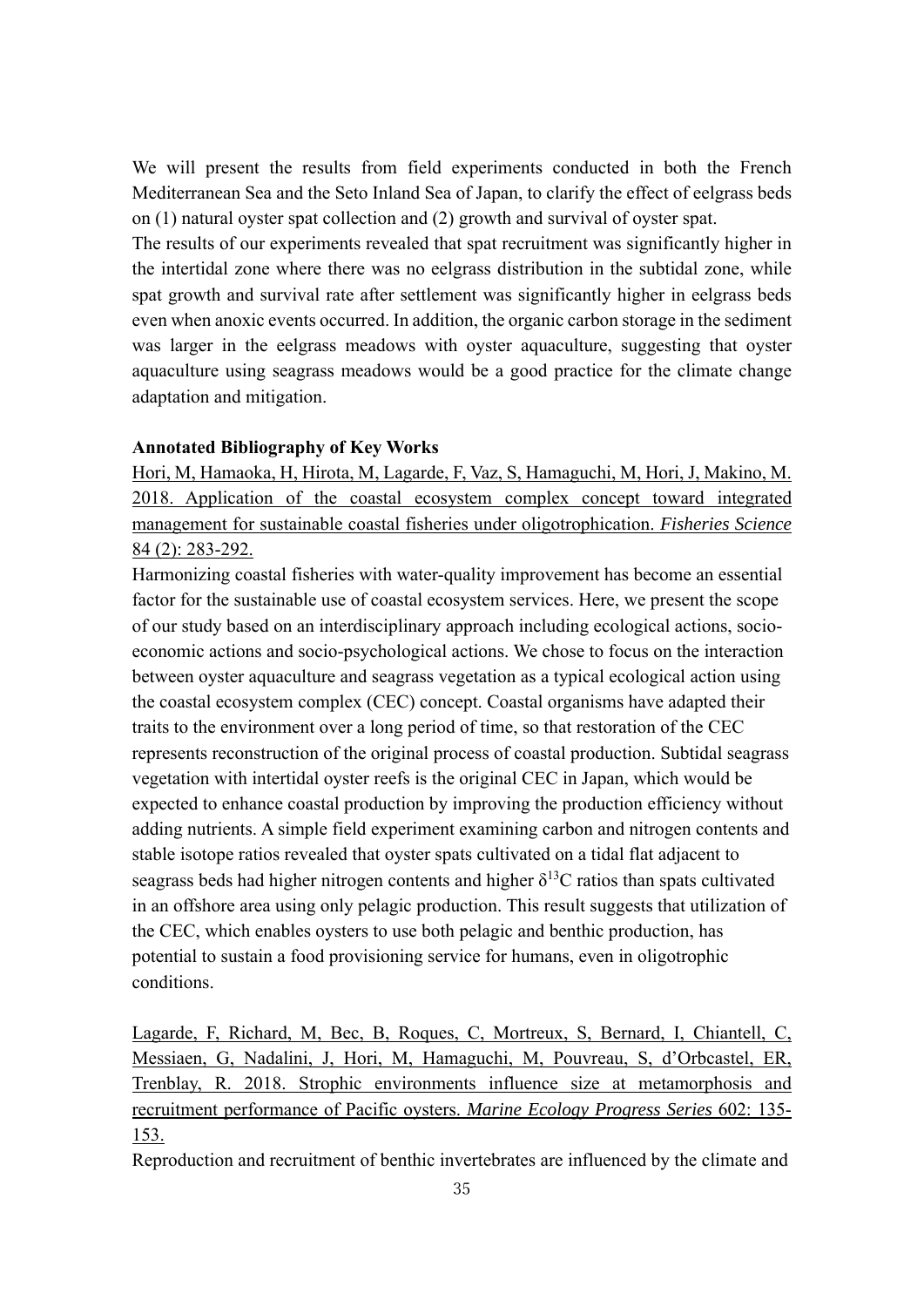by the ecological structure of marine ecosystems, along with local anthropogenic pressures such as eutrophication or oligotrophication. Using the Pacific oyster, *Crassostrea gigas*, as a biological model, we tested the hypothesis that the variability in prodissoconch II (PII) size (i.e. size at metamorphosis) depends on ecological functioning. Settlement and recruitment were assessed at 5 sampling sites in the French Mediterranean shellfish farmed Thau lagoon during the main summer recruitment events in 3 consecutive years (2012−2014). Hydrobiological and planktonic analyses were conducted at 3 sampling sites. Our results showed that recruitment was extremely heterogeneous, ranging from 0 to  $260 \pm 27$  SE ind. dm<sup>-2</sup> throughout the ecosystem and was linked with variability in PII size, which ranged from 180 to 296 μm. The annual temporal pattern of PII sizes appeared to be controlled by temperature during the settlement period, whereas the spatial pattern depended on phytoplankton biomass and on the trophic functioning of the ecosystem. Smaller PII sizes were significantly correlated with the highest phytoplankton biomass, while larger PII sizes were positively correlated with mixotrophic cryptophyte abundance. We found an inverse relationship between PII size and survival after metamorphosis, showing that recruitment success was associated with smaller PII sizes. Regional climate conditions and local trophic functioning appear to be key factors in metamorphosis and consequently contribute to recruitment heterogeneity. Further studies should be performed in other ecosystems following an oligotrophication trajectory to generalize this result.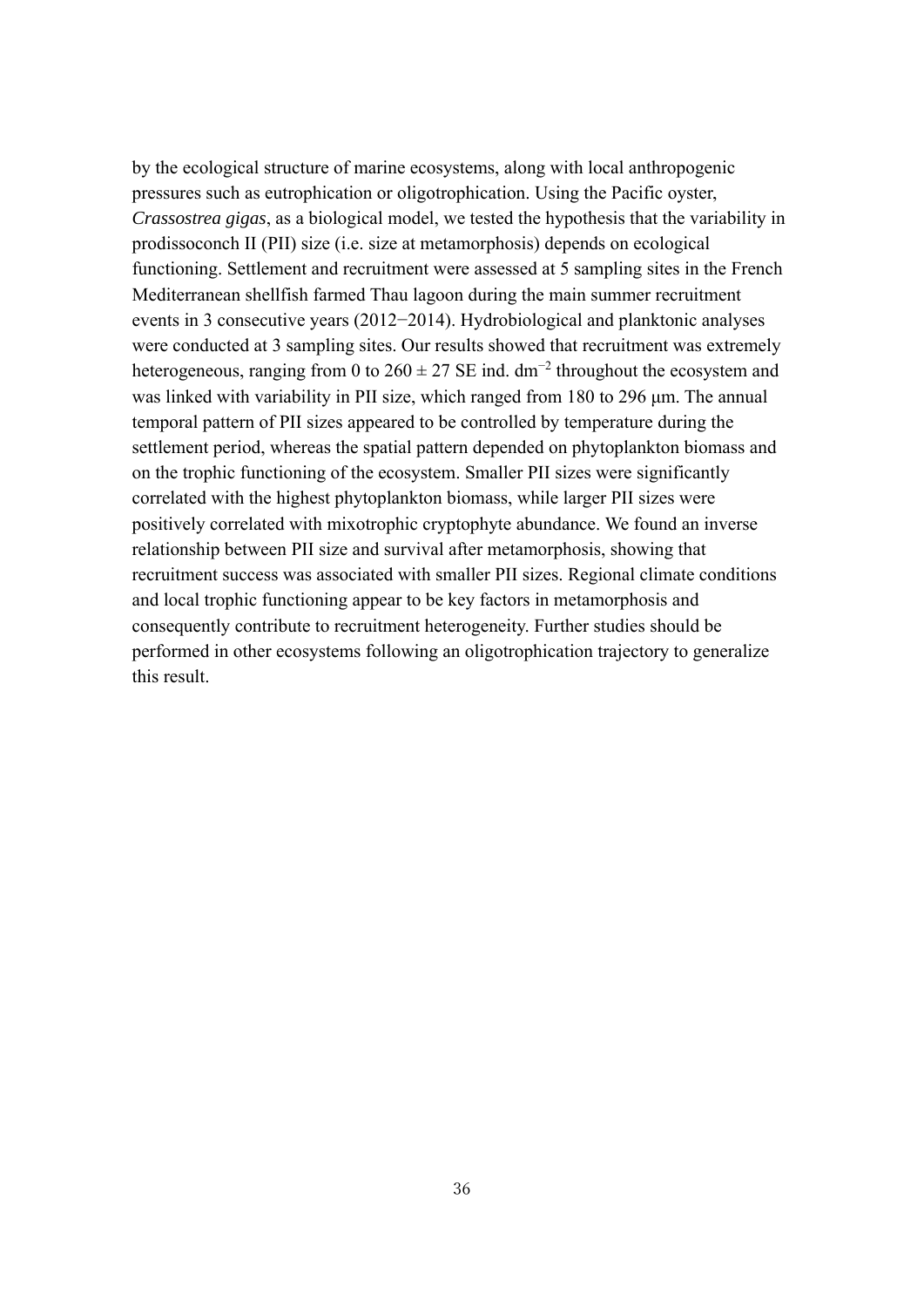# **Kelp,** *Saccharina* **spp, population genetics in the Northwest Atlantic for guiding a breeding program of thermally resilient strains**

Simona Augyte<sup>\*1,2</sup>, Jean-Luc Jannink<sup>3</sup>, Xiaowei Mao<sup>3,4</sup>, Kelly Robbins<sup>3</sup>, Matt Hare<sup>5</sup>, Schery Umanzor<sup>1</sup>, Michael Marty-Rivera<sup>1</sup>, Scott Lindell<sup>6</sup>, David Bailey<sup>6</sup>, Charles  $Yarish<sup>1</sup>$ 

<sup>1</sup>Dept. of Ecology and Evolutionary Biology, University of Connecticut, 1 University Place, Stamford, CT 06901, USA

2 Symbrosia Inc., 73-984 Makako Bay Drive, Kailua-Kona, HI 96740, USA

<sup>3</sup>Plant Breeding and Genetics Section, Cornell University, Ithaca, NY 14853, USA

<sup>4</sup>Key Laboratory of Vertebrate Evolution and Human Origins of Chinese Academy of Sciences, Institute of Vertebrate Paleontology and Paleoanthropology, Chinese Academy of Sciences, Beijing 100044, China

5 Department of Natural Resources, Cornell University, Ithaca, NY 14853, USA <sup>6</sup>Applied Ocean Physics and Engineering Department, Woods Hole Oceanographic Institution, Woods Hole MA 02543, USA

*\*E-mail: simona.augyte at uconn.edu* 

The cold-water sugar kelp, *Saccharina latissima* has a circumboreal distribution and in the Northwest Atlantic is at its southern distributional limits in Long Island Sound. An understanding of genetic diversity of natural kelp populations is critical for making recommendations for breeding and cultivation efforts of the growing seaweed aquaculture sector in the US. An important component of the ARPA-E's MARINER project is selectively breeding *Saccharina* spp. in order to improve overall productivity for biofuels, feeds and food.

Historical records indicate the presence of regional kelp ecotypes based on physiological tolerance, specifically temperature. We made collections of 13 wild *Saccharina* spp. populations via SCUBA along the New England coast. These parental populations were also used to make over 300 hybrid crosses that were planted at several farm locations. We then used genome-wide single nucleotide polymorphism data to explore the biogeographic diversity of the kelp.

An assessment of the sequence diversity revealed distinct genetic variation between the Gulf of Maine and Southern New England, confirming that Cape Cod acts as a barrier to kelp gene flow. Furthermore, based on the analysis of molecular variance (AMOVA), we found the largest variance (58%) within sites. We also observed admixture among five sub-populations and isolation by distance in the Gulf of Maine.

Future steps for this project include skim sequencing the haploid phase of the kelp life cycle to identify trait heritability and phenotypic diversity observed for both morphological traits and tissue composition. Furthermore, we plan to place our sequence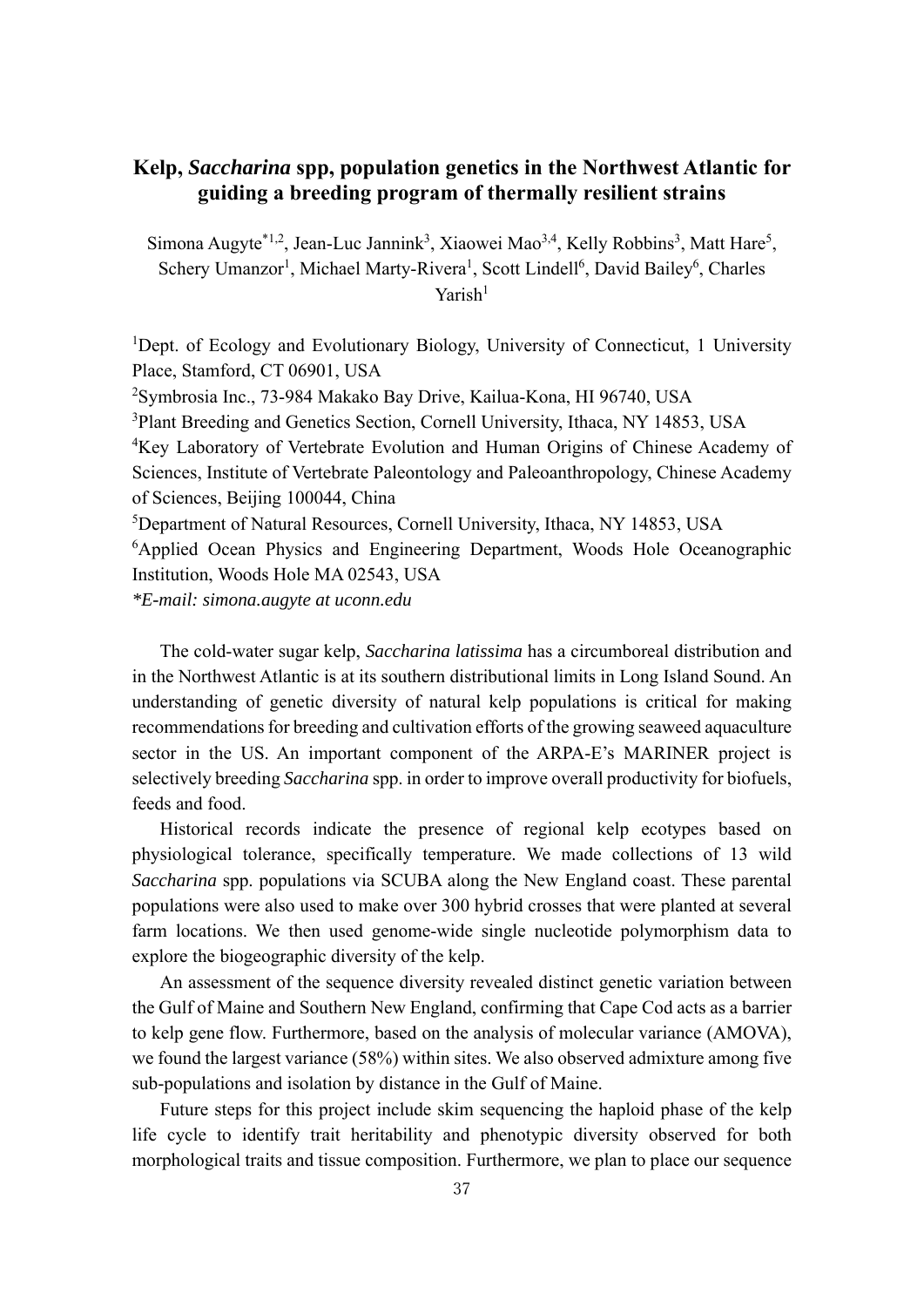data into a larger context to include samples from sites in Europe and Asia.

### **Annotated Bibliography of Key Works**

Langton, R., S. Augyte, N. Price, J. Forster, T. Noji, G. Grebe, A. St. Gelais and C. J. Byron. 2019. An Ecosystem Approach to the Culture of Seaweed. NOAA Technical Memo. NMFS-F/SPO-195, 24 pp. url: https://spo.nmfs.noaa.gov/content/techmemo/ecosystem-approach-culture-seaweed

Seaweeds are a significant component of current marine aquaculture production and will play an increasing role in global food security as the human population increases rapidly over the next 30 years. Seaweed farming is analogous to plant-based agriculture except that the crop is cultured in a marine environment. It differs from agriculture in that seaweeds do not require tillable land, fertilization or freshwater, which are resources that may ultimately constrain the expansion of agriculture. Seaweeds are converted into a variety of goods, such as food and nutritional supplements for humans and livestock, fertilizer, unique biochemical and biofuels. Wild and cultured seaweed also offer multiple ecosystem services, such as bioremediation for coastal pollution, localized control of ocean acidification, mitigation of climate change and habitat for other marine organisms. Incorporation of seaweeds into marine aquaculture farms in the United States (U.S.) is, however, not without its challenges. Seaweed is an unconventional food which necessitates establishing product acceptability, creating a sustained market and then balancing demand with a consistent supply for long term economic profitability. Seaweed farms also need to be developed in a manner that is compatible with wild capture fisheries, marine mammal migrations and other users of the marine environment. A comprehensive understanding of the role that cultured seaweeds play in the marine ecosystem is necessary in order to determine not only the economic value of the goods produced but also the ecosystem services offered by marine farming activities. This will result in a better understanding of how an ecosystem approach to aquaculture incorporates the role and need for both the goods and services these macroalgae will provide.

Augyte, S., Umanzor, S., Yarish, C., and S. Lindell. 2018. Enhancing marine ecosystem services via kelp aquaculture. International Society of Applied Phycology News l. December-2018;10–14.

https://docs.wixstatic.com/ugd/e9f50b\_f3edc9d188f248a18061e09cfa25b5d9.pdf For centuries, humans have harvested different seaweeds for food, medicinal purposes, feed, and more recently as raw materials for industrial processes. Currently, wild harvested seaweed account for less than 5% of the total worldwide supply (FAO 2018). The majority of seaweed production is provided via aquaculture, with 99% of the production taking place in Asia including China, Korea, Japan, Indonesia, and the Philippines, worth US \$11.7 billion annually (FAO 2018). Although seaweed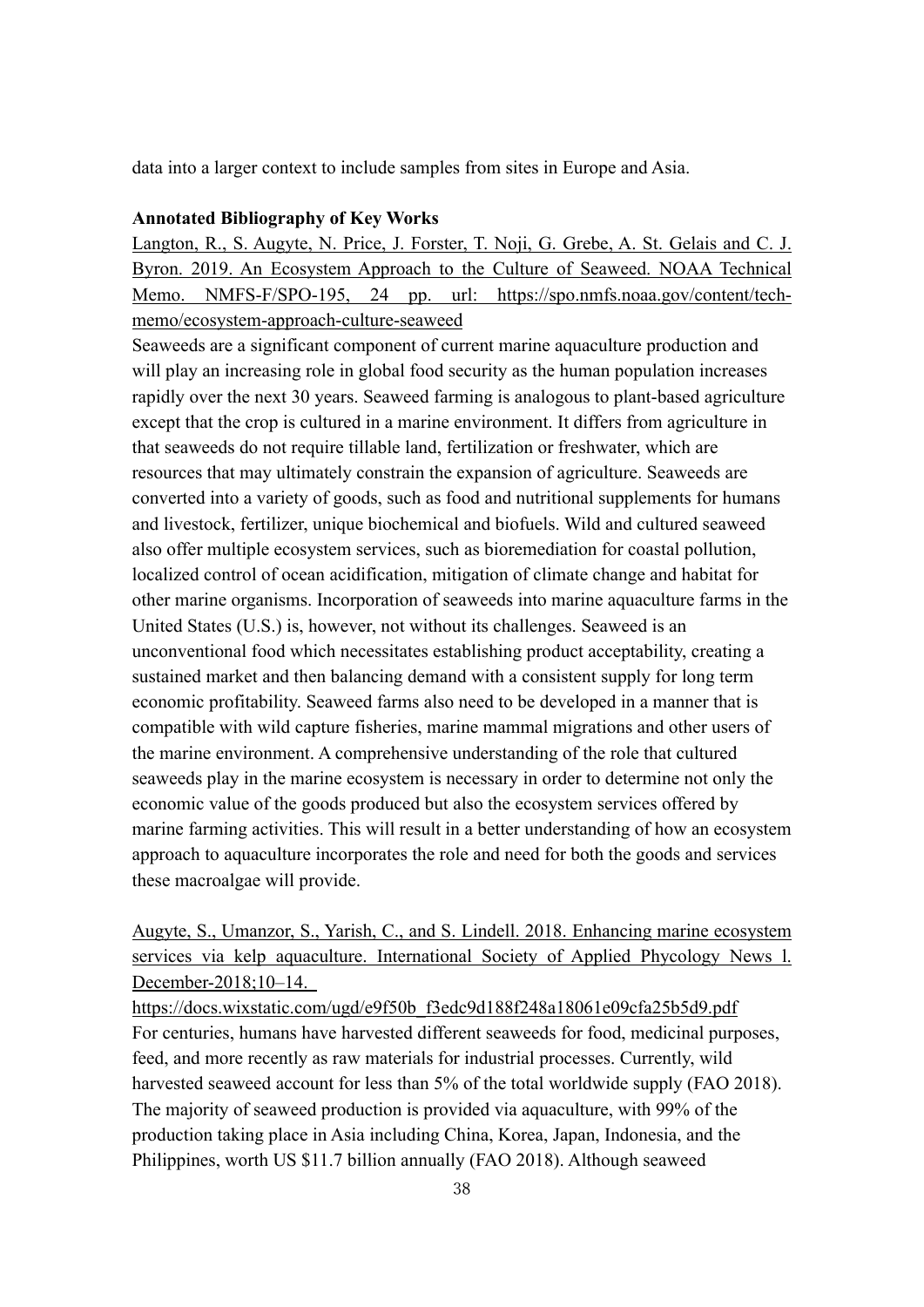aquaculture is a fast expanding industry, the global demand for seaweed-based products is surpassing the supply. Such demands necessitate either domesticating new species or further expanding the productivity of the existing leading seaweeds. According to the FAO, only a few species dominate seaweed farming, including two brown kelps, *Saccharina japonica* and *Undaria pinnatifida* (Buschmann et al., 2018). To meet the present market requirements and to contribute in reducing the over-exploitation of wild stocks, experimental trials worldwide have assessed the performance of newly farmed seaweeds as potential products, particularly kelp species that have been traditionally harvested from wild populations.

Augyte, S., C. Yarish, and C. D. Neefus. 2019. Thermal and light impacts on the early growth stages of the kelp *Saccharina angustissima* (Laminariales, Phaeophyceae). *Algae* 34: 1-10. https://doi.org/10.4490/algae.2019.34.5.12.

Anthropogenic disturbances, including coastal habitat modification and climate change are threatening the stability of kelp beds, one of the most diverse and productive marine ecosystems. To test the effect of temperature and irradiance on the microscopic gametophyte and juvenile sporophyte stages of the rare kelp, *Saccharina angustissima*, from Casco Bay, Maine, USA, we carried out two sets of experiments using a temperature gradient table. The first set of experiments combined temperatures between 7-18°C with irradiance at 20, 40, and 80 µmol photons  $m^{-2} s^{-1}$ . The second set combined temperatures of 3-13°C with irradiance of 10, 100, and 200 µmol photons  $m^2 s^1$ . Over two separate 4-week trials, in 2014 and again in 2015, we monitored gametogenesis, the early growth stages of the gametophytes, and early sporophyte development of this kelp. Gametophytes grew best at temperatures of 8-13°C at the lowest irradiance of 10 umol photons  $m^{-2} s^{-1}$ . Light had a significant effect on both male and female gametophyte growth only at the higher temperatures. Temperatures of 8-15°C and irradiance levels of 10-100 µmol photons  $m<sup>2</sup> s<sup>-1</sup>$  were conditions for the highest sporophyte growth. Sporophyte and male gametophyte growth were reduced at both temperature extremes—the hottest and coldest temperatures tested. *S. angustissima* is a unique kelp species known only from a very narrow geographic region along the coast of Maine, USA. The coupling of global warming with high light intensity effects might pose stress on the early life-history stages of this kelp, although, as an intertidal species, it could also be better adapted to temperature and light extremes than its subtidal counterpart, *Saccharina latissima*.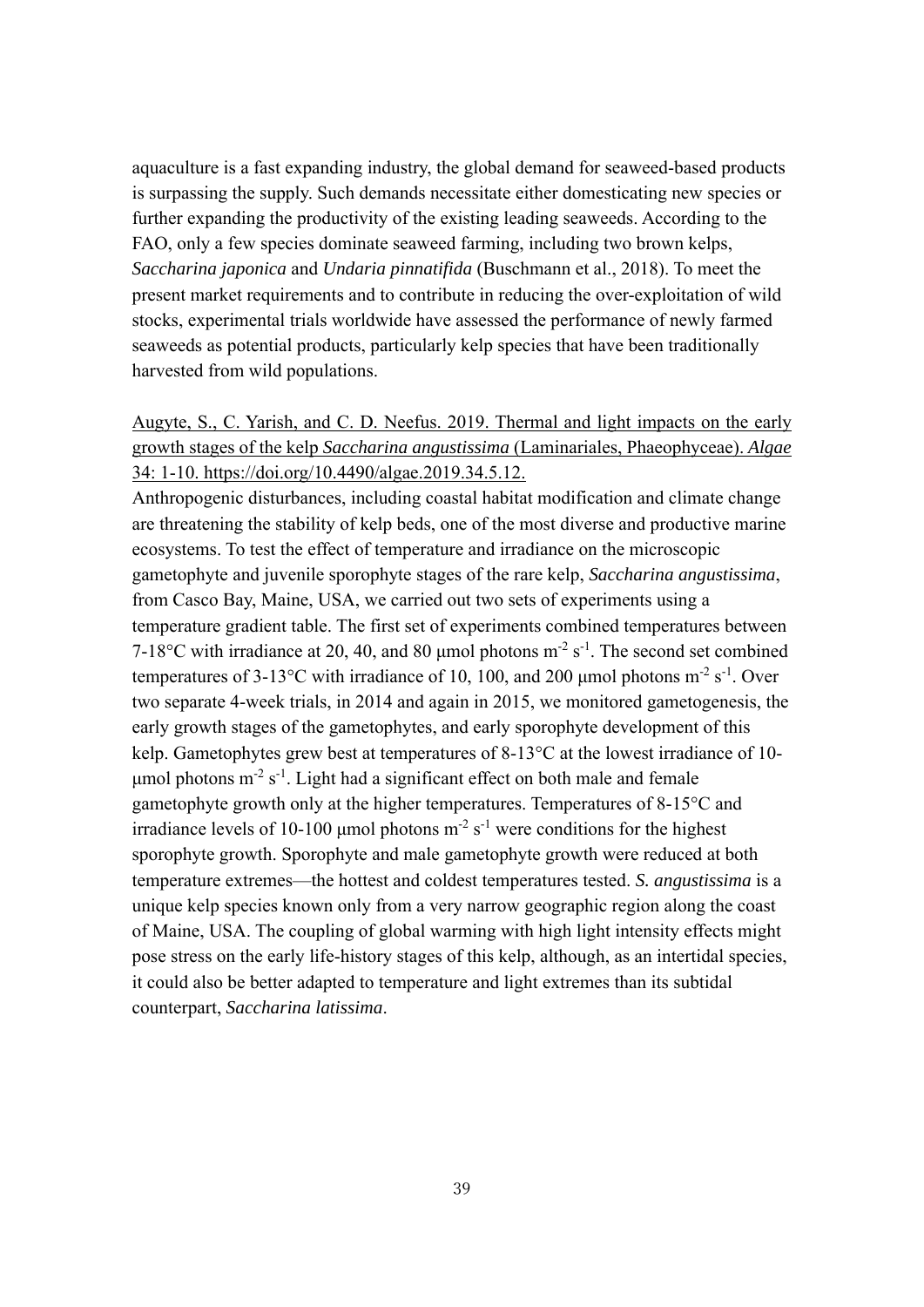# **Cell selection technique for establishment of low salinity tolerance strain in** *Pyropia tenuipedalis*

Mahiko Abe\*<sup>1</sup>, Tomomi Ohashira<sup>1</sup>, Noboru Murase<sup>1</sup> and Masanobu Kishioka<sup>2</sup>

<sup>1</sup>National Fisheries University, FRA, Shimonoseki, Yamaguchi 759-6595, Japan <sup>2</sup>Yamaguchi Prefectural Fisheries Research Center, 2861-3, Senzaki, Nagato, Yamaguchi, 759-4106, Japan *\*E-mail: abemahi at fish-u.ac.jp* 

*Pyropia tenuipedalis* is characterized by reddish thalli and direct budding from the shell substratum. The distribution of this species is limited to coastal areas in Seto Inland Sea, Ise Bay and Tokyo Bay in Japan. In Yamaguchi Prefecture, this species has been used for direct human consumption for its nutritional value. Alanine and glutamic acid contents of *P. tenuipedalis* are three times and two times higher, respectively, than those of *P. yezoensis* which is commonly referred to as "nori". Yamaguchi Prefectural Fisheries Research Center began development of mariculture techniques for *P. tenuipedalis* in 2002 and, in 2007, they succeeded in commercial cultivation of this species. However, production levels have continued to decrease since 2012. More recently, extensive disappearance of thallus has been observed from January to February since 2016. One of the reasons for the production decrease is thought to be low salinity seawater due to recent heavy rain fall supposedly associated with global climate change. The aim of this study was to develop low salinity tolerance strains of *P. tenuipedalis* with cell selection techniques. Disks of thallus were cultured in a 10% seawater medium diluted with distilled water with 1/2SWM-III for one to four months. Cells that survived in this medium were then cultured in a 100% seawater medium with 1/2SWM-III. Surviving cells divided and regrew to thallus, and stock culture strains were established with selffertilization. A field culture trial of the established low salinity tolerance strain and the conventional strain was carried out in Koto River estuary from December 2018 to February 2019. The low salinity tolerance strain showed better growth than the conventional strain, suggesting the efficacy of the cell selection technique for breeding. However, some of the thalli growing on the culture plates suddenly shortened or disappeared in early January 2019. Time-lapse observation with an underwater camera revealed that the disappearance of the thalli was due to predation by blackhead seabream, *Acanthopagrus schlegelii*. Immediate establishment of not only strains resistant to the changing environment but also effective measures for predation are necessary to increase production of *P. tenuipedalis*.

**Annotated Bibliography of Key Works**  Abe, M., Murase, N., Hatama, T., Shikano, Y., Kanai, T. 2015. New record of *Pyropia*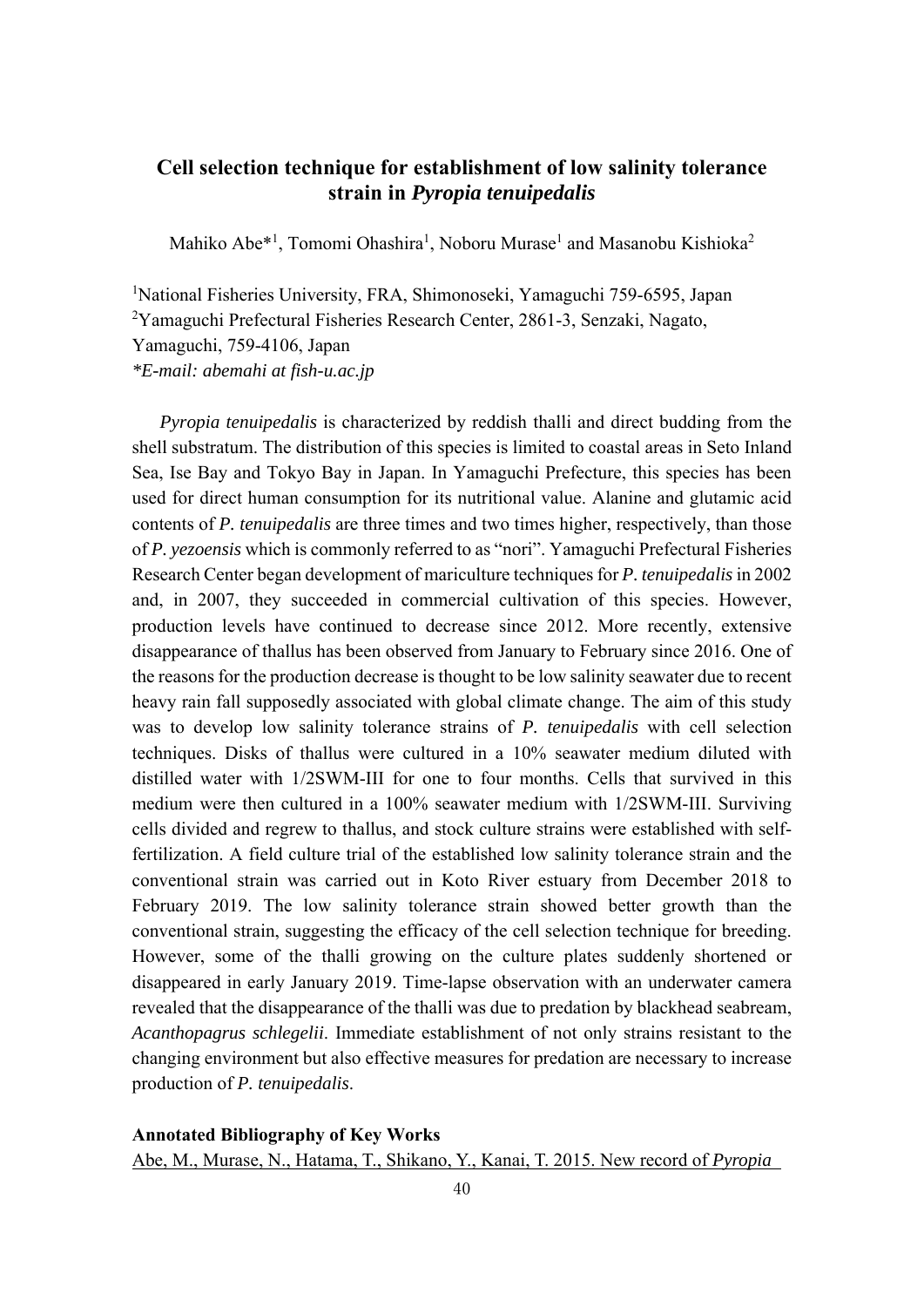*tenuipedalis* from Koto river estuary, Yamaguchi prefecture. *J. Nat. Fish. Univ.* 63, 244- 248.

We collected reddish foliose thalli from Koto River estuary, Yamaguchi Prefecture. In order to identify the species, we carried out field collections of the foliose thalli, morphological observation in culture and PCR-RFLP analysis using the two regions of the partial mitochondrial DNA. As for the morphological survey, the spherical cells were formed at the tips of conchocelis and developed to foliose thalli. The fragment patterns of this species in the PCR-RFLP analysis matched with *Pyropia tenuipedalis*. In the present study, the foliose thalli collected at Koto River were identified as *P. tenuipedalis*, which is an endangered species distributed along the coast of Japan. This species was newly recorded from Koto River estuary, Yamaguchi Prefecture.

# Nakayama, T., Abe, M., Murase, N., Shikano, Y. 2017. Influence of salinity on growth of red alga *Pyropia tenuipedalis* and *Pyropia yezoensis* foliose thallus. *Aquacult. Sci.* 65, 321-330.

*Pyropia tenuipedalis* is a new culture species in Yamaguchi Prefecture, Japan. The habitat of this species is more brackish as compared with that of *P. yezoensis*, which is the common species in Japanese nori mariculture. In this paper, the authors investigated the relationship between salinity and growth of *P. tenuipedalis* and *P. yezoensis*. It was revealed that *P. tenuipedalis* tolerates lower salinity in comparison with *P. yezoensis*.

Abe, M., Murase, N., Hatama, T., Shikano, Y., Kanai, T. 2017. Environmental characteristics of *Pyropia tenuipedalis* (Miura) Kikuchi et Miyata growing at Yamaguchi Bay, Yamaguchi Prefecture. *J. Nat. Fish. Univ.* 65, 19-29. This study surveyed environmental characteristics of *Pyropia tenuipedalis* foliose thallus growing in Yamaguchi Bay, Yamaguchi Prefecture from November to March, 2010-2014. Young foliose thallus of this species appeared in December and grew to maximum length from January to March. In March, mature thalli were observed. Water temperature from November to March was usually within the range of 6 - 16°C, but the temperature was lower in early December 2012 than other years. Light reaching the growing depth of this species was  $6.2 \pm 3.1\%$  of the level at water surface at high tide. The concentration of dissolved inorganic nitrogen at the sampling site was within the range of 8.8 - 68.3 µmol  $L^{-1}$ , that was approximately 10 times higher than the level that is assumed to cause the discoloration of *P. yezoensis*. Water temperature falling rate from November to December in 2012-2013 was  $0.33^{\circ}$ C day<sup>-1</sup>, which was higher than those in other years. In this study, it was suggested that the growth of thalli from spherical cell was inhibited by a long or short term rapid water temperature decrease, which occurred from November to December.

Abe, M., Murase, N., Nakae, M., Nakayama, T., Nakagawa, M., Shikano, Y. 2018.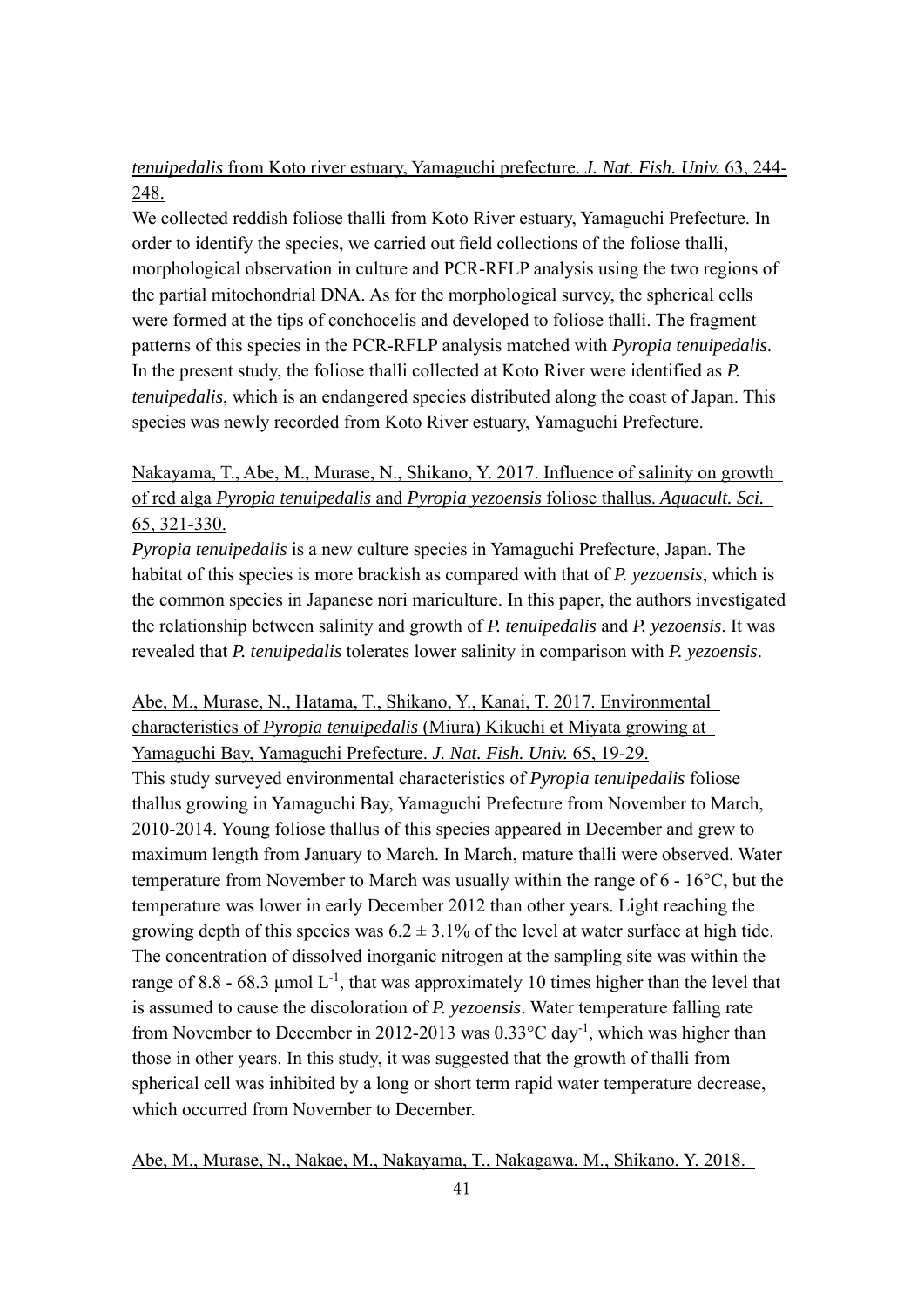Water temperature characteristics in growth of filamentous thallus and formations of spherical cell, uniseriate and foliose thallus of *Pyropia tenuipedalis* (Miura) Kikuchi et Miyata. *J. Nat. Fish. Univ.* 66, 81-88.

We investigated the water temperature effects on growth of filamentous thallus and formations of spherical cell, uniseriate and foliose thallus of *Pyropia tenuipedalis* with culture experiments. Optimal growth of filamentous thalli was observed at 20ºC. Moreover, optimal water temperatures for formations of spherical cells, uniseriate and foliose thalli were 20ºC, 15–20ºC and 15ºC, respectively. Optimal water temperatures of each life stage were different. At 10ºC, the formations of uniseriate and foliose thalli were suppressed. At 25ºC, almost all thalli had morphological abnormalities. Furthermore, decreasing temperature to 15ºC from 20ºC enhanced formation of uniseriate and foliose thalli. It was thought that low production in 2012 resulted from suppressed formation of uniseriate and foliose thalli at less than 10ºC.

Murase, N., Abe, M., Fukudome, K., Nakagawa, M., Shikano, Y. 2018. Influence of temperature on the growth of red alga *Pyropia tenuipedalis* thalli. *J. Nat. Fish. Univ.* 66, 215-220.

This study was designed to clarify the optimal temperatures for growth in uniseriate thalli and foliose thalli of *Pyropia tenuipedalis* in the laboratory culture at 5ºC interval from 10ºC to 25ºC or 30ºC. The optimal temperature for uniseriate thalli developed from a spherical cell at two-cell stage were 15ºC and 20ºC. The optimal temperature for foliose thalli allowed to develop from young blade with the length about 6 cm was 15ºC. It was suggested that the shift in the optimal temperatures from uniseriate to foliose thalli stages was related to the seasonal reduction of water temperature from autumn to winter.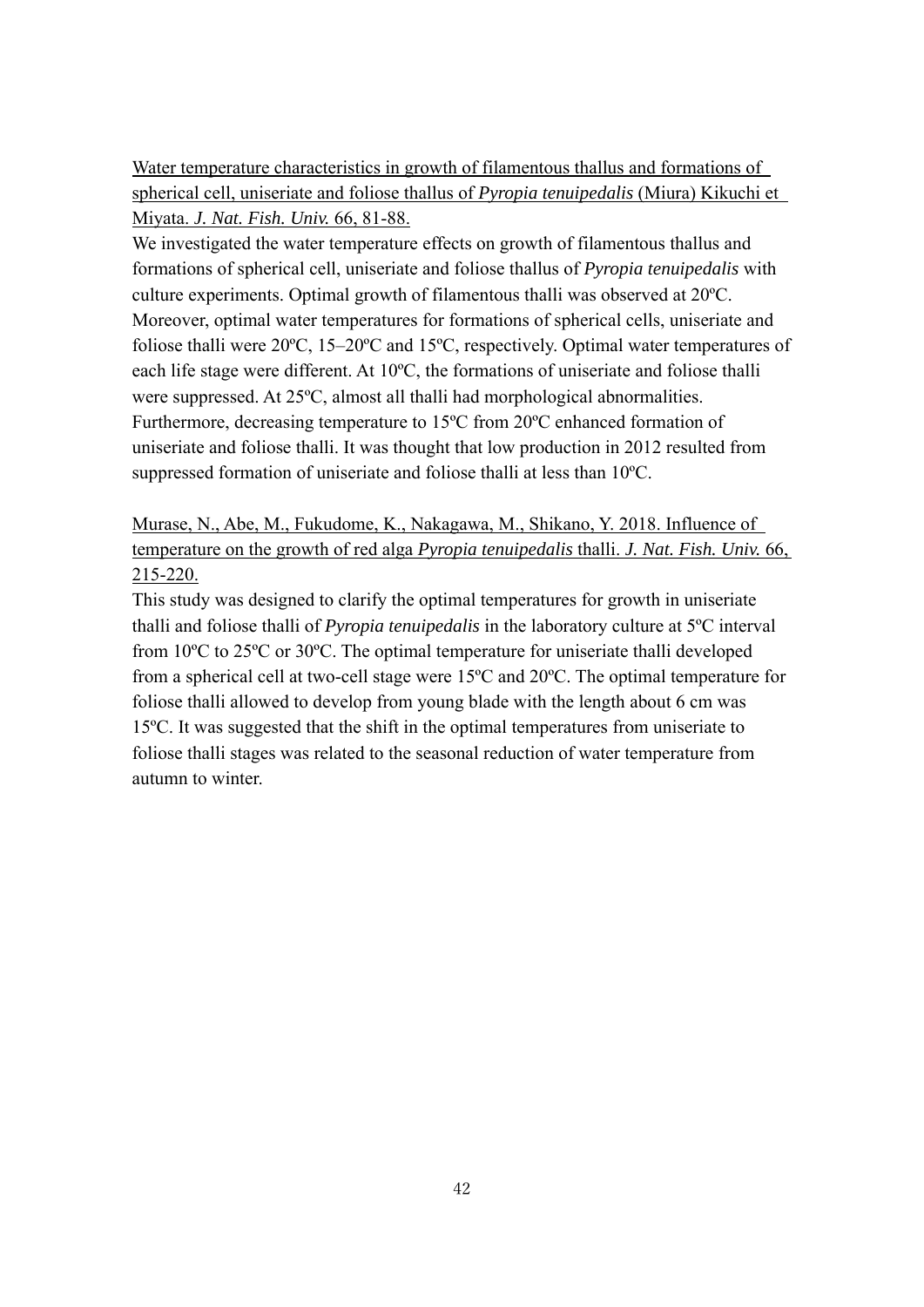# **Improvement of dietary effect on juvenile** *Ruditapes philippinarum* **using the dietary-supplements and a new diet microalga**

Yasuhiro Yamasaki

National Fisheries University, Nagata-Honmachi, Shimonoseki, Yamaguchi 759-6595, Japan

*E-mail: yamasaky at fish-u.ac.jp* 

The Manila clam, *Ruditapes philippinarum* (Adams and Reeve, 1850), is not only a commercially important bivalve but also one of the most ecologically important bivalves in the world. However, the annual catch of this species in Japan continues to decrease drastically, and several causative factors have been reported, such as the degradation of bottom sediment, mass depletion of egg production and larvae, predation, and overfishing. In addition, these factors may be related in some way to the relatively rapid global environmental change in recent years. To conserve the clam resources, there have been many studies investigating the development of seed production and juvenile clam culture. In these circumstances, a persistent problem is insufficient food supply for juvenile clams exceeding a shell length of 1 mm, which is a size when the clams have high food requirements, especially during winter and spring where low temperature slows the growth of the diet microalgae. Therefore, the development of dietary-supplements and/or new species of diet microalgae that contain the essential nutritional properties and are capable of rapid growth under low water temperatures will lead to a breakthrough for juvenile clam culture and consequently to the conservation of the clam resource in the coastal environment. This talk introduces the results of enhancement of dietary effect on juvenile *R. philippinarum* using alginate, an acidic polysaccharide known as a dietarysupplement, and the euglenophyte *Eutreptiella eupharyngea* as a new diet microalga. Future challenges on development of a process for practical utilization of the dietarysupplements and the new diet microalga for clam culture will also be discussed.

#### **Annotated Bibliography of Key Works**

Yamasaki, Y., Taga, S., Kishioka, M. 2015. Preliminary observation of growth-promoting effects of alginate hydrolysates on juvenile Manila clams, *Ruditapes philippinarum*. *Aquaculture Research* 46, 1013-1017. DOI: 10.1111/are.12246.

Several studies have been suggested that certain types of sugars are potentially a good supplement for growth of bivalves such as *Ruditapes philippinarum*. We observed the dietary effects of a harmful raphidophyte *Heterosigma akashiwo* on juvenile clams and suggested that the acidic sugars in phytoplankton might be an important factor determining the shell-length growth of clams because total sugar and acidic sugar content of *H. akashiwo* were higher than other diet microalgae. Therefore, we focused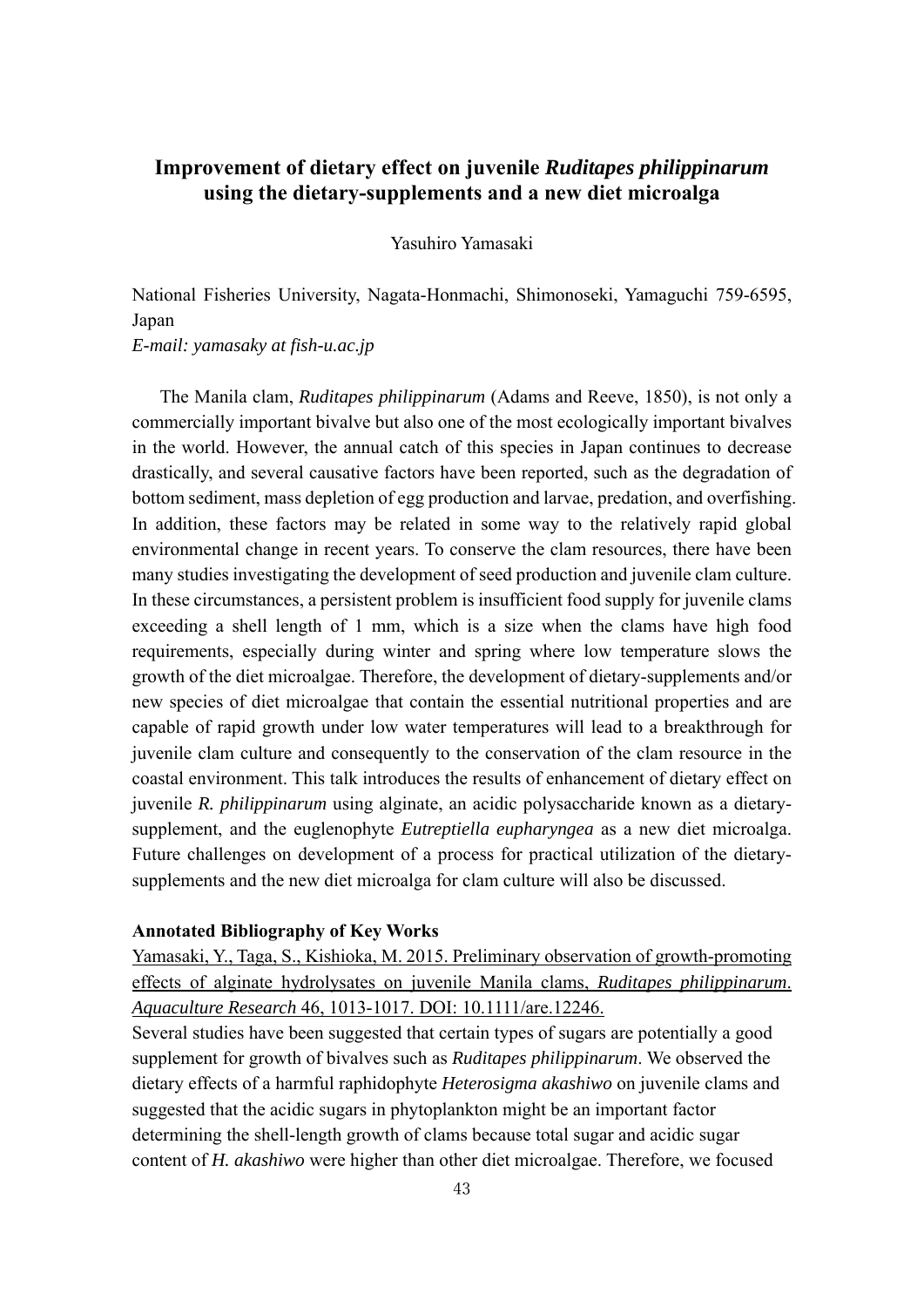on alginate known as one of the acidic polysaccharides, and showed that shell-length growth of juvenile clams (average shell length: 432 to 507 µm) was significantly promoted by supplementing the diatom *Chaetoceros neogracile* (40,000 to 80,000 cells/mL) with alginate-hydrolysates (AHs) of at least the concentration of 1 mg/L. In addition, the most effective concentration of AHs was 2 to 4 mg/L.

### Yamasaki, Y., Taga, S., Kishioka, M., Kawano, S. 2016. A metabolic profile in *Ruditapes philippinarum* associated with growth-promoting effects of alginate hydrolysates. *Sci. Rep.* 6, 29923. DOI: 10.1038/srep29923.

We demonstrated that shell-length growth of *Ruditapes philippinarum* (average shell length: 15.7 mm) was significantly promoted by supplementing the diatom *Chaetoceros neogracile* (80,000 cells/mL) with alginate-hydrolysates (AHs) at the concentration of 4 mg/L. Furthermore, metabolomics indicates that clams in the groups given *C. neogracile* with AHs at the concentration of 4 mg/L actively utilized excess carbohydrate for the development of reproductive tissue. On the other hand, clams in the groups given *C. neogracile* only were actively growing through the use of their adequate carbohydrate resources. Thus, supplementation of AHs with the algal diet may be an effective way to shorten the rearing period of clams.

Yamasaki, Y., Ishii, K., Taga, S., Kishioka, M. 2018. Enhancement of dietary effect of *Nannochloropsis* sp. on juvenile *Ruditapes philippinarum* clams by alginate hydrolysates. *Aquaculture Rep*. 9, 31-36. DOI: https://doi.org/10.1016/j.aqrep.2017.11.006 The eustigmatophyte *Nannochloropsis* sp. is widely used in the aquaculture industry because this species can be produced on a large scale at low cost. However, *Nannochloropsis* sp. has less dietary effect on juvenile bivalves compared with other diet algae such as the diatom *Chaetoceros neogracile* and the haptophyte *Diacronema* (=*Pavlova*) *lutheri*. In this study, the use of alginate-hydrolysates (AHs) to enhance the dietary effect of *Nannochloropsis* sp. on juvenile *Ruditapes philippinarum* (average shell length:  $1,090 \mu m$ ) was attempted. As a result, enhancement of the dietary effect on shell-length growth of juvenile clams was observed in the groups given *Nannochloropsis* sp. (300,000 cells/mL) with AHs at the concentration of 4 mg/L. Hence, the enhanced dietary effect of a combination of *Nannochloropsis* sp. and AHs will be useful to shorten the rearing period of *R. philippinarum*.

Yamasaki, Y., Ishii, K., Hikihara, R., Ishimaru, M., Sato, F., Taga, S., Kishioka, M., Matsunaga, S., Shikata, T., Abe, M., Kato, S., Tanaka, R., Murase, N. 2019. Usefulness of the euglenophyte *Eutreptiella eupharyngea* as a new diet alga for clam culture. *Algal Res*. 40, 101493. DOI: https://doi.org/10.1016/j.algal.2019.101493. Microalgae are an essential feed source for seed production of bivalves such as *Ruditapes philippinarum*. However, there is a deficiency of microalgae that can provide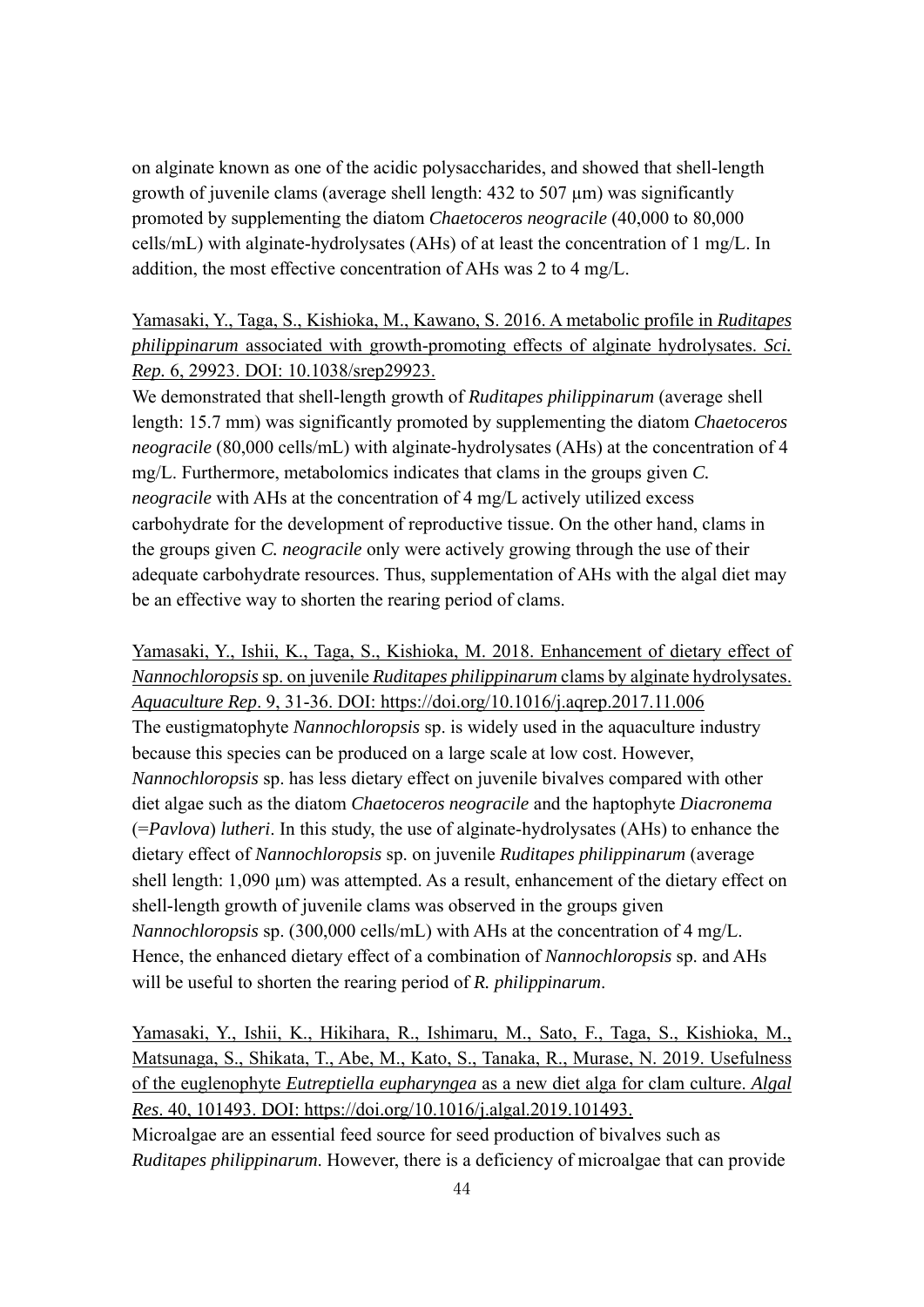a stable supply of nutrient-rich feed at low water temperatures during the winter and spring. To develop a new diet of microalga that can grow well outdoors at low water temperatures and possesses the essential nutritive constituents, we focused on the euglenophyte *Eutreptiella* eupharyngea, which was isolated from a pond used for extensive phytoplankton cultivation at the Yamaguchi Prefectural Fisheries Research Center (Yamaguchi, Japan) in January 2013. As a result, this species grew well at water temperatures of  $10-25$  °C, but could not grow at  $30$  °C. Furthermore, the dietary effect of *E. eupharyngea* per dry weight on juvenile *Ruditapes philippinarum* (average shell length: 1,426 µm) exceeded that of the diatom *Chaetoceros neogracile*. These findings are attributable to the high nutritional value of *E. eupharyngea* as typified by its high protein and sugar content and high content ratio of n-3 fatty acids such as eicosapentaenoic and docosahexaenoic acid and n-6 fatty acids such as arachidonic acid.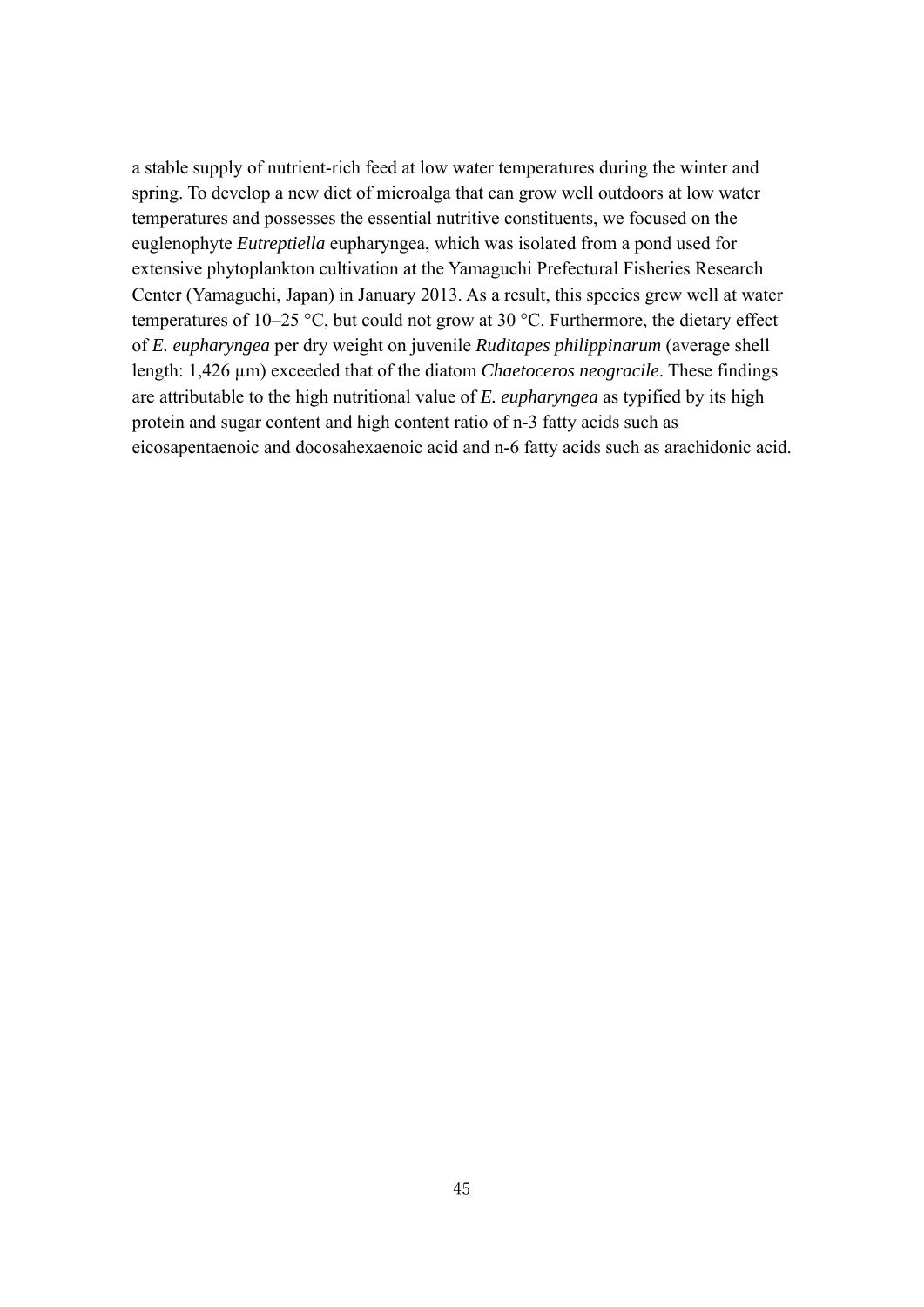# **Exploration of alternative protein sources in the development of a sustainable Japanese white trevally** *Pseudocaranx dentex* **juvenile diet**

Jonas Miller<sup>1\*</sup>, Shuhei Tanaka<sup>1</sup>, Hiroki Kihara<sup>1</sup>, Shinichi Yamada<sup>1</sup>, Fumiaki Takakuwa<sup>1</sup>, Keitaro Kato<sup>2</sup>, Amal Biswas<sup>1</sup> and Hideki Tanaka<sup>1</sup>

<sup>1</sup>Uragami Station, Aquaculture Research Institute, Kindai University, 468-3 Uragami, Nachi-katsuura, Higashimuro, Wakayama 649-5145, Japan <sup>2</sup>Shirahama Station, Aquaculture Research Institute, Kindai University, 1-5 Shirahama, Nishimuro, Wakayama 649-2211, Japan *\*E-mail: Jm6254 at gmail.com* 

White trevally (*Pseudocaranx dentex*) is a novel marine finfish species that is being cultured commercially in Japan. Few nutritional studies have been conducted on white trevally using alternative protein sources to replace the marine ingredients fish meal (FM), the primary protein source in marine fish diets, and the flavor attractant krill meal (KM). The plant protein soybean meal (SBM) is widely produced and has a good amino acid (AA) balance for aquaculture diet formulations. Poultry byproduct meal (PBM) is made from combining the byproducts originating from poultry processing plants and also contains a strong AA balance. Three feeding trials were conducted to evaluate the potential of SBM as a replacement of FM and PBM as a replacement for KM in an effort to develop an eco-friendly juvenile diet for white trevally.

In trial 1, six iso-energetic diets were formulated; FM 560 g  $kg^{-1}$  diet (Control, diet C), and FM protein in diet C was replaced at 10 (S-10), 20 (S-20), 30 (S-30), 40 (S-40) and 50% (S-50) by SBM, and compared to a commercial reference. Fifteen juveniles (42.7 g) were randomly distributed into each of twenty-one 500 L tanks, set in triplicate and fed for 10 weeks. In trial 2 seven iso-energetic diets were formulated, and FM protein was replaced at 30 (S-30), 35 (S-35), 40 (S-40), 45 (S-45) and 50% (S-50) by SBM. Another diet was designed by omitting binders carboxymethyl cellulose and guar gum from diet C and referred to as C-CG. Thirty juveniles (3.68 g) were randomly distributed into each of twenty-one 300 L tanks, set in triplicate and fed for 6 weeks. In trial 3, diet C-CG from trial 2 was used as the control. Five iso-energetic diets were formulated as follows: FM protein from diet C-CG was replaced at 50 (S-50) and 70% (S-70) and KM from diets S-50 and S-70 was replaced by PBM and referred to as P-50 and P-70, respectively, and a FM-free diet (FMF). Fifteen juveniles (31.8 g) were randomly distributed into eighteen 500 L tanks, set in triplicate and fed for 8 weeks.

In trial 1, all SBM-based diets outperformed the control and commercial diet in terms of final weight gain and feed efficiency. The results of trial 2 revealed no significant differences between diets C and C-CG, indicating that binder was not the cause of poor growth performance of diet C in trial 1. Although there were no significant differences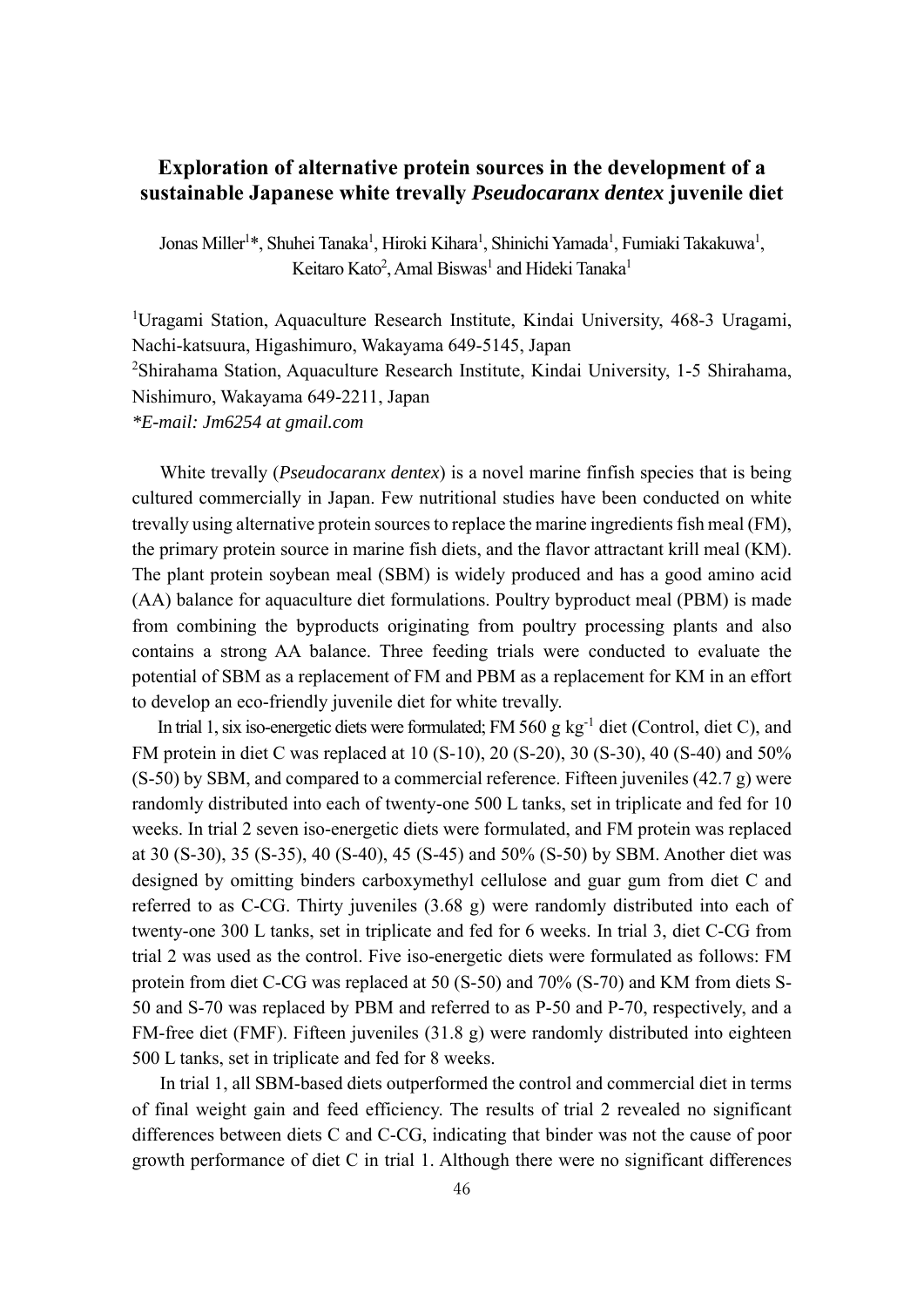among SBM-based diets (P>0.05), S-50 exhibited the greatest final weight gain out of all treatments. In trial 3, there were no significant differences in the growth performance among SBM-based diets (P>0.05). While there were no statistical differences between diets C-CG and FMF, fish fed with diet S-70 showed significantly higher growth performance than those fed with both diets  $(P<0.05)$ . The results of all three feeding trials indicate that SBM can effectively replace FM up to 70% with the addition of KM, methionine, lysine, taurine and phytase supplementation. Additionally, PBM has the ability to effectively replace KM in up to 50% FM replacement diets by SBM.

#### **Annotated Bibliography of Key Works**

Biswas, A., H. Araki, T. Sakata, T. Nakamori, K. Kato, and K. Takii. 2017. Fish meal replacement by soy protein from soymilk in the diets of red sea bream (*Pagrus major*). *Aquaculture Nutrition* 23: 1379-1389.

The results of this study introduce the ecological benefits of replacing FM by soy-based products in juvenile red sea bream, such as reduced phosphorus discharge to the environment. This feeding experiment was also carried out at the Aquaculture Research Institute of Kindai University, Japan using the same methods that were utilized in the research presented in our abstract.

Jirsa, D., A. Davis, K. Stuart, and M. Drawbridge. 2011. Development of a practical soybased diet for California yellowtail, *Seriola lalandi*. *Aquaculture Nutrition* 17: e869-e875. This study was carried out in an effort to develop an environmentally sustainable and cost-effective diet for California yellowtail juveniles using soy products to replace fish meal. This research used a similar approach in terms of feed formulation, specifically investigating the utility of soybean meal and soy protein concentrate. Interestingly, fish fed diets containing soybean meal outperformed fish fed soy protein concentrate, which further influenced our choice of testing the utility of conventional soybean meal on white trevally juveniles. This research was carried out in the United States.

Kader, A.Md., M. Bulbul, S. Koshio, M. Ishikawa, S. Yokoyama, B.T. Nguyen, and C.F. Komilus. 2012. Effect of complete replacement of fishmeal by dehulled soybean meal with crude attractants supplementation in diets for red sea beam, *Pagrus major. Aquaculture* 350-353: 109-116.

The authors found that in red sea bream juveniles, nutrient utilization, body composition and blood parameters were improved or not significantly affected by replacing fish meal with soybean meal in combination with flavor attractant supplementation. Growth performance results from this experiment express a similar trend to the results presented in our abstract, in which soybean meal diets outperformed the fish meal control diets in white trevally. This research was carried out in Japan.